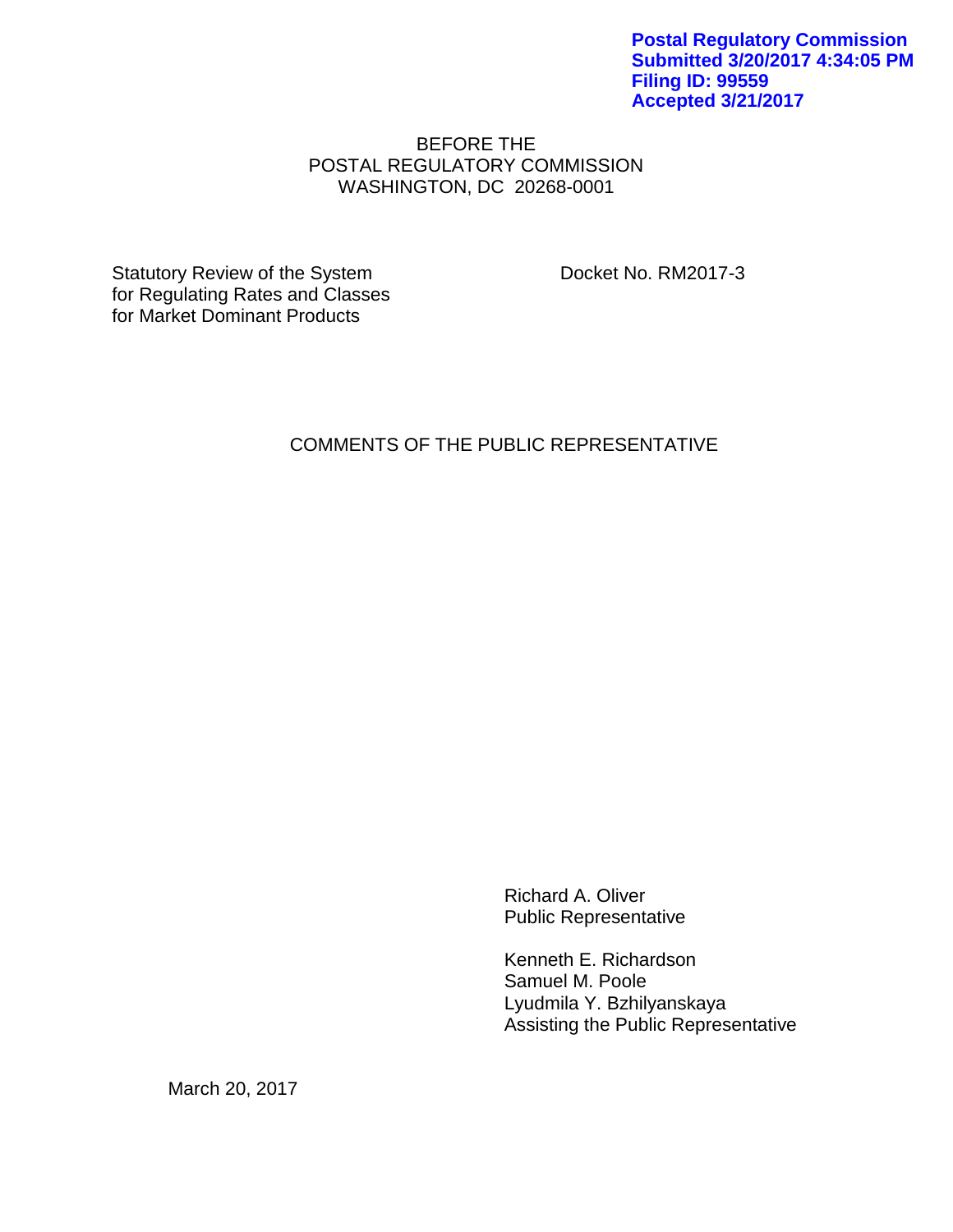# **TABLE OF CONTENTS**

| I.   |                                                       |                                                                  |                                                                                                                                |    |  |  |
|------|-------------------------------------------------------|------------------------------------------------------------------|--------------------------------------------------------------------------------------------------------------------------------|----|--|--|
| II.  |                                                       |                                                                  |                                                                                                                                |    |  |  |
| III. | THE MODERN SYSTEM OF REGULATION ADOPTED BY THE PAEA 4 |                                                                  |                                                                                                                                |    |  |  |
|      | Α.                                                    |                                                                  |                                                                                                                                |    |  |  |
|      | В.                                                    |                                                                  |                                                                                                                                |    |  |  |
|      | C.                                                    |                                                                  |                                                                                                                                |    |  |  |
| IV.  |                                                       |                                                                  |                                                                                                                                |    |  |  |
|      | Α.                                                    |                                                                  |                                                                                                                                |    |  |  |
|      | В.                                                    |                                                                  |                                                                                                                                |    |  |  |
| V.   |                                                       |                                                                  | The Modern System of Regulation Is Not Achieving the Objectives of Section                                                     |    |  |  |
|      | Α.                                                    |                                                                  | The System for Regulating the Rates and Classes of Market Dominant<br>Products Includes Consideration of Service Performance 9 |    |  |  |
|      | В.                                                    | The Statutory Standard for Reviewing the System's Performance is |                                                                                                                                |    |  |  |
|      |                                                       | 1.                                                               | The Commission's Preliminary Definitions of Objectives  11                                                                     |    |  |  |
|      |                                                       | 2.                                                               | "Measureable Key Concepts" Suggested by the Commission  12                                                                     |    |  |  |
|      |                                                       | 3.                                                               | Ambiguities Not Addressed by the Commission 13                                                                                 |    |  |  |
|      |                                                       | 4.                                                               | The Approach Recommended by the Public Representative 15                                                                       |    |  |  |
|      | C.                                                    |                                                                  | The Modern System of Regulation is not Achieving Some of the                                                                   |    |  |  |
|      |                                                       | 1.                                                               | Objective 5 (To Assure Adequate Revenues, Including Retained                                                                   |    |  |  |
|      |                                                       | 2.                                                               | Objective 4 (To Allow the Postal Service Pricing Flexibility) 22                                                               |    |  |  |
|      |                                                       | 3.                                                               | Objective 3 (To Maintain High Quality Service Standards                                                                        |    |  |  |
|      |                                                       | 4.                                                               | Objective 1 (Maximize Incentives to Reduce Costs and Increase                                                                  | 26 |  |  |
|      |                                                       | 5.                                                               | Conclusion: The System in Failing to Achieve the Statutory                                                                     |    |  |  |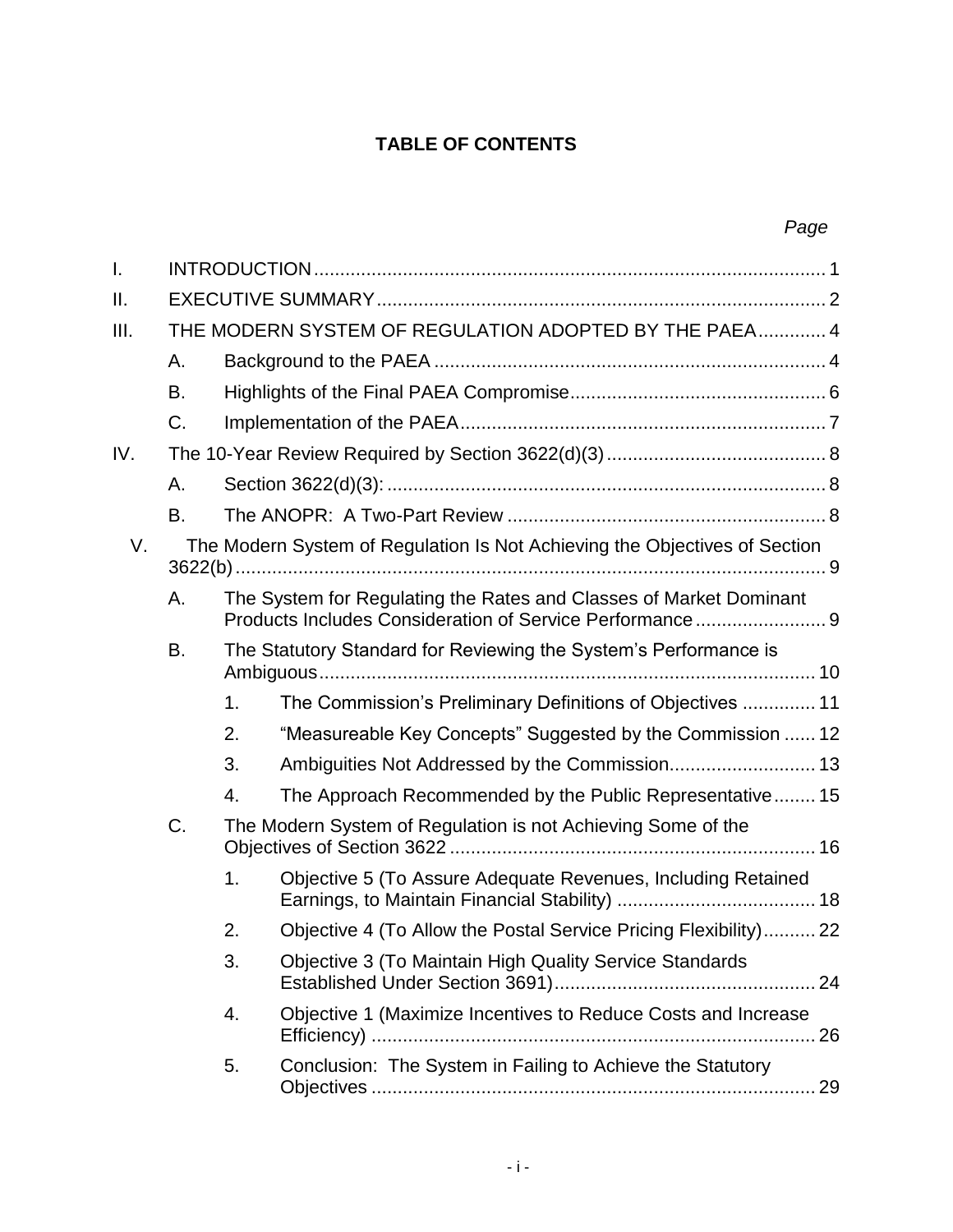| VI.  |    |                                                                                                                                                                                                                               |                                                                                                                          |  |  |  |
|------|----|-------------------------------------------------------------------------------------------------------------------------------------------------------------------------------------------------------------------------------|--------------------------------------------------------------------------------------------------------------------------|--|--|--|
|      | А. | The PAEA's Market Dominant Regulatory System Requires Changes to<br>Achieve the Objectives of Financial Stability and High Quality Service, to<br>Provide the Postal Service with Adequate Pricing Flexibility, and to Ensure |                                                                                                                          |  |  |  |
|      |    | 1.                                                                                                                                                                                                                            | The Commission Has Broad Authority to Address the System's                                                               |  |  |  |
|      |    | 2.                                                                                                                                                                                                                            | Overview of Recommended Remedies to Achieve Financial                                                                    |  |  |  |
|      |    | 3.                                                                                                                                                                                                                            |                                                                                                                          |  |  |  |
|      | В. | Annual RHBF Requirement as an Exogenous Z-Factor in the Price Cap 35                                                                                                                                                          |                                                                                                                          |  |  |  |
|      |    | 1.                                                                                                                                                                                                                            |                                                                                                                          |  |  |  |
|      |    | 2.                                                                                                                                                                                                                            | Reduced Amortization Requirement of RHBF and Pension Funds                                                               |  |  |  |
|      |    | 3.                                                                                                                                                                                                                            | The Impact of the Recent Exigent Rate Increase on Volume<br>Demonstrates a Rate Increase of \$2.6 Billion for RHBF Would |  |  |  |
|      | C. |                                                                                                                                                                                                                               |                                                                                                                          |  |  |  |
|      |    | 1.                                                                                                                                                                                                                            |                                                                                                                          |  |  |  |
|      |    | 2.                                                                                                                                                                                                                            | Dr. Brennan's Concerns about Price Caps  49                                                                              |  |  |  |
|      |    | 3.                                                                                                                                                                                                                            |                                                                                                                          |  |  |  |
|      |    | 4.                                                                                                                                                                                                                            | Principles of Price Cap Demand Adjustment  51                                                                            |  |  |  |
|      |    | 5.                                                                                                                                                                                                                            | Dr. Brennan's Proposed Adjustment Mechanism 52                                                                           |  |  |  |
|      |    | 6.                                                                                                                                                                                                                            |                                                                                                                          |  |  |  |
|      | D. |                                                                                                                                                                                                                               | Remedy to Permit Achievement of Objective 4 (Pricing Flexibility)56                                                      |  |  |  |
|      | Ε. |                                                                                                                                                                                                                               |                                                                                                                          |  |  |  |
|      | F. | Remedy to Permit Achievement of Objective 3 (Maintenance of High                                                                                                                                                              |                                                                                                                          |  |  |  |
|      | G. | The Maximization of Incentives to Increase Efficiency Requires<br>Consideration of Changes to the Total Productivity Factor Measurement                                                                                       |                                                                                                                          |  |  |  |
|      | Н. | More Frequent Reviews of the Regulatory System are Required 60                                                                                                                                                                |                                                                                                                          |  |  |  |
| VII. |    |                                                                                                                                                                                                                               |                                                                                                                          |  |  |  |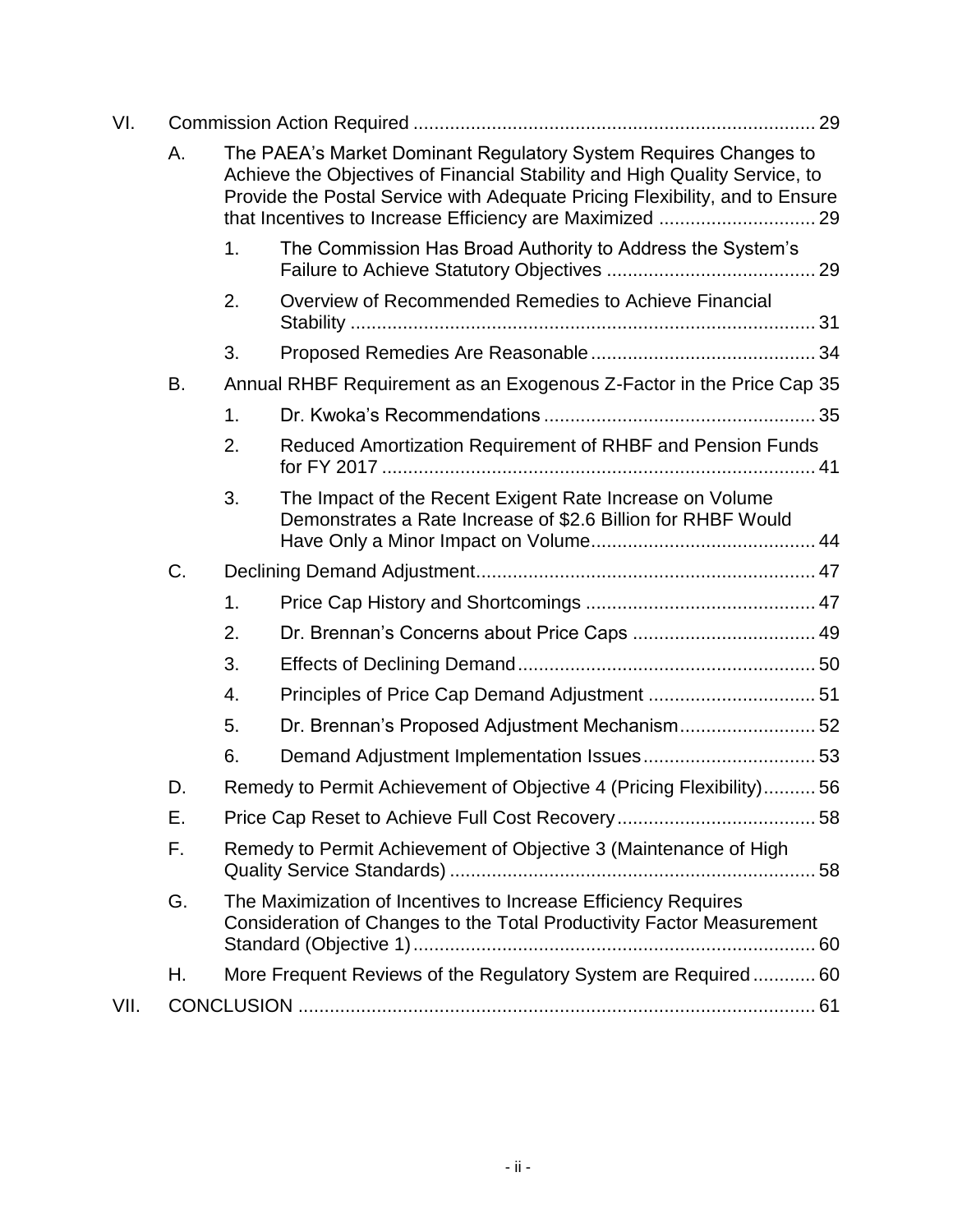# BEFORE THE POSTAL REGULATORY COMMISSION WASHINGTON, DC 20268-0001

Statutory Review of the System Docket No. RM2017-3 for Regulating Rates and Classes for Market Dominant Products

# COMMENTS OF THE PUBLIC REPRESENTATIVE

### <span id="page-3-0"></span>I. INTRODUCTION

 $\overline{a}$ 

On December 20, 2016, the Commission established this docket to initiate the review of the regulatory system governing market dominant products.<sup>1</sup> That review presents a broad spectrum of issues for the Commission to consider. Pursuant to Order No. 3673, the Public Representative hereby files his comments.<sup>2</sup> Submitted with these comments are the sworn declarations of Dr. John Kwoka, $^3$  Dr. Timothy J. Brennan, $^4$  and Lyudmila Bzhilyanskaya.<sup>5</sup>

These comments focus on a select list of issues that have emerged over the past 10 years. The Public Representative believes that those issues are of fundamental

 $1$  Order No. 3673, Advance Notice of Proposed Rulemaking on the Statutory Review of the System for Regulating Rates and Classes for Market Dominant Products, December 20, 2016 (ANOPR). In its notice, the Commission designated the undersigned to serve as Public Representative. ANOPR at 12.

<sup>&</sup>lt;sup>2</sup> Assisting the Public Representative are Kenneth E. Richardson and Samuel M. Poole from the Office of General Counsel and Dr. Lyudmila Bzhilyanskaya from the Office of Accountability and Compliance.

 $3$  Declaration of John Kwoka, March 20, 2017 (Kwoka Decl.). Dr. Kwoka is currently the Neal F. Finnegan Distinguished Professor of Economics at Northeastern University.

<sup>&</sup>lt;sup>4</sup> Declaration of Timothy J. Brennan for the Public Representative, March 20, 2017 (Brennan Decl.). Dr. Brennan is currently Professor of Public Policy and Economics in the School of Public Policy at the University of Maryland, Baltimore County.

<sup>5</sup> Declaration of Lyudmila Bzhilyanskaya, March 20, 2017 (Bzhilyanskaya Decl.). Dr. Bzhilyanskaya is a Senior Econometrician in the Commission's Office of Accountability and Finance.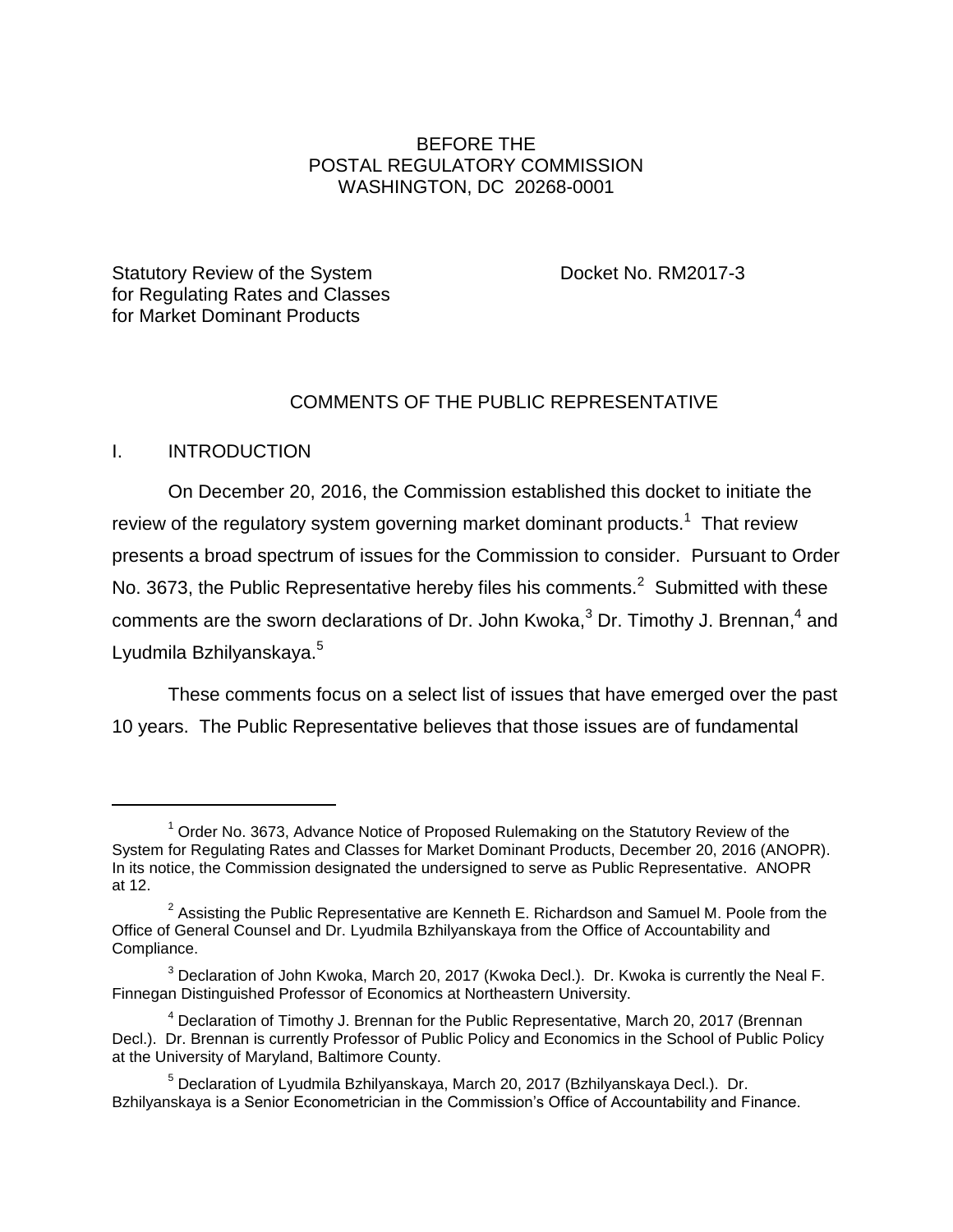importance to the Postal Service's continued ability to meet its obligation to provide postal services to the nation.

For the reasons given below, the Public Representative submits that the current regulatory system is not achieving some of the objectives established by the Postal Accountability and Enhancement Act (PAEA) for market dominant products. This failure relates to the core considerations of financial viability and service performance. Whatever other changes the Commission decides are needed, it must come to grips with the serious deficiencies in those two areas.

The Public Representative recommends several changes to the existing system. Several of these recommendations require further exploration in further Commission proceedings, particularly with respect to issues of implementation.

#### <span id="page-4-0"></span>II. EXECUTIVE SUMMARY

The Public Representative's comments are organized into the following four basic sections:

Section III. provides a brief background to the PAEA's modern system of regulation beginning with the enactment of the Postal Reorganization Act in 1970. This background is drawn upon in later sections to provide context to the comments that follow.

Section IV. discusses the procedural framework established by the Commission for its 10-year review.

Section V. identifies and discusses the statutory objectives in 39 U.S.C. § 3622(a) that the Public Representative submits are not being achieved. Those objectives are:

- $\triangleright$  Objective (5) To assure adequate revenues, including retained earnings, to maintain financial stability.
- $\triangleright$  Objective (4) To allow the Postal Service pricing flexibility.
- $\triangleright$  Objective (3) To maintain high quality service standards established under section 3691.

Because of the seriousness of these shortcomings, the Public Representative submits that the modern system of ratemaking is not achieving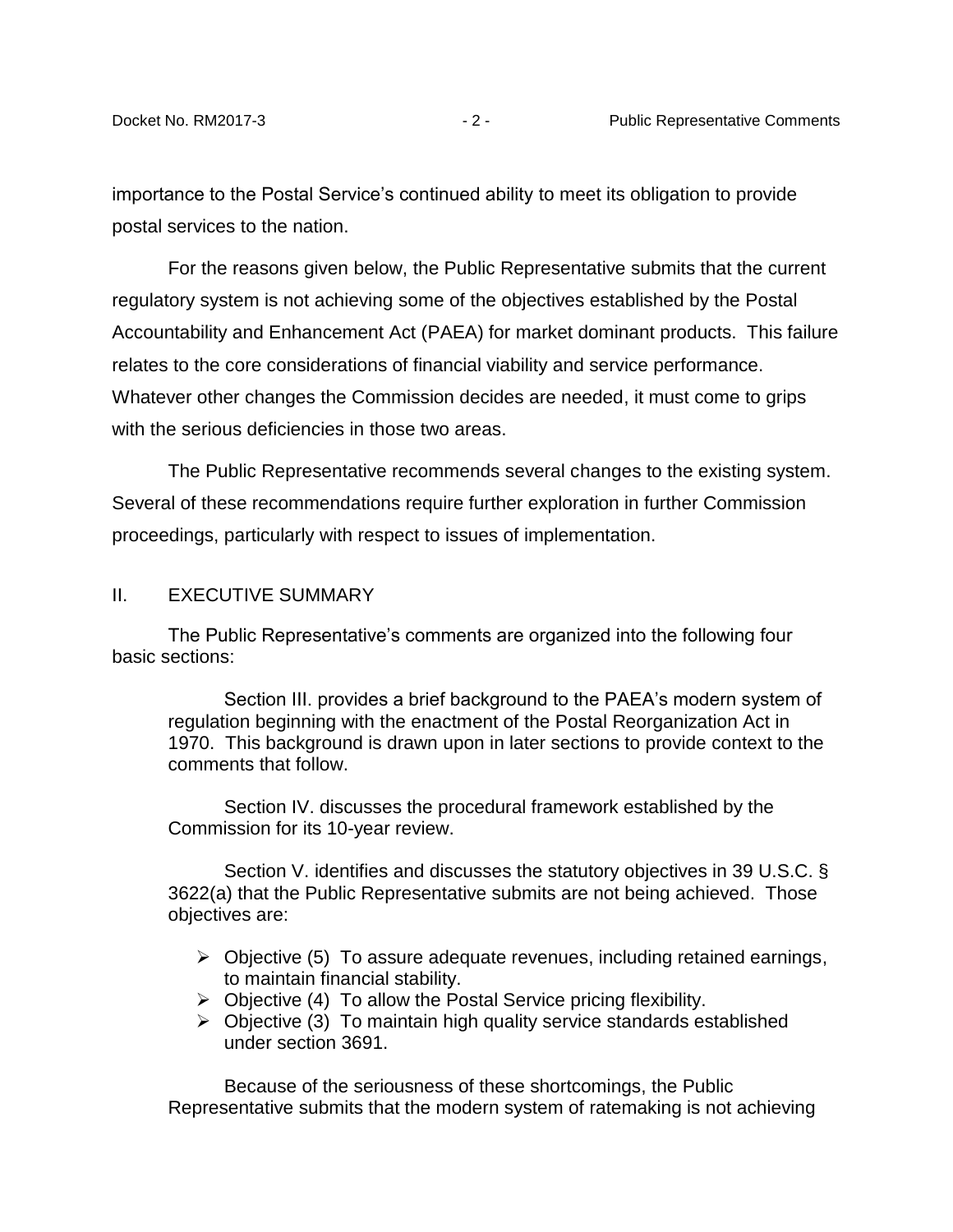the objectives in subsection 3622(b), taking into account the factors in subsection 3622(c) and that modifications to the system are necessary to achieve the statutory objectives.

In addition, the Public Representative submits that it cannot be determined whether Objective (1), the objective of maximizing incentives to reduce costs and increase efficiency, is being achieved because of uncertainties regarding the reliability of the Total Factor Productivity (TFP) Standard used by the Postal Service and the Commission to calculate changes in the efficiency of Postal Service operations.

Section VI. sets forth the Public Representatives recommended changes to the current regulatory system. Briefly summarized, those changes are:

- $\triangleright$  Include an exogenous factor adjustment (an adjustment for a factor beyond the Postal Service's control) in the price cap formula which permits recovery of the unfunded amortization payments that the Postal Service will be required to make into the Retiree Health Benefits Fund (RHBF).
- $\triangleright$  Include a second exogenous factor adjustment in the price cap formula to reflect declining demand.
- $\triangleright$  In addition to the inclusion of exogenous factor adjustments in the price cap formula for RHBF payments and declining demand, adjust the price cap applicable to the Periodicals Class to permit the recovery of total costs.
- $\triangleright$  As an alternative to exogenous factor adjustments in the price cap formula and the class specific price cap adjustment for periodicals, make a one-time generally applicable price cap reset for all mail classes.
- $\triangleright$  Begin development of an additional price cap adjustment factor to incentivize/penalize the Postal Service for failure to meet service performance standards.

In addition to these changes to the market dominant regulatory system, the Commission should provide for a further price cap review not later than four years from the date its revisions to the current system go into effect.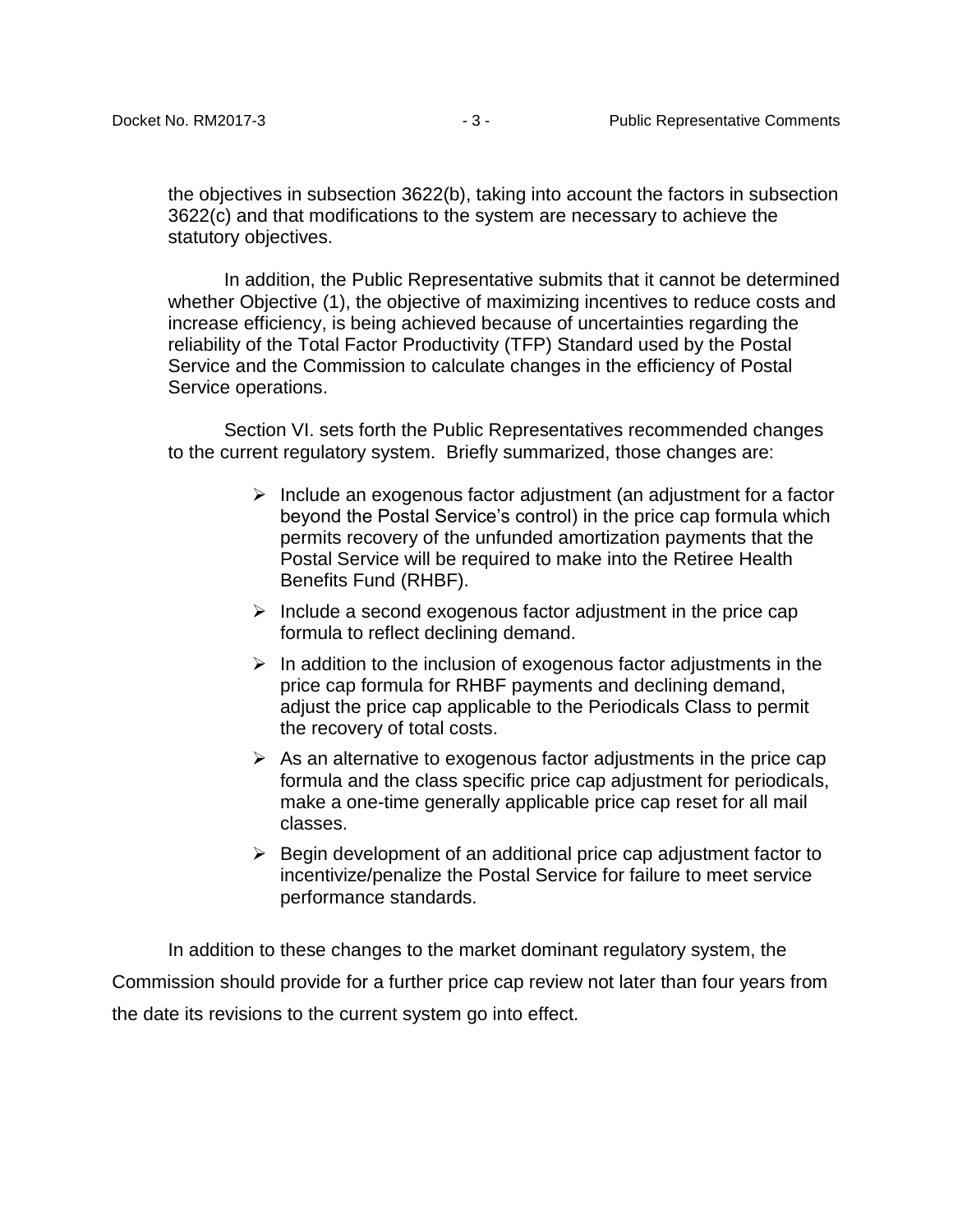#### <span id="page-6-1"></span><span id="page-6-0"></span>III. THE MODERN SYSTEM OF REGULATION ADOPTED BY THE PAEA

#### A. Background to the PAEA

In 1970, Congress enacted the Postal Reorganization Act (PRA), P.L. No. 91- 375. The PRA transformed the Department of the Post Office into an independent establishment within the executive branch of the United States government. 39 U.S.C § 201. From 1971 to 2006, the Postal Service's rates and services were subject to regulatory oversight by the Postal Rate Commission. Postal Service rates were reviewed by the Commission using regulatory principles commonly referred to as "costof-service regulation." Kwoka Decl. at 5. Under those principles, the Postal Service's rates were designed to recover demonstrated costs on a break-even basis.

During 1995, a series of oversight hearings began before the House Subcommittee on the Postal Service of the House Committee on Government Operation and Oversight.<sup>6</sup> Beginning in 2003, the Senate began conducting its own consideration of postal legislation.<sup>7</sup>

The House and Senate hearings investigated a wide range of issues. One of the central issues considered by the committees in both Houses was the issue of whether cost-of-service regulation should be replaced by a relatively new regulatory approach called "price-cap regulation."<sup>8</sup> The interest in price-cap regulation was driven in part by the Federal Communications Commission's (FCC) adoption in 1989 of price-cap

 $6$  The House Sub-committee was under the Chairmanship of Congressman John M. McHugh. The hearings conducted by Congressman McHugh are referred to herein as the McHugh Oversight Hearings. Those hearings began on February 23, 1995, and continued periodically through March of 2000. During the course of the hearings, the Committee considered several postal bills. The first bill to be considered was H.R. 3717, the Postal Reform Act of 1996 (introduced June 25, 1996). In 2001, the full oversight committee took over conduct of the hearings and proceeded to consider several additional postal bills, including the bill that was ultimately enacted as the PAEA.

<sup>&</sup>lt;sup>7</sup> S. 1285, the Postal Accountability and Enhancement Act (introduced June 18, 2003).

 $^8$  Among the earliest price-cap systems was the system introduced in Great Britain in 1984. The theory underlying the adoption of that system was articulated in a paper by Stephen C. Littlechild. Littlechild, S.C. Regulation of British telecommunications' profitability: report to the Secretary of State for Trade and Industry, 1983.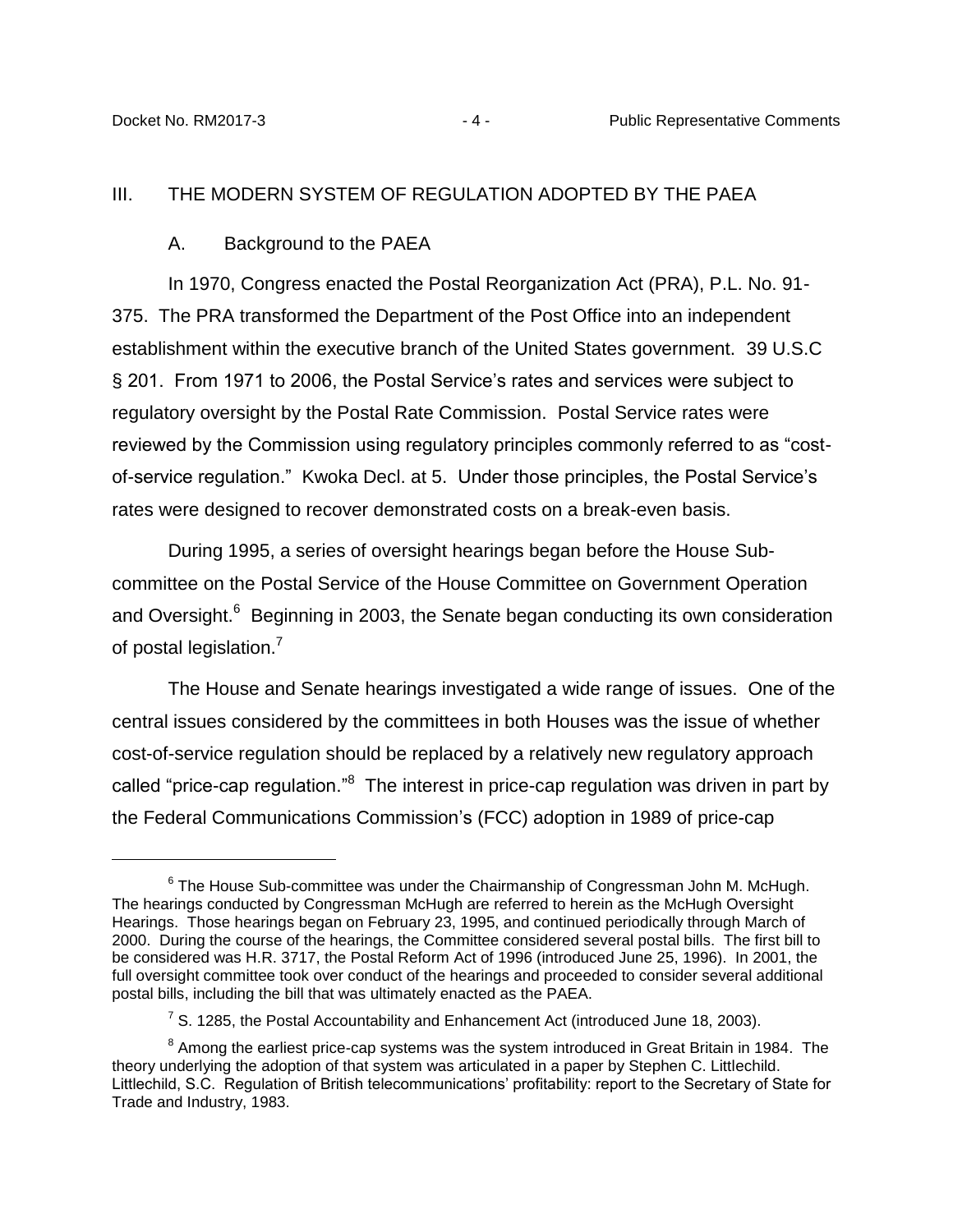regulation for American Telephone & Telegraph (AT&T) as a replacement for cost-ofservice regulation.<sup>9</sup> During one of the McHugh Oversight Hearings, six witnesses provided testimony on the theory of price-cap regulation, as well as related policy issues and practical considerations presented in the context of Postal Service regulation. $^{10}$ 

While the House and Senate hearings were still underway, a 2003 Presidential Commission presented its report with a series of recommendations for changes in postal regulation.<sup>11</sup> The report included a recommendation that the cost-of-service regulation be replaced with the price-cap regulation.<sup>12</sup>

Over the period from 1996 through 2006, more than ten postal bills were considered in the House and the Senate, most of which provided for some form of pricecap regulation. In late 2004, the Senate Committee on Governmental Affairs reported S.2468.<sup>13</sup> Eight months later, the House Committee on Government Reform reported

<sup>9</sup> Federal Communications Commission, *Policy and Rules Concerning Rates for Dominant Carriers,* 4 FCC Rcd 2873 (1989). Almost two years later, the FCC adopted price-cap regulation for the AT&T local exchange carriers. Federal Communications Commission, *Policy and Rules Concerning Rates for Dominant Carriers,* 5 FCC Rcd 6786 (1990). Since then, price cap regulation has been employed in other industries, such as the natural gas and electric power industries. Hemphill, R.C., Meitzen, M.E. & Schoech, P.E. (2003). Incentive Regulation in Network Industries: Experience and Prospects in the U.S. Telecommunications, Electricity, and Natural Gas Industries, *Review of Network Economics, 2 (Issue 4),* 316-337. Price cap regulation became the subject of a large number of academic papers and empirical studies. *E.g.,* Jaskow, *Incentive Regulation in Theory and Practice: Electricity Distribution and Transmission Networks,* January 21, 2006; and Sappington, D.E.M., & Weisman, D.L. (2010). Price cap regulation: what have we learned from 25 years of experience in the telecommunications industry, *Journal of Regulatory Economics, 38,* 227-257.

 $10$  One of the witnesses who appeared at the April 16, 1997 hearing was Dr. John Kwoka, whose sworn Declaration for this proceeding accompanies these comments. *Hearing Before the Subcomm. on the Postal Service of the H. Comm. on Government Oversight and Reform, 105<sup>th</sup> Cong. 33-51 (April 16,* 1997) (Kwoka Congressional Testimony). Dr. Kwoka had been a member of the FCC team that drafted the AT&T price-cap regulation.

<sup>11</sup> President's Commission on the United States Postal Service, *Embracing the Future, Making the Tough Choices to Preserve Universal Mail Service,* July 31, 2003 (2003 Presidential Commission).

<sup>&</sup>lt;sup>12</sup> *Id.* at 53 (Chapter 4: Protecting the Public Interest: Enhanced Accountability and Public-Policy Oversight).

 $13$  S. Rep. No. 108-318, 108<sup>th</sup> Cong., 2d Sess. (Aug. 25, 2004) (S. Rep. No. 108-318)..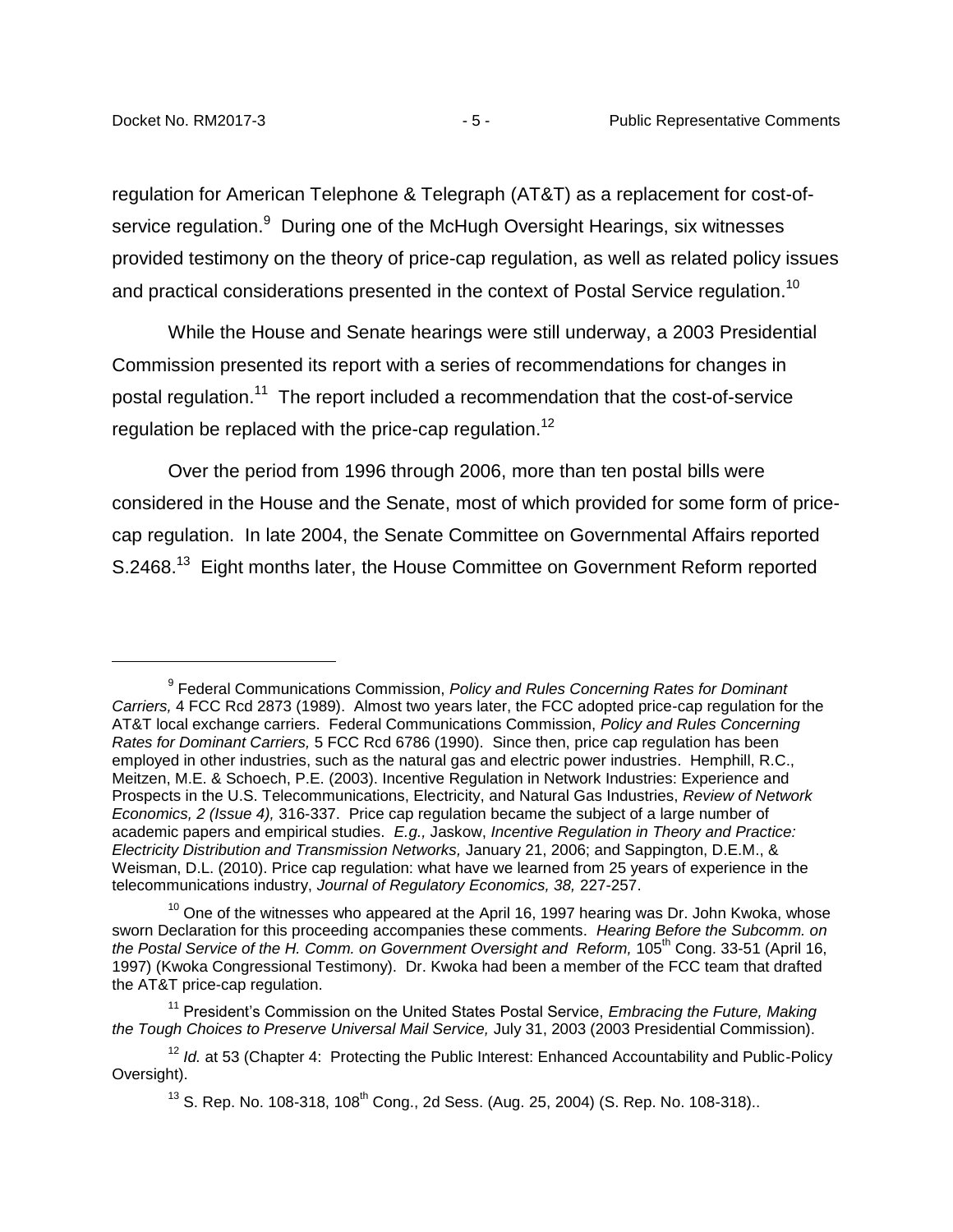HR. 22.<sup>14</sup> These were the last bills to be reported by either house before the enactment of the PAEA.

# B. Highlights of the Final PAEA Compromise

<span id="page-8-0"></span>The ratemaking system for market dominant products established under 39 U.S.C. § 3622:

- Replaced the PRA's cost-of-service regulatory regime, with a new regulatory framework that distinguishes between market dominant and competitive products and subjected market dominant products to price cap regulation. 39 U.S.C. Subchapter I—Provisions Relating to Market-Dominant Products and 39 U.S.C. Subchapter II—Provisions Relating to Competitive Products;
- Established a list of nine statutory objectives that the price cap system governing market dominant products was to be designed to achieve. 39 U.S.C. § 3622(b);
- One of the statutory objectives was to be designed to maintain high quality service standards established under 39 U.S.C. § 3691. *See*  39 U.S.C. § 3622(b)(3);
- Established a list of statutory factors that the Commission was required to consider in establishing and revising the market dominant regulatory system. 39 U.S.C. § 3622(c);
- Adopted a statutory price cap at the class level for market dominant products in the form of "an annual limitation on the percentage change in rates … equal to the change in the Consumer Price Index for All Urban Consumers (CPI-U) unadjusted for seasonal variation over the most recent available 12-month period…." 39 U.S.C. § 3622(d)(1)(A); and 39 U.S.C. § 3622(d)(2)(A);
- Gave the Postal Service increased pricing flexibility, including the authority to offer workshare discounts, *see, e.g.,* 39 U.S.C. § 3622(e);
- Authorized the Postal Service to seek rate increases above the price cap for "extraordinary or exceptional circumstances", 39 U.S.C. § 3622(d)(1)(E); and

 $14$  H.R. Rep. No. 109-66, 109<sup>th</sup> Cong., 1<sup>st</sup> Sess. (April 28, 2005).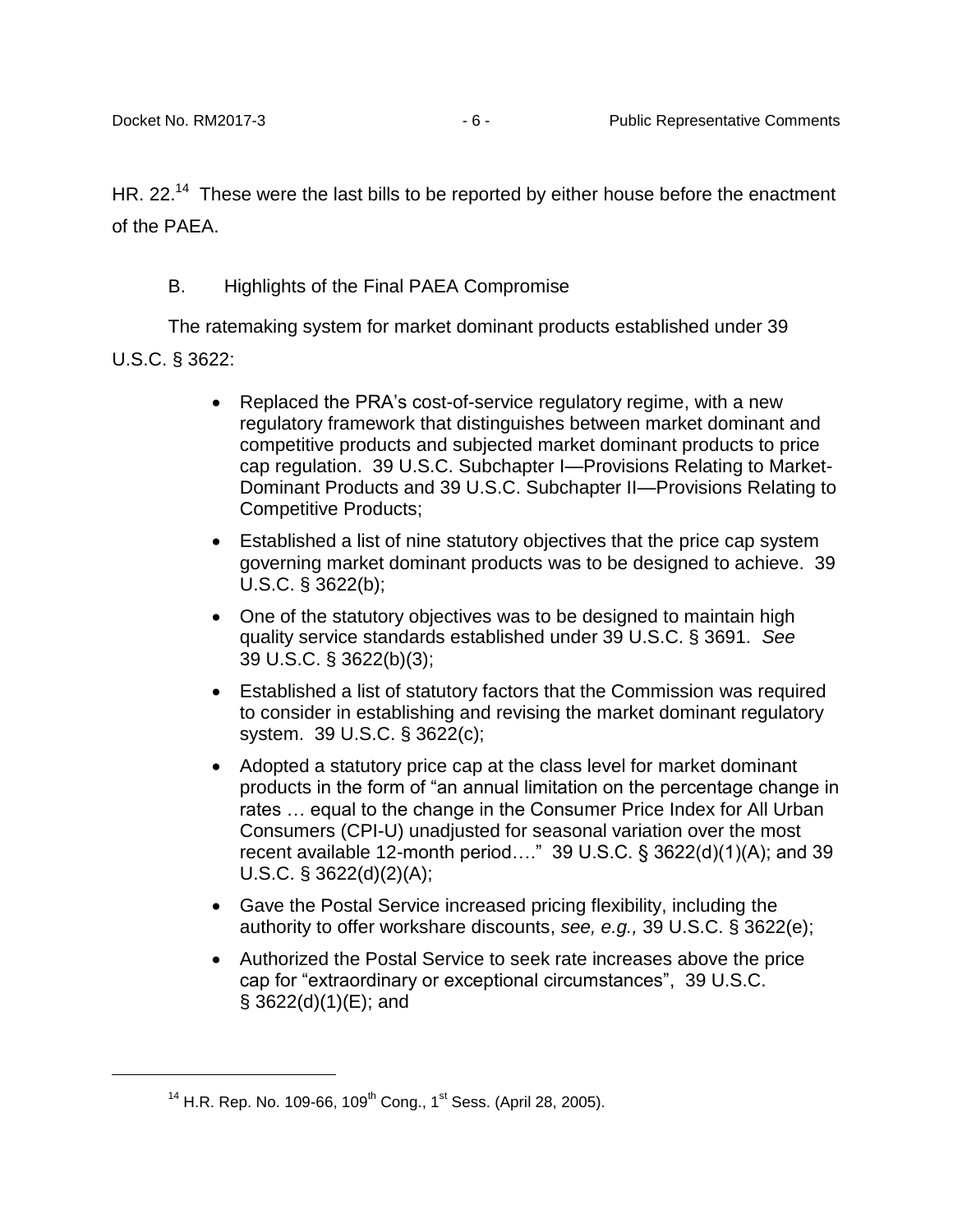Established procedures governing rate changes, *see* 39 U.S.C.  $§$  3622(d)(1).

### C. Implementation of the PAEA

<span id="page-9-0"></span>On October 29, 2007, the Commission established final ratemaking regulations under the PAEA.<sup>15</sup> The new regulations were adopted in furtherance of the directive in section 3622(a) that the Commission establish a system for market dominant products; the directive in section 3622(b) that the system be designed to achieve the specified statutory objectives; and the directive in section 3622(c) that the in designing and revising the system, the Commission take into account the stated statutory factors.

Under the system adopted by the Commission, statutory objectives and factors are to play a continuing role. Thus, in filings to change market dominant rates, the Postal Service is required to include "[a] discussion that demonstrates how the planned rate adjustments are designed to help achieve the objectives listed in 39 U.S.C. § 3622(b) and properly take into account the factors listed in 39 U.S.C. § 3622(c)."<sup>16</sup> Objectives and factors may also be considered in the Commission's pre-implementation review of proposed rate changes, although such a review is not usually undertaken because of the limited time available for review.<sup>17</sup> Finally, objectives and factors are susceptible to more searching review in the Commission's Annual Compliance Determinations (ACDs), complaint cases, and rulemaking proceedings. *Id.* In all of these proceedings, explicit or implicit definitions of objectives and factors can potentially

 $\overline{a}$ 

<sup>&</sup>lt;sup>15</sup> Docket No. RM2007-1, Establishing Ratemaking Regulations for Market Dominant and Competitive Products (With Table of Contents), October 29, 2007 (Order No. 43); and Errata Notice Concerning Order No. 43, October 31, 2007. Order No. 43 was preceded by a series of earlier orders that sought comments on how the Commission should implement the PAEA. *See, e.g.,* Docket No. RM2007-1, Order Proposing Regulations to Establish a New System of Ratemaking, August 15, 2007 (Order No. 26); and Errata to Order No. 26, August 16, 2007 (Order No. 26).

<sup>&</sup>lt;sup>16</sup> 39 C.F.R. § 3010.14(a)(7). For convenience, the citations to Commission regulations in these comments are to section numbers in the current Code of Federal Regulations.

<sup>17</sup> *See* Order No. 43 at 12-13.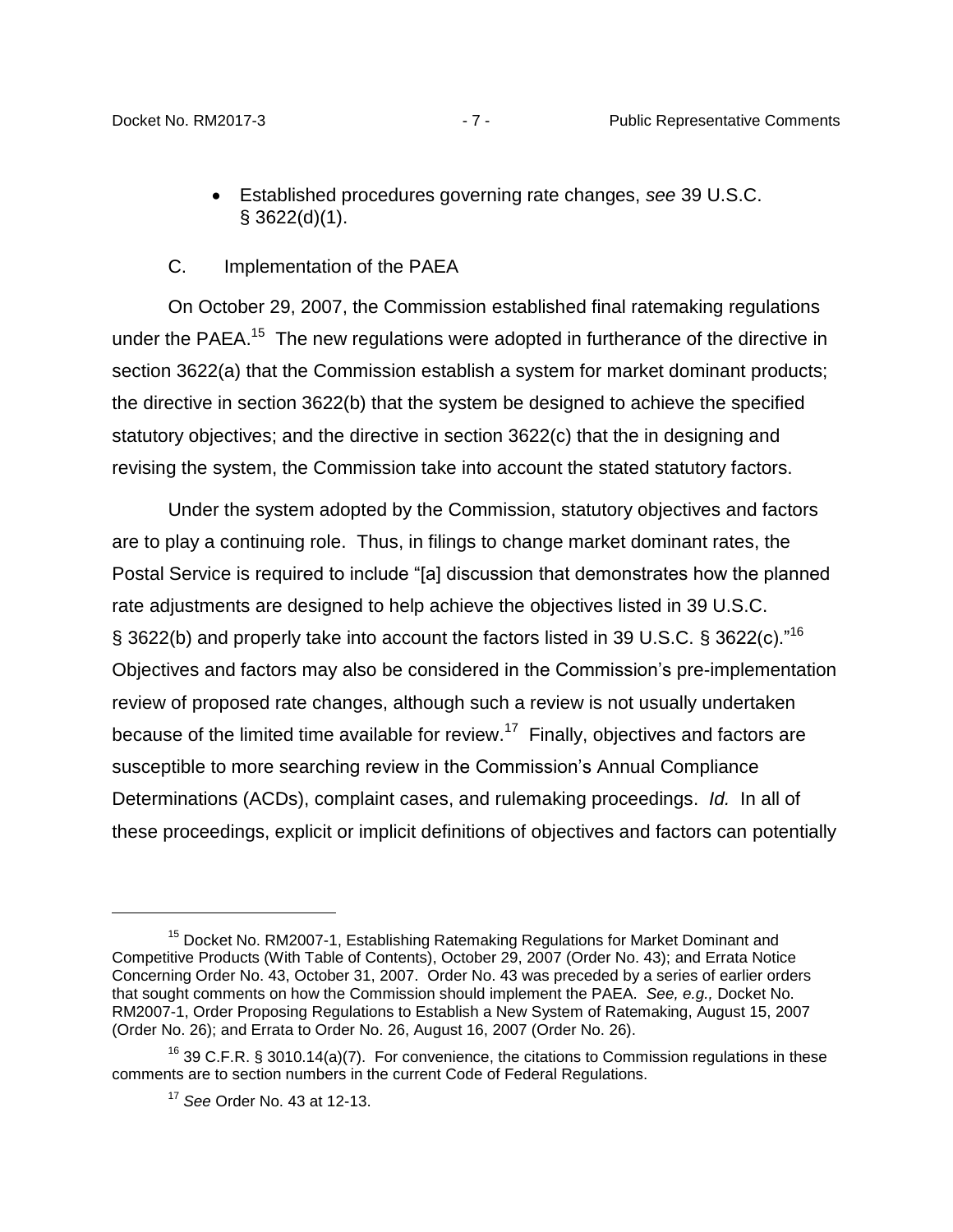be found in the filings of the Postal Service and other participants, as well as in Commission notices and orders.

Of paramount significance for this proceeding, is the fact that the statutory objectives and factors are to be used as the standard against which to evaluate the PAEA's regulatory system for market dominant products. 39 U.S.C. § 3622(d)(3).

<span id="page-10-1"></span><span id="page-10-0"></span>IV. The 10-Year Review Required by Section 3622(d)(3)

A. Section 3622(d)(3):

Section 3622(d)(3) provides that the first review of the system for regulating market dominant products is to occur after ten years of experience:

> "**(3) Review.**—Ten years after the date of enactment of the Postal Accountability and Enhancement Act and as appropriate thereafter, the Commission shall review the system for regulating rates and classes for market-dominant products established under this section to determine if the system is achieving the objectives in subsection (b), taking into account the factors in subsection (c). If the Commission determines, after notice and opportunity for public comment, that the system is not achieving the objectives in subsection (b), taking into account the factors if subsection (c), the Commission may, by regulation, make such modification or adopt such alternative system for regulating rates and classes for market-dominant products as necessary to achieve the objectives.

<span id="page-10-2"></span>B. The ANOPR: A Two-Part Review

 $\overline{a}$ 

The Commission has adopted a two-step review process. *See* ANOPR at 2.<sup>18</sup> The first step involves determining whether the system for regulating market dominant

 $18$  On April 7, 2016, the Postal Service petitioned the Commission for a rulemaking to clarify the scope of the 10-year review. Docket No. RM2016-9, Petition of the United States Postal Service for the Initiation of a Proceeding to Clarify the Scope of the Review of the System for Regulating Market-Dominant Rates and Classes, April 7, 2016. The Commission decided to reserve judgment on the petition until after it had established the 10-year review docket. Order Holding Petition in Abeyance, April 12, 2016 (Order No. 3237). In the ANOPR, the Commission stated that it will consider the scope issue raised by the Postal Service petition in this proceeding. ANOPR at 2, n.4.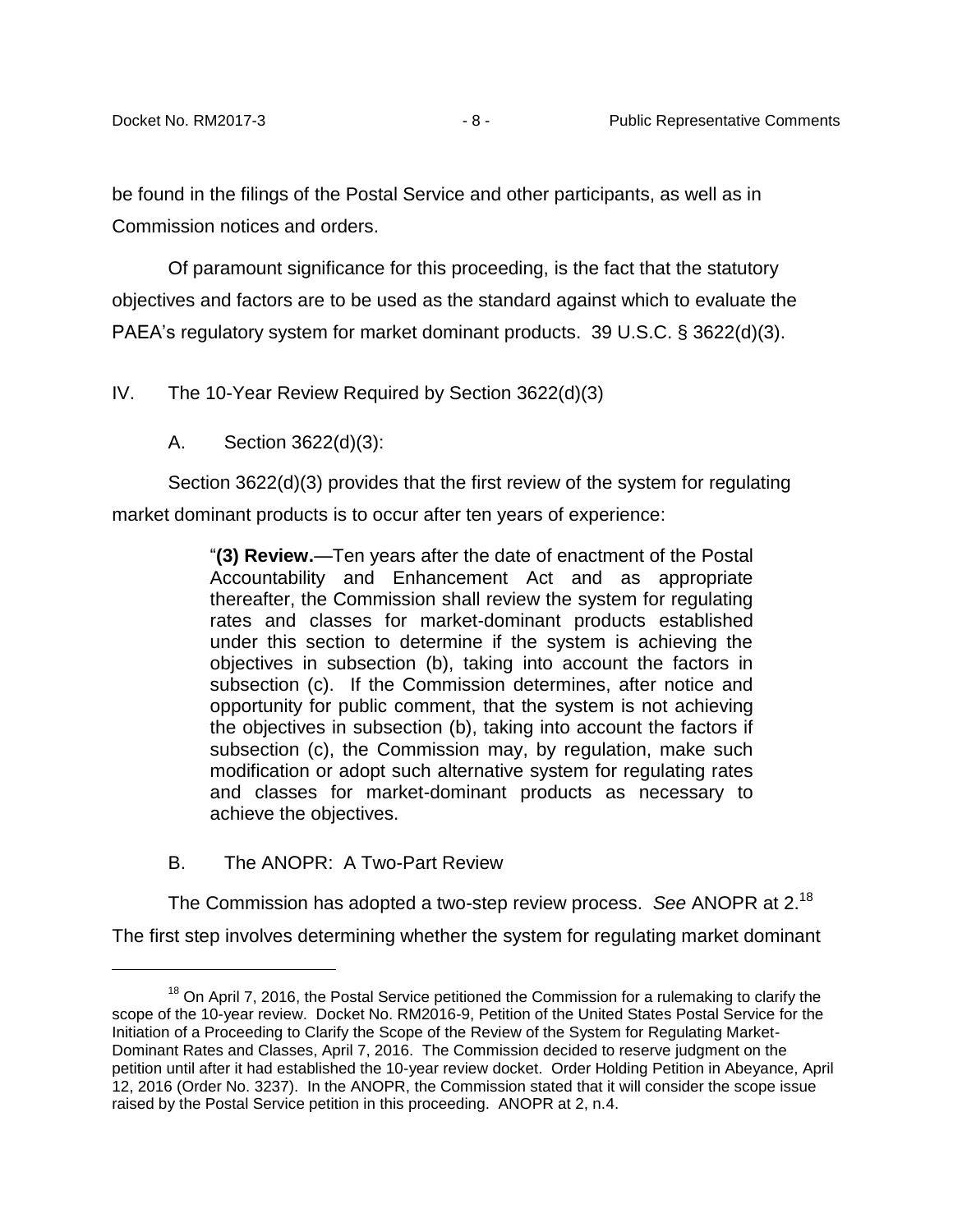products is achieving the objectives of section 3622(b). *Id.* If the Commission concludes that the system is achieving the statutory objectives, the inquiry will come to an end and there will be no need to consider changes to the existing system. If, however, the Commission determines that the existing system is not achieving the statutory objectives of section 3622(b), the Commission will then proceed to a determination of the appropriate corrective action. *Id.* 

To assist commenters, the Commission has provided (1) a general summary of the intended scope of its review; (2) a preliminary definition of each of the objectives in section 3622(b), *id.* at 3-8; and (3) suggested measureable key concepts and potential measurement criteria within each statutory objective, *id.* Omitted from the ANOPR were any proposed definitions or measurement suggestions for the factors in section 3622(c) that are to inform the definition or application of the objectives in section 3622(b).

Commenters have been invited to address the appropriateness of the process and structure proposed by the Commission for conducting its review; the question of whether the current regulatory system is achieving the statutory objectives in light of the statutory factors; and what changes, if any, should be made to the current system.

- <span id="page-11-1"></span><span id="page-11-0"></span>V. The Modern System of Regulation Is Not Achieving the Objectives of Section 3622(b)
	- A. The System for Regulating the Rates and Classes of Market Dominant Products Includes Consideration of Service Performance

In its ANOPR, the Commission states that it "intends to examine all aspects of the ratemaking system provided within section 3622, including [a list of specific subjects expressly covered by various subsections of section 3622]."<sup>19</sup> The Public

 $19$  ANOPR at 2-3. The Commission lists the following aspects of the market dominant system: "the annual limitation on the percentage changes in rates, the schedule for rate changes, the 45-day notice before the implementation of rate adjustments, expedited rate changes due to extraordinary or exceptional circumstances, class level application of the annual limitation, the rounding of rates and fees, the use of unused rate authority, and workshare discounts." ANOPR at 2-3 (footnotes omitted).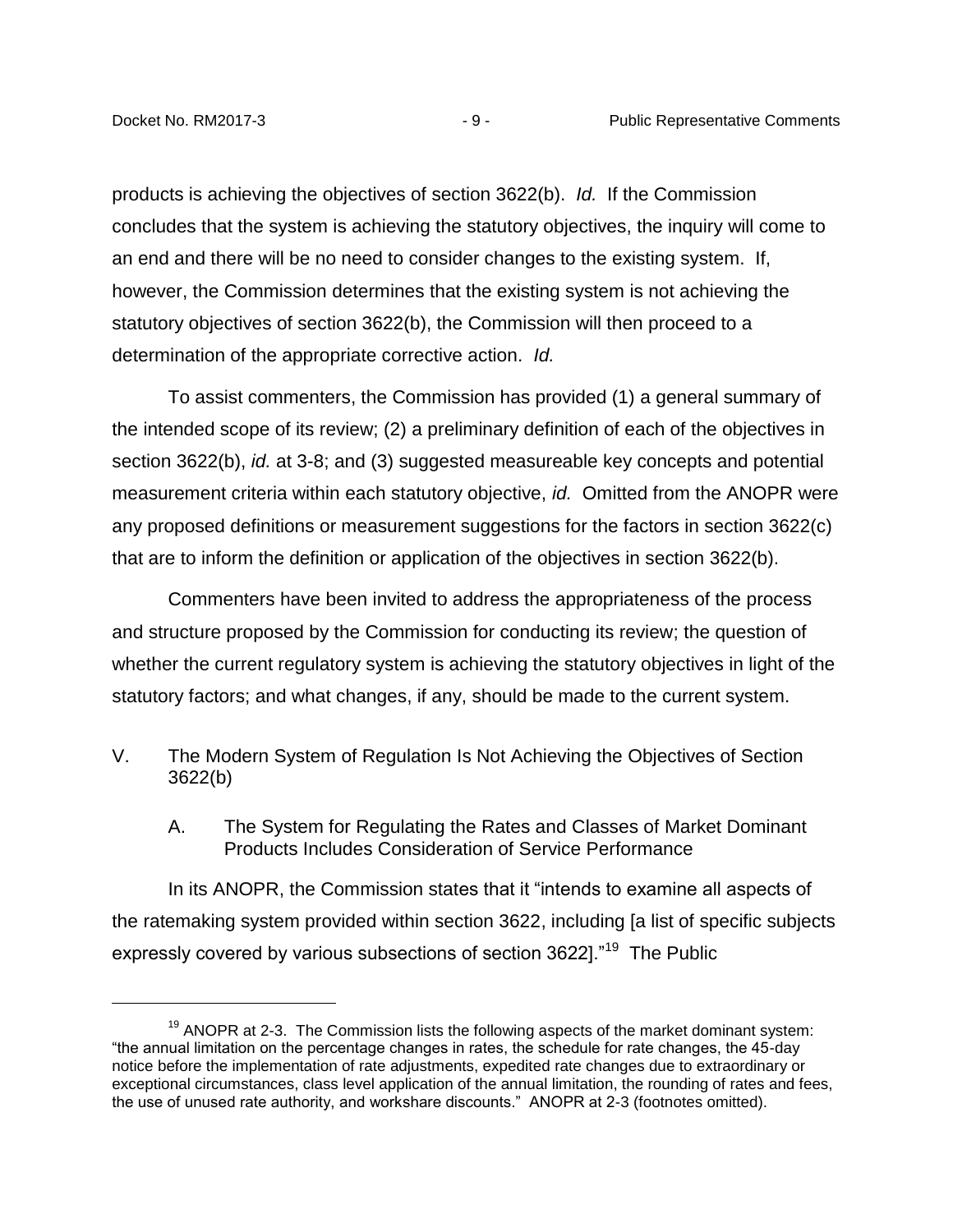Representative interprets the Commission's use of the word "including" to mean that the list is non-exclusive and that commenters can address other subjects not identified by the Commission but properly within the scope of the 10-year review. One such additional subject is service performance.

Although not included on the Commission's list, service performance is among the objectives that the market dominant *system* is to be designed to achieve. *See* 39 U.S.C. § 3622(b)(3) ("(3) To maintain high quality service standards established under section 3691."). As such, the service performance provisions in section 3691 are an appropriate subject for examination in the 10-year review proceeding. The Commission implicitly recognizes this when it presents a preliminary definition of Objective (3). *See*  ANOPR at 5-6.

There is an additional reason why the service performance provisions of section 3691 must be considered as part of the 10-year review. As Dr. Kwoka points out in his Declaration, there is an important connection between price-cap regulation and service performance that must be considered in designing a regulatory system that relies upon price caps. Kwoka Decl. at 9-11. That connection lies in the fact that businesses subject to price cap regulation can facilitate their ability to keep prices within a price cap or increase their profitability by reducing the quality (and therefore the cost) of providing service. This connection between prices and the costs of providing quality service has been recognized by including the maintenance of high quality service standards among the objectives of the market dominant regulatory system. That connection is discussed in Sections VI.C.1 and VI.C.3, *infra.*

# <span id="page-12-0"></span>B. The Statutory Standard for Reviewing the System's Performance is Ambiguous

Section 3622(d)(3) directs the Commission to focus its review of the market dominant regulatory system on whether "the system is achieving the objectives in subsection (b), taking into account the factors in subsection (c)…." This statutory standard for conducting the 10-year review is patently ambiguous.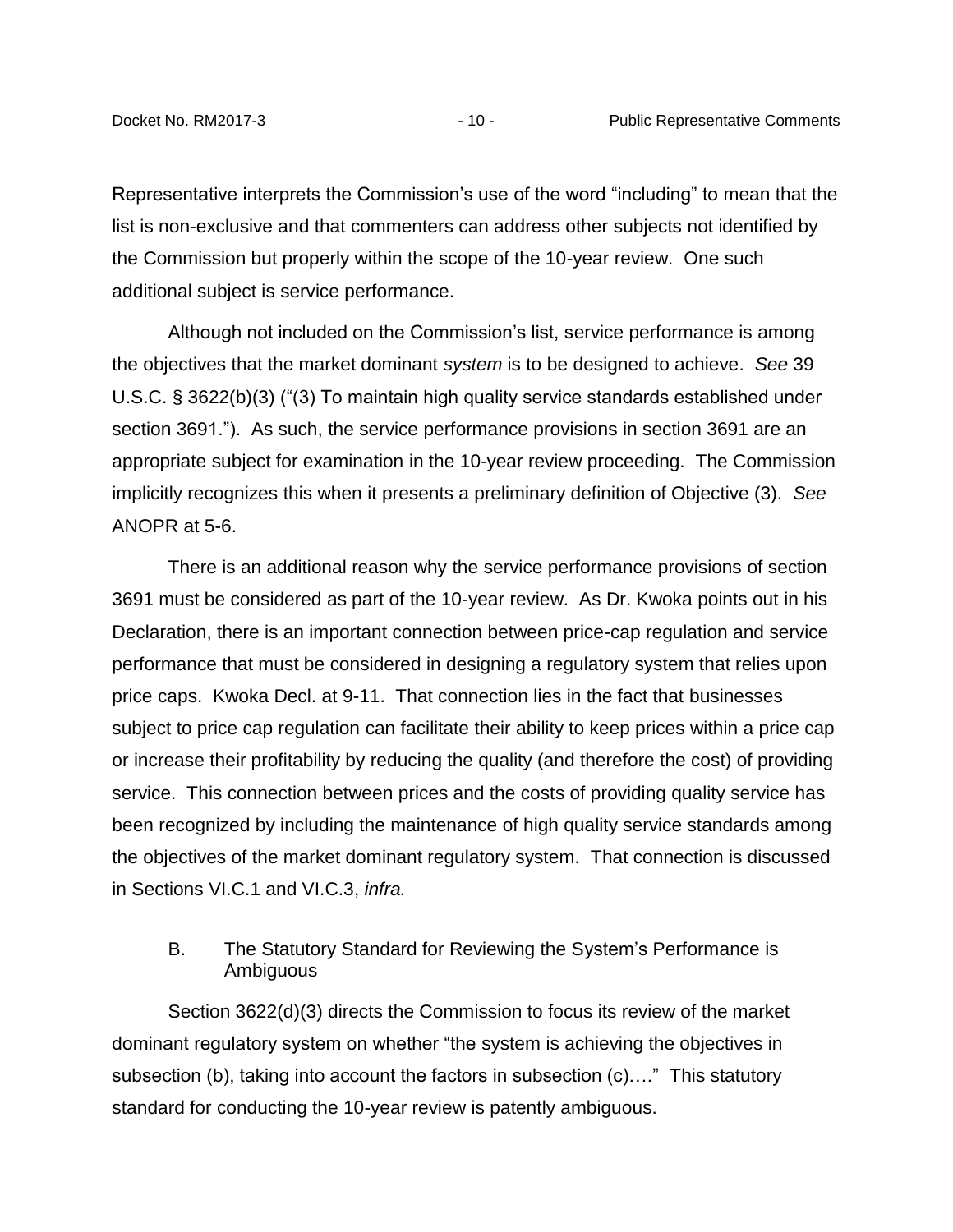The ambiguity has several sources. First, none of the objectives that are to be used to assess the system's performance are defined by the statute. Second, the legislative history of the PAEA does not even identify the source of the statutory objectives. Nor does it provide guidance regarding how they are to be interpreted and applied. Objectives first appeared in H.R. 4970, a predecessor to the bill ultimately enacted as the PAEA. H.R. 4970 was introduced in the House during the 107<sup>th</sup> Congress on June 20, 2001. $^{20}$  Nothing in the legislative history of that bill discussed the source or intended meaning of the objectives. Subsequent bills included the objectives, but, again, the legislative history of those bills fails to disclose their source or intended meaning or application.<sup>21</sup> The same is true of the final House and Senate bills that preceded enactment of the PAEA.<sup>22</sup>

#### 1. The Commission's Preliminary Definitions of Objectives

<span id="page-13-0"></span>Recognizing that the statutory standard is ambiguous, the Commission has offered "preliminary definitions" of the nine objectives and has invited comments on those definitions. In doing so, the Commission appears to lose sight of the fact that it has interpreted and applied the objectives in numerous contexts over the past 10 years. The Public Representative submits that those prior Commission interpretations and applications of the objectives are the most appropriate standards for assessing the system's performance and, at a minimum, should be the starting point in the 10-year review. If a need to modify or supplement those interpretations exits, the Commission can do that. If no such need can be demonstrated, the Commission should use the existing interpretations and applications of the statutory objectives to conduct the 10-

<sup>&</sup>lt;sup>20</sup> Postal Accountability and Enhancement Act, H.R. 4970, 107<sup>th</sup> Cong. § 3622 (2001).

<sup>&</sup>lt;sup>21</sup> See Postal Accountability and Enhancement Act, H.R. 4371, 108<sup>th</sup> Cong. § 3622(b) (2004). The committee report accompanying H.R. 4371 merely restated the objectives but offered no explanation regarding their intended meaning. *See*, H.R. Rep. No. 108-672, pt. 1, at 6 (2004).

 $^{22}$  See H. Rep. No. 109-66, pt.1, at 47 (2005) (accompanying H.R. 22); and S. Rep. No. 108-318, at 42 (2004) (accompanying S. 2468).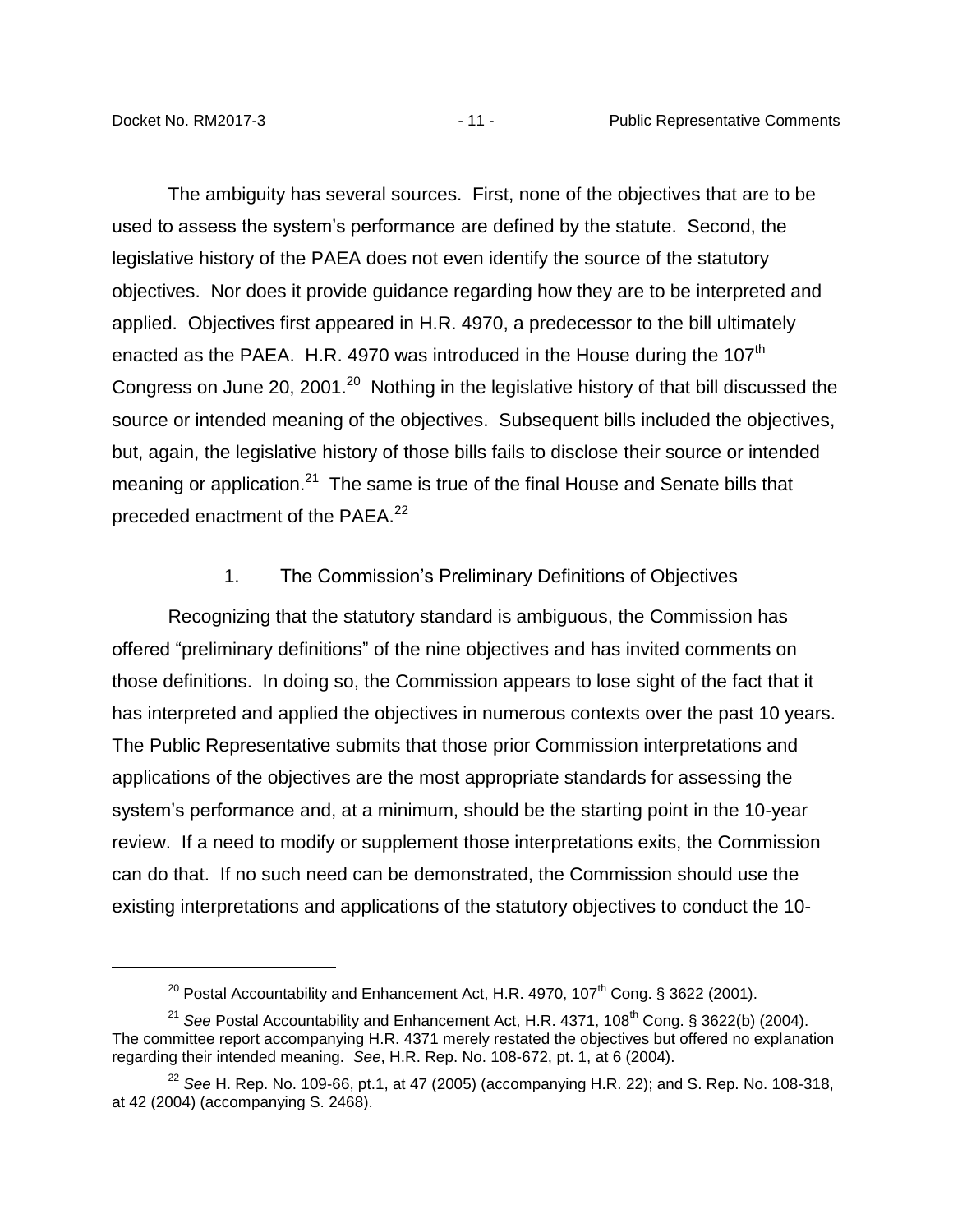year review. This is not the time to "reinvent the wheel," unless it can be shown that the wheel needs to be reinvented.

2. "Measureable Key Concepts" Suggested by the Commission

<span id="page-14-0"></span>In addition to providing preliminary definitions of the statutory objectives, the Commission has also suggested certain "measurable key concepts" in an apparent effort to deal with the relative measurement concepts contained in the statutory objectives, such as "maximize" or "increase". ANOPR at 3. As presented, this approach seems to suggest that after 10 years of experience in applying the statutory objectives, the standards developed and used by the Commission to apply those objectives can now be superseded by adopting new "key measureable concepts" for the purposes of this proceeding.

When it embarked upon its administration of the PAEA 10 years ago, the Commission expressly recognized the need for exercising its discretion in developing appropriate measures for the statutory objectives:<sup>23</sup>

> To be sure, some of the objectives and factors individually do not easily lend themselves to quantifiable measure of compliance. Some, such as Objective 1 (maximizing incentives to reduce costs an increase efficiency) … are matters of degree, and would have to be developed over time through the application of the discretion of the Commission as part of its before the fact and after the fact rate reviews. On the other hand, some objectives can be measured against financial standards, accounting principles, and historical results, *e.g.,* Objective 5 (assuring adequate revenues to maintain financial stability)….

Having spent 10 years developing methods for quantifying achievement of the objectives, the Commission should use those methods in the 10-year review proceeding, unless it can be demonstrated that those methods need to be changed. If

<sup>23</sup> Docket No. ACR2009, *Annual Compliance Determination,* March 29, 2010.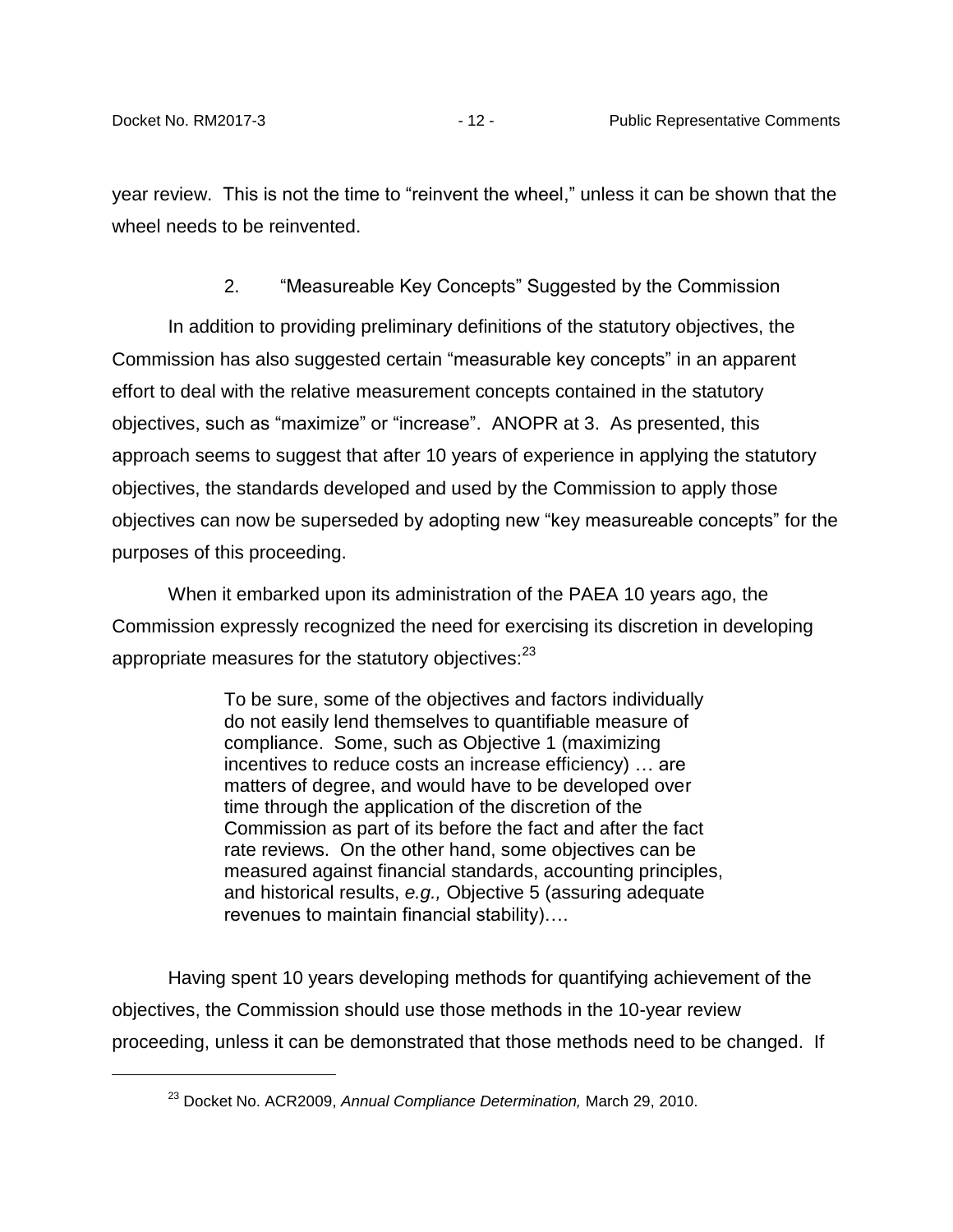changes are needed, the Commission should build upon its earlier methods, not disregard them and start from scratch.

#### 3. Ambiguities Not Addressed by the Commission

<span id="page-15-0"></span>There are several other ambiguities that will have to be addressed during this proceeding. None of these were addressed in the ANOPR.

First, section 3622(b) provides that the system for regulating market dominant products is to "be designed to achieve the [statutory] objectives, *each of which shall be applied in conjunction with the others*….*"* 39 U.S.C. § 3622(b) (emphasis added). In the ANOPR, the Commission did not indicate how it believes objectives are to be assessed in conjunction with other objectives. For example, should all objectives be accorded equal weight regardless of circumstances? Or, depending upon the circumstances, should one objective or a particular combination of objectives be entitled to greater deference? This ambiguity will necessarily have to be addressed to ensure that the objectives are harmonized in determining whether the regulatory system is achieving the statutory objectives.

A second ambiguity not addressed in the ANOPR, involves the word "achieving". "Achieving" is on its face ambiguous as to the ultimate degree to which the system is to attain the statutory objectives. It is also unclear as to whether the system must attain a level of achievement within the 10-year period following enactment of the PAEA, or if further improvement in the level of achievement projected to occur beyond that 10-year period can be relied upon to support a conclusion that the system is "achieving" the statutory objectives, and, if so, how far beyond the 10-year period the Commission can look in order to make that determination.

Finally, the Commission has refrained from providing definitions or measurement methods for the entire class of statutory factors in 39 U.S.C. § 3622(c):

> Because the statute does not require that factors be independently achieved, the Commission is not proposing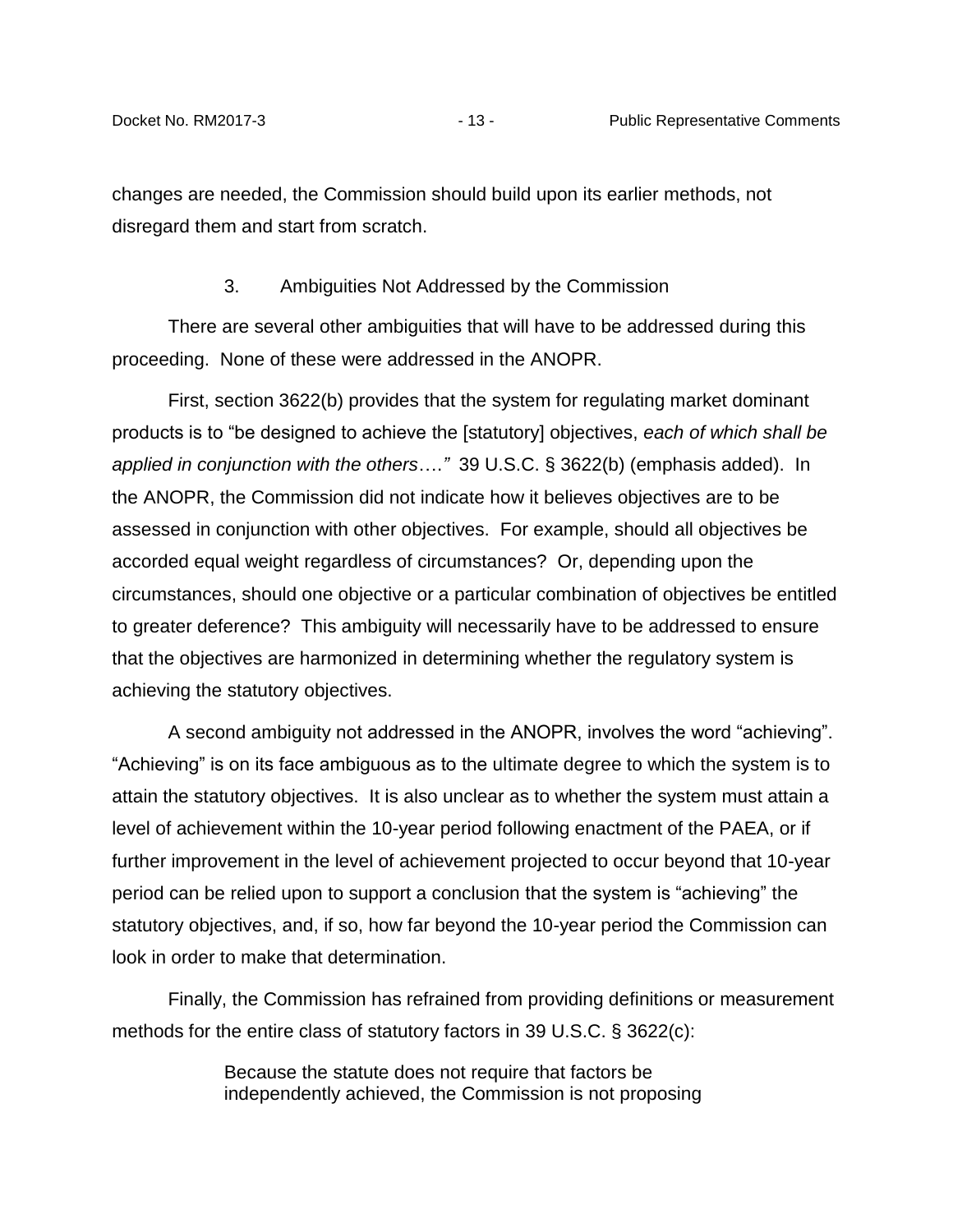definitions or measurement methods for the factors. However, over the course of the review, the factors will be taken into account for each objective, as required by the statute.

ANOPR at 3.

 $\overline{a}$ 

The Commission is correct when it states that the factors in section 3622(c) need not be independently achieved. However, the Commission cannot, at this stage, assume that definitions of these factors will be unnecessary in order "to determine if the system is achieving the objectives in subsection (b), taking into account the factors in subsection (c)." 39 U.S.C. § 3622(d)(3). Although the factors in section 3622(c) play a supporting role to the objectives in section 3622(b), that supporting role is essential to the proper assessment of whether the objectives in section 3622(b) are being achieved.

Most of the factors in section 3622(c) were used to implement the PAEA's predecessor statute, the PRA.<sup>24</sup> They were given content through their application by the Commission's predecessor, the Postal Rate Commission, during administration of the PRA; $^{25}$  were left in title 39; and were supplemented when Congress enacted the PAEA. Nothing in the PAEA, or its legislative history suggests that the prior definitions of pre-PAEA factors are to be ignored, or that the new factors added by the PAEA are to be deemed absent of content, or irrelevant to, interpretation of the provisions of the PAEA. In fact, the Commission has previous acknowledged its responsibility to incorporate consideration of the statutory factors in establishing *or revising* the capbased system:

> With this cap in place, the Commission was directed to design the system to achieve certain objectives set out in section 3622(b)(1) through (9). And, in establishing or revising the cap-based system, the Commission was directed to "take into

<sup>24</sup> *See* Docket No. ACR2010, *Annual Compliance Determination,* March 29, 2011, at 15 (FY 2010 ACD).

<sup>25</sup> *See, e.g.,* Docket No. R71-1, Chief Examiner's Initial Decision on Postal Rate and Fee Increases, February 3, 1972, at 31 (Factor 3) and 87 (Factor 4).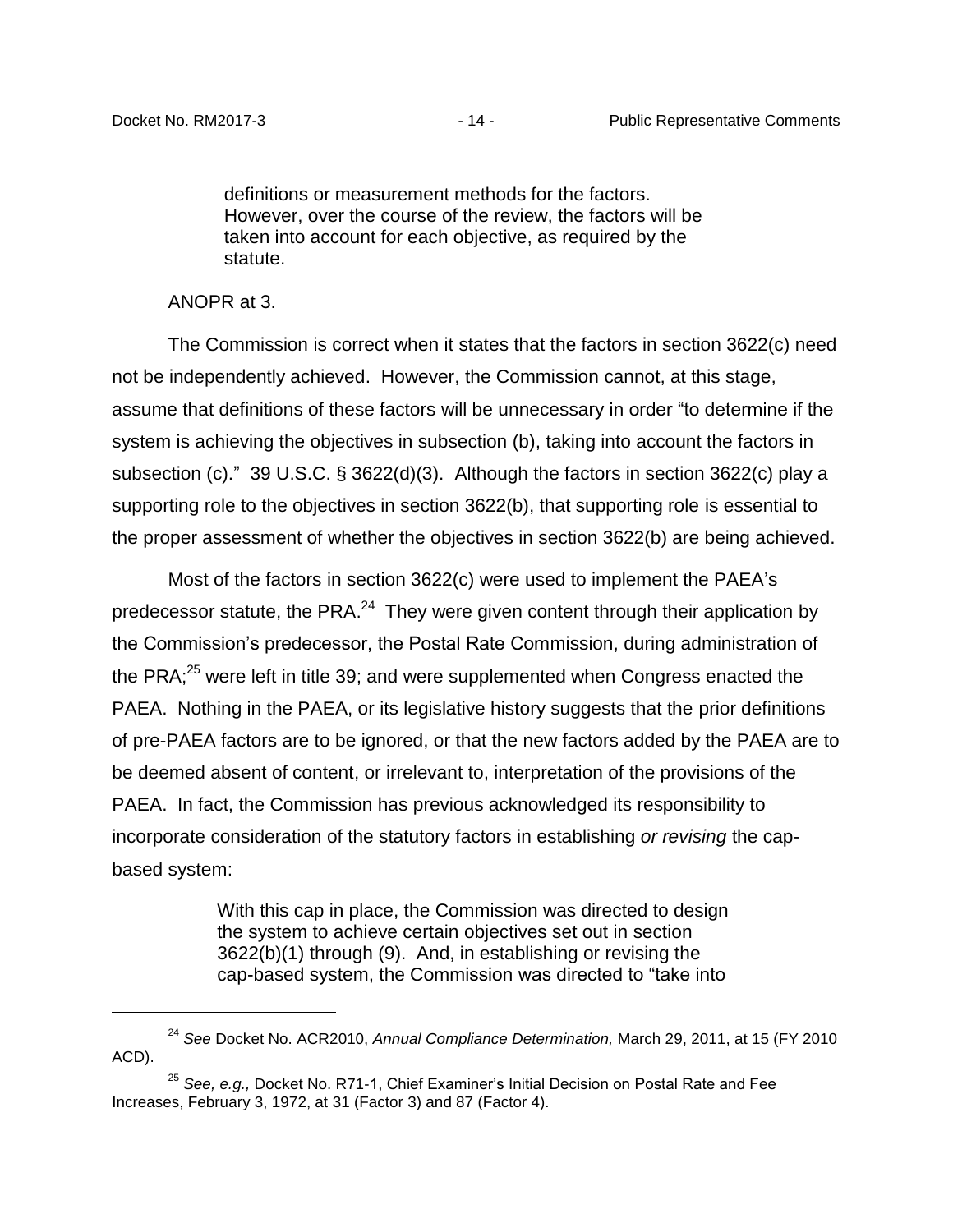account" the factors set out in section 362(c)(1) through (14). The Commission understands this directive as one which clearly calls for the application of its considered judgment.

<span id="page-17-0"></span>FY 2010 ACD at 19. To conduct the 10-year review correctly, the Commission must give the statutory factors appropriate consideration.

### 4. The Approach Recommended by the Public Representative

This proceeding has been established against the background of 10 years of experience under the PAEA. Over that period, the Commission has been called upon to interpret, either explicitly or implicitly, and apply the statutory objectives and factors. Although definitions of the objectives and factors have not been formally adopted by rule, they have been developed in the course of the Commission's administration of the PAEA. For example, the Commission's annual financial analysis of the Postal Service's operations has identified and employed several accounting and financial concepts in order to analyze various aspects of the Postal Service's financial situation. These accounting and financial concepts and the analyses in the Commission's report have immediate relevance for the financial stability that is the subject of Objective 5. These "*de facto* definitions" provide content to statutory objectives and should be used unless the Commission can articulate a reason for not doing so.

Any ambiguities in the statutory objectives and factors not previously resolved should be addressed using traditional methods of statutory interpretation. Ambiguity in regulatory statutes is not unusual. Terms like "public convenience and necessity" and "just and reasonable" are not self-defining, yet have for decades been given content in particular factual contexts by regulatory agencies and reviewing courts.<sup>26</sup> The PAEA has itself already presented the Commission and reviewing courts with several cases in

<sup>26</sup> *See, e.g.,* FPC v. Hope Natural Gas Co., 320 U.S. 591 (1944); and Public Service Co. of New Mexico v. F.E.R.C., 832 F.2d 1201 (10<sup>th</sup> Cir. 1987).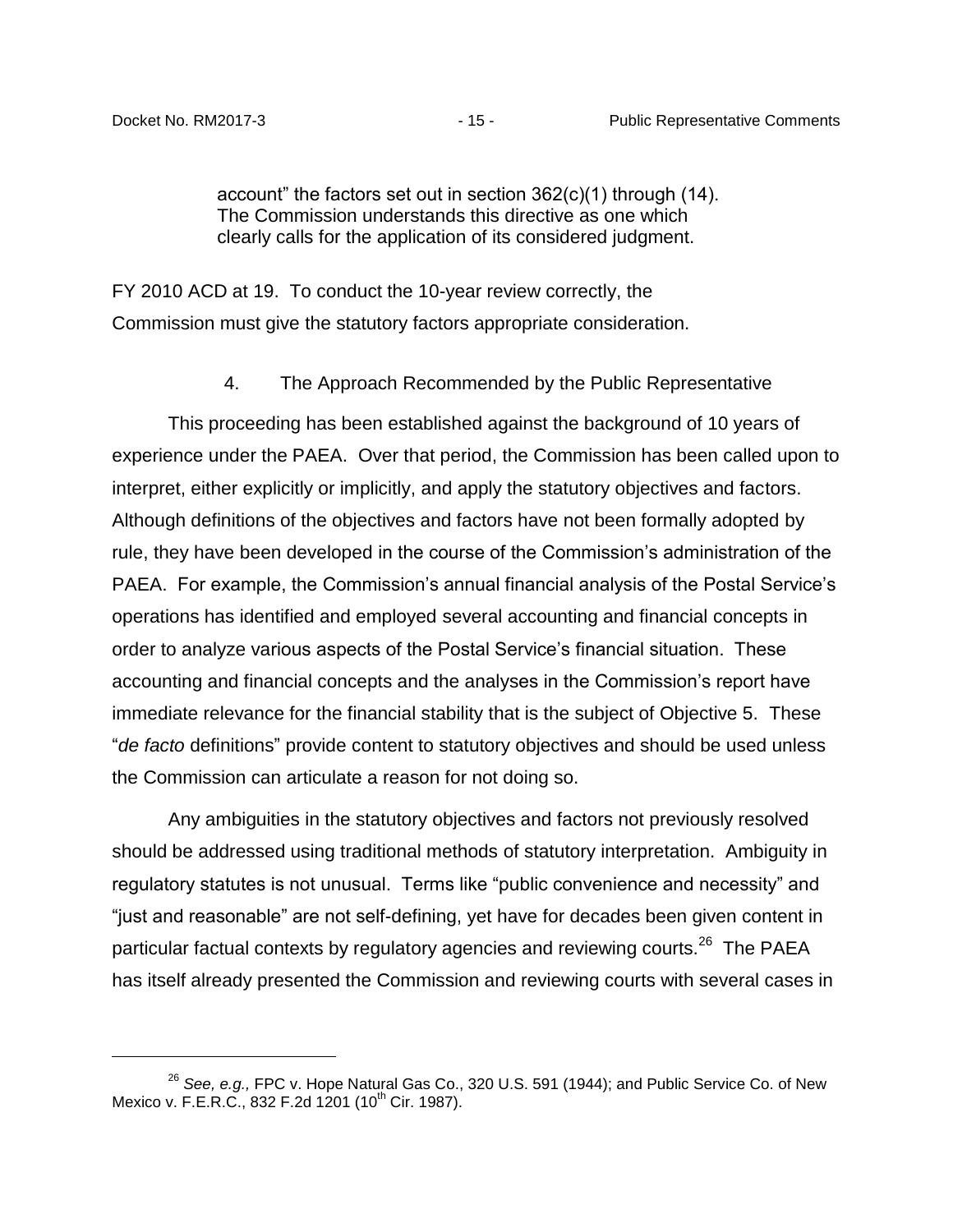which the Commission has had to deal with statutory ambiguities.<sup>27</sup> Resolution of the ambiguities presented by the objectives and factors in 39 U.S.C. §§ 3622(b) and (c) should, at this point, be a familiar exercise for the Commission.

The traditional methods of statutory interpretation should be used by the Commission to resolve those ambiguities. That approach begins with the plain meaning of the words of the statute, and, if necessary, goes beyond their plain meaning to consider such aspects of the statute as its structure, purposes, and policies; the roles in the statutory scheme of the provisions being considered; and any relevant the legislative history. *See* Order No. 864 at 31.

In accord with the general principle of statutory construction that statutes be considered as a coherent and symmetrical regulatory scheme with all parts fitted into a harmonious whole, each of the objectives in section 3622(b) must be interpreted with regard to the structure and purposes of Chapter 36—Postal Rates, Classes, and Services of title 39. In this case, those principles of statutory interpretation are reinforced by the direction in section 3622(b) that each objective "shall be applied in conjunction with the others."

<span id="page-18-0"></span>C. The Modern System of Regulation is not Achieving Some of the Objectives of Section 3622

Section 3622(b) provides that the system of regulation for market dominant products is intended to achieve nine objectives:

- (1) To maximize incentives to reduce costs and increase efficiency.
- (2) To create predictability and stability in rates.
- (3) To maintain high quality service standards established under section 3691.

<sup>27</sup> *E.g.,* United States Postal Service v. Postal Regulatory Commission, 640 F.3d 1263 (D.C. Cir. 2100) (review of Commission's interpretation of "due to" in 39 U.S.C. § 3622(d)(1)(E); and United States Postal Service v. Postal Regulatory Commission, 676 F.3d 105 (D.C. Cir. 2012) (review of Commission's interpretation of its authority to order rate increases in context of annual compliance determination).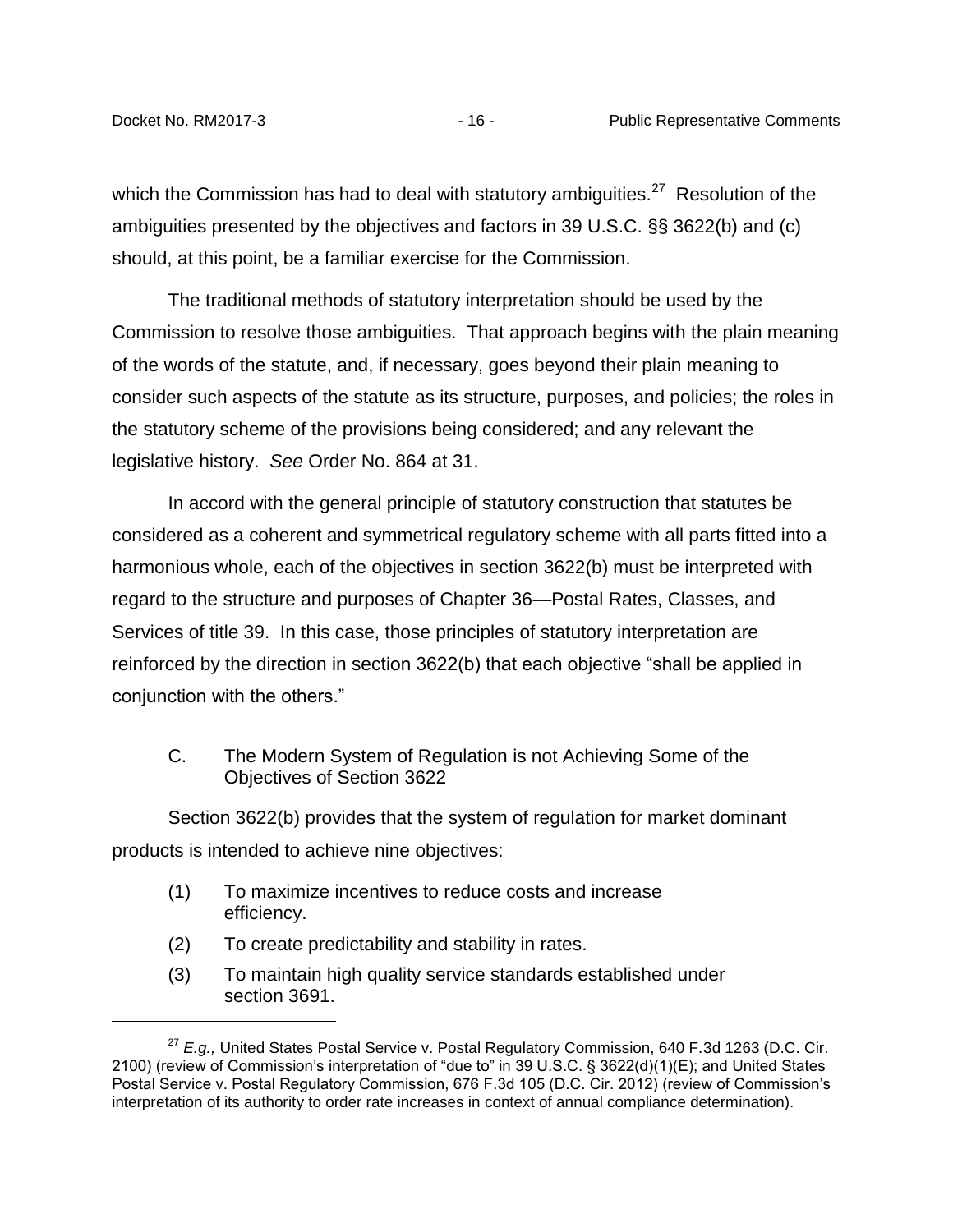- (4) To allow the Postal Service pricing flexibility.
- (5) To assure adequate revenues, including retained earnings, to maintain financial stability.
- (6) To reduce the administrative burden and increase the transparency of the ratemaking process.
- (7) To enhance mail security and deter terrorism.
- (8) To establish and maintain a just and reasonable schedule for rates and classifications, however the objective under this paragraph shall not be construed to prohibit the Postal Service from making changes of unequal magnitude within, between, or among classes of mail.
- (9) To allocate the total institutional costs of the Postal Service appropriately between market-dominant and competitive products.

39 U.S.C. § 3622(b).

While the statute neither prioritizes, nor weights these objectives, the events of the past 10 years have imbued Objective 5—the objective of "assur[ing] adequate revenues, including retained earnings, to maintain financial stability"—with transcendent importance. Over this 10-year period, the Postal Service has struggled to avoid financial collapse. Nor is there any persuasive reason to expect the current system to "assure adequate revenues, including retained earnings, to maintain financial stability" for the Postal Service as it moves forward into 2017 and beyond. For the foregoing reasons, the Public Representative submits that the market dominant regulatory system is failing to achieve Objective 5 and that the first order of business in the 10-year review should be to focus on the Postal Service's financial situation.

The seriousness of the Postal Service's financial situation also has adverse implications for another closely related statutory objective, the objective of "[maintain[ing] high quality service standards established under section 3691." 39 U.S.C. § 3622(b)(3). For the reasons discussed below, the Public Representative submits that the current regulatory system for market dominant products is failing to achieve this latter objective.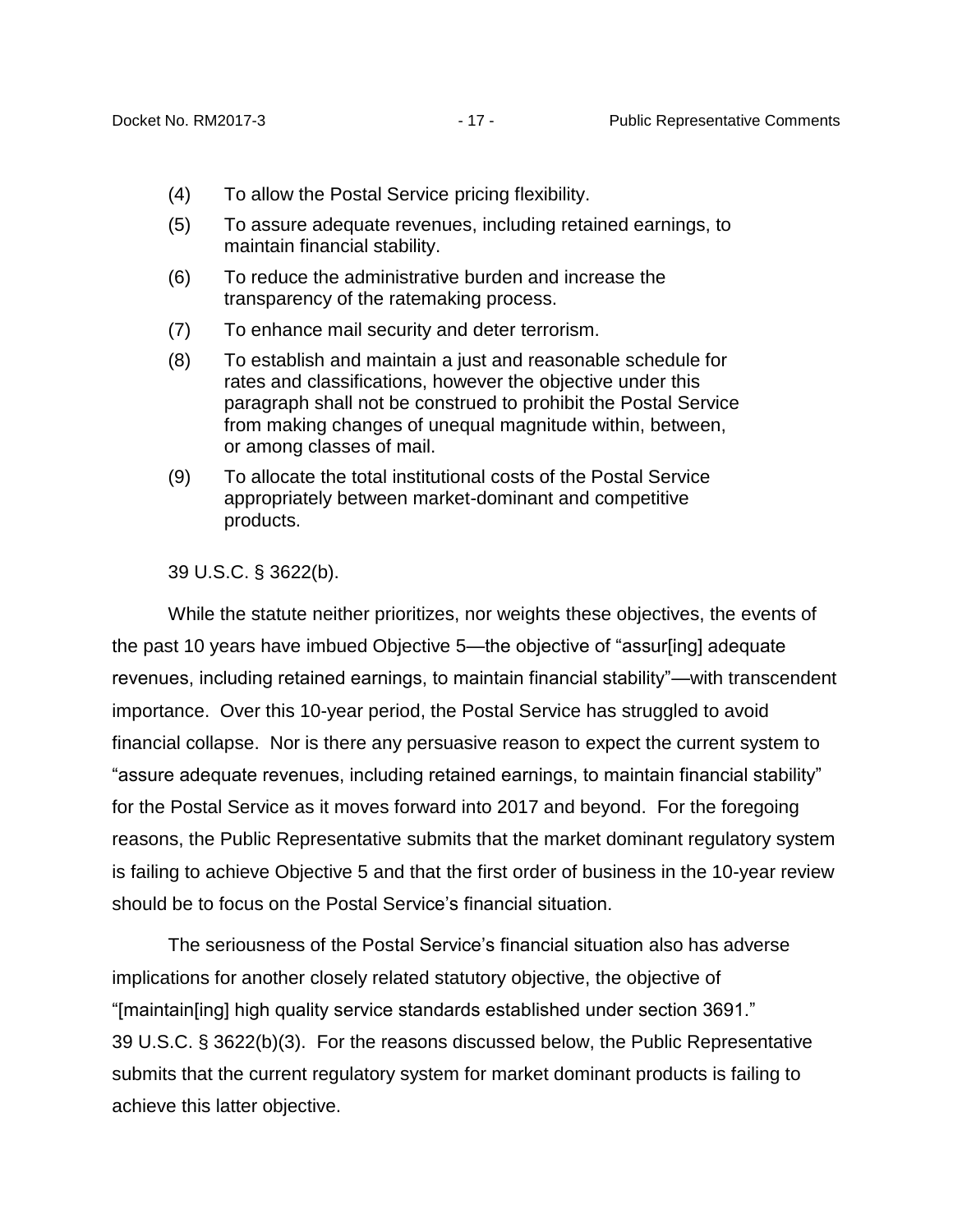Contributing to the Postal Service's financial burdens and service performance problems is the failure of the regulatory system to achieve Objective (4) by not providing the Postal Service with the pricing flexibility needed to deal with the chronically underwater Periodicals Class.

Finally, because of problems with the TFP measurement system, it is not clear that the market dominant regulatory system is achieving Objective (1)—the objective of "maximize[ing] incentives to reduce costs and achieve efficiency."

> 1. Objective 5 (To Assure Adequate Revenues, Including Retained Earnings, to Maintain Financial Stability)

<span id="page-20-0"></span>Three terms provide the foundation for Objective 5: "adequate revenues," "retained earnings," and "financial stability." Even assuming the word "revenues" is deemed to have a plain meaning of money or other thing of value received by the Postal Service, the modifier "adequate" creates ambiguity by raising questions regarding the purposes for which revenues are intended to be adequate? The answer to that question is provided by the other two foundational terms in Objective 5: "retained earnings" and "financial stability." "[A]dequate revenues" are revenues that "include retained earnings" that are "to maintain financial stability."

At a very basic level, the term "retained earnings" can be readily understood to include that portion of revenues in excess of a business's needs to meet expenses (or to satisfy other present claims) of which a business maintains possession for some period of time.

The phrase "to maintain financial stability" is, on its face, ambiguous. The Commission has, however, resolved that ambiguity by employing several different tests in its annual examination of the Postal Service's financial condition. Those tests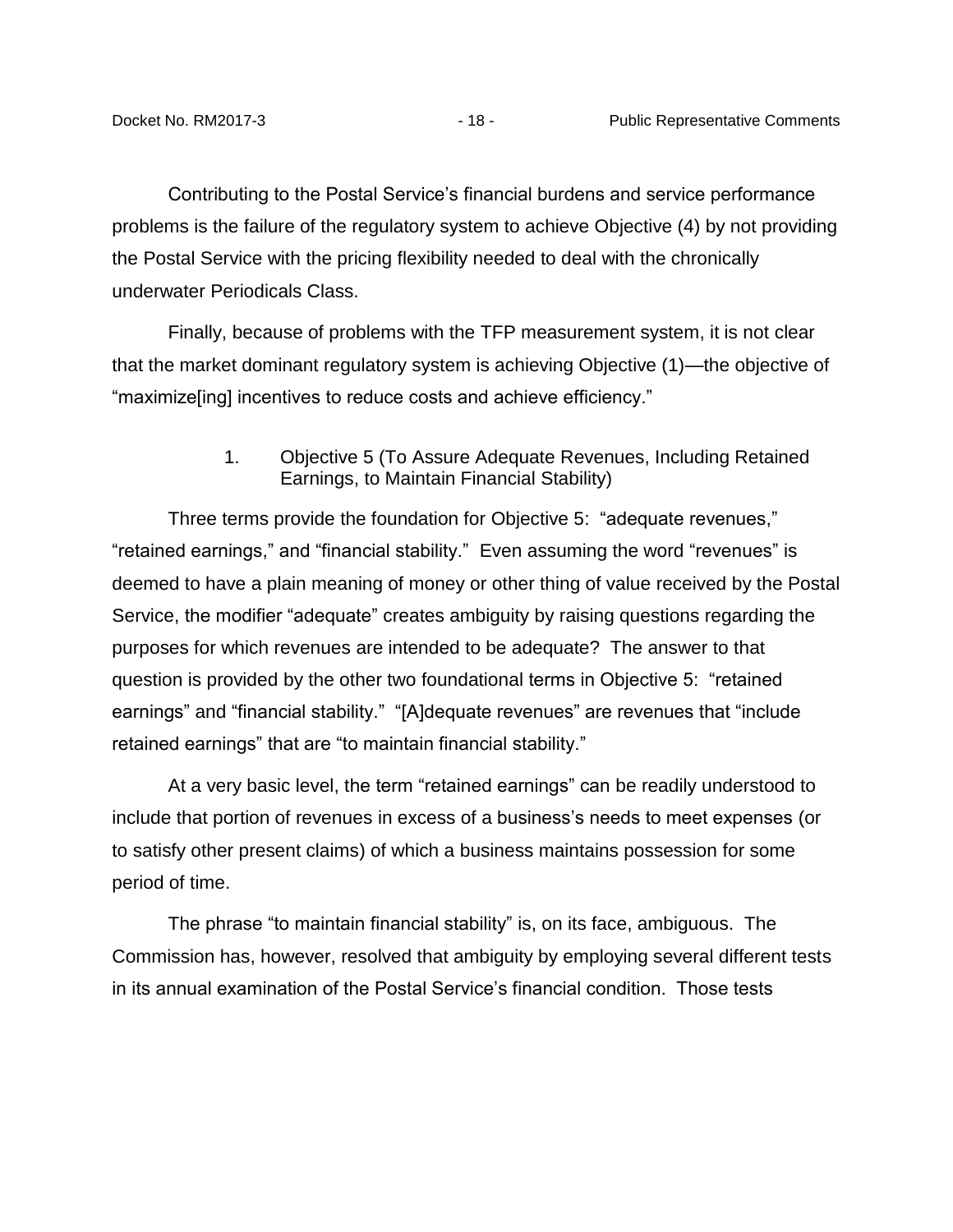examine, among other things, "sustainability," "liquidity," "trend analyses," and "overall financial performance."<sup>28</sup>

The Commission's analyses and the developments of the past 10 years can lead to only one conclusion, namely, that the regulatory system for market dominant products is not achieving Objective 5. That conclusion is amply supported.

First, although the Postal Service was profitable in years before the PAEA, every year since enactment of the PAEA, the Postal Service has incurred significant losses. These losses have been reported in each of its ACDs and are recapped in the Commission's FY 2015 Financial Report.<sup>29</sup> Total losses over the past 10 years have been over \$56 billion. *Id.*

Second, the anticipated ability of the Postal Service to make \$5 billion-plus annual lump-sum retiree health benefit pre-funding payments quickly evaporated. The strain of those payment obligations on the Postal Service has been identified and discussed in various reports, including the Commission's ACDs<sup>30</sup> and the Commission's two Section 701 Reports.<sup>31</sup> The Postal Service ultimately defaulted on those payment obligations.<sup>32</sup> Equally disturbing has been the fact that in attempting to avoid default, the Postal Service exhausted its borrowing authority from the U.S. Treasury.<sup>33</sup> This has

<sup>33</sup> *Id.* at 33.

 $\overline{a}$ 

<sup>28</sup> *See, e.g.,* Postal Regulatory Commission, *Financial Analysis of United States Postal Service Financial Results and 10-K Statement,* Fiscal Year 2015, March 29, 2016, Ch.4 (FY 2015 Financial Report).

 $29$  FY 2015 Financial Report at 33, Table II-20.

<sup>30</sup> *E.g.,* FY 2010 ACD at 5; Docket No. ACR2011, *Annual Compliance Determination,* March 29, 2012, at 5 (FY 2011 ACD); and Docket No. ACR 2012, *Annual Compliance Determination,* March 27, 2013, at 7.

<sup>&</sup>lt;sup>31</sup> *E.g., Postal Regulatory Commission, Section 701 Report, Analysis of the Postal Accountability* and Enhancement Act of 2006, November 14, 2016. In comments filed in connection with the 2016 Section 701 Report, the Public Representative surveyed events of the past five years showing the impact of the retiree health benefit prefunding requirements notwithstanding the Postal Service's efforts to remain financially viable. Docket No. PI2016-3, Public Representative Comments, June 15, 2016, at 21- 26.

<sup>&</sup>lt;sup>32</sup> FY 2015 Financial Report at 32.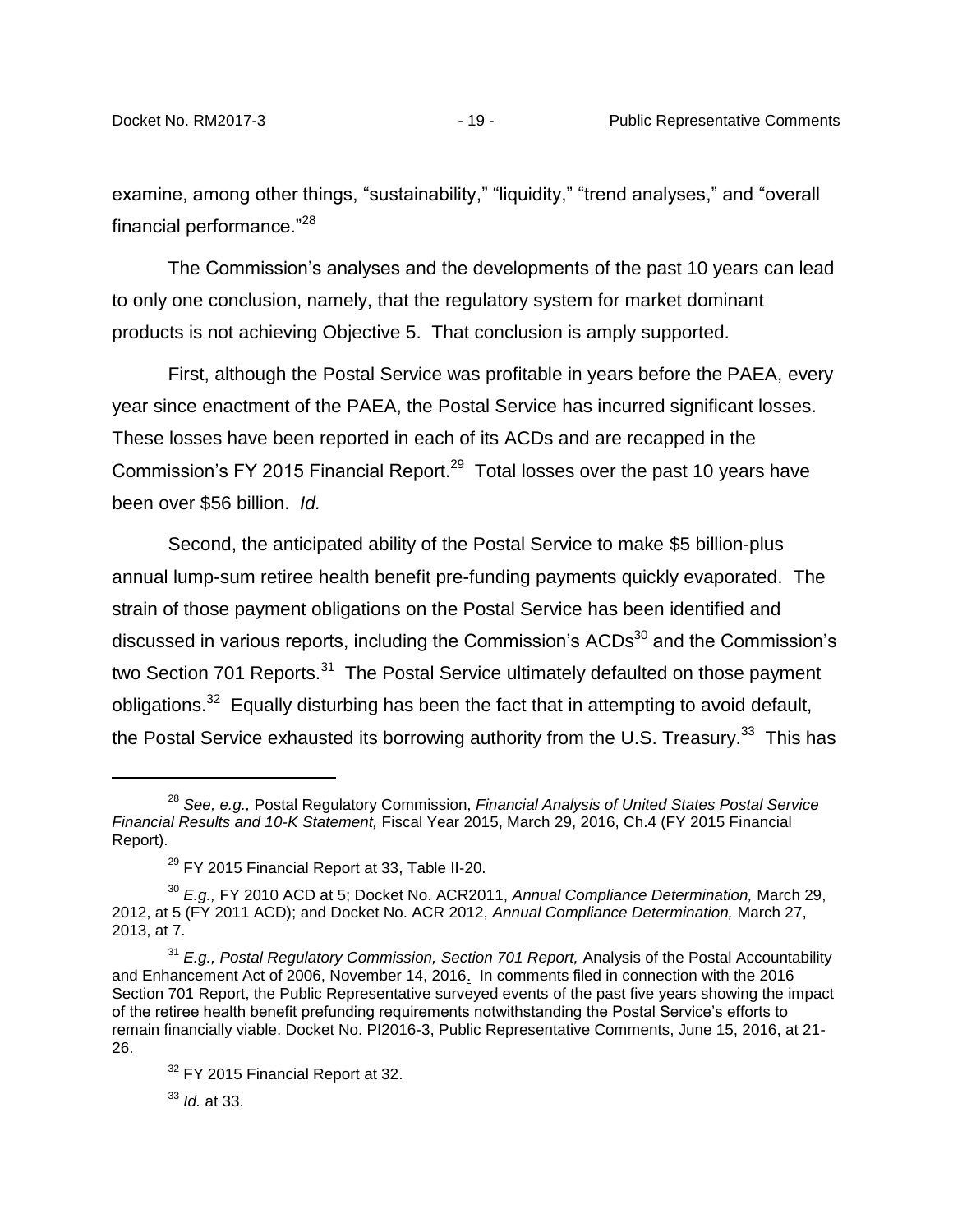further limited the Postal Service's ability to invest in infrastructure needed to maintain and improve its services.<sup>34</sup>

Third, another major contributor to the Postal Service's losses has been the steady decline in demand, particularly the demand for First-Class Mail.<sup>35</sup> That decline was abruptly accelerated by the Great Recession that prompted the Postal Service to file an exigent rate request.<sup>36</sup> The relief provided by the exigent surcharge approved by the Commission has ended thereby reducing Postal Service by approximately \$2.1 billion annually.<sup>37</sup>

At the time the PAEA was enacted, anticipated declines in demand were cited as one of the principal reasons for adopting a new regulatory system.<sup>38</sup> It was hoped that the Postal Service could get ahead of the problem by instituting changes that would reduce costs and increase efficiencies before significant demand declines began. $^{39}$ Unfortunately, demand declines began almost immediately, so that by the time the PAEA was implemented, the Postal Service found itself in the middle of a significant and growing problem. Since then, studies have begun to identify and address the problems presented by the imposition of price cap regimes on industries with declining demand. $40$ 

<sup>39</sup> *Id.* at 8.

 $\overline{a}$ 

 $34$  Statement of the Postmaster General and Chief Executive Officer, Megan J. Brennan before the House Oversight and Government Reform Committee Hearing "Accomplishing Postal Reform in the 115<sup>th</sup> Congress—H.R. 756, the Postal Service Reform Act of 2017", U.S. House of Representatives, February 7, 2017, at 7-8.

 $35$  First-Class Mail, the Postal Service's most profitable class of mail, experienced a 40 percent decline in volumes since its peak in 2001. "U.S. Postal Service: Financial Challenges Continue," General Accountability Office, January, 2016.

<sup>36</sup> *See* Docket No. R2010-4, Exigent Request of the United States Postal Service, July 6, 2010.

<sup>37</sup> *See* FY 2015 Financial Report at 1.

<sup>38</sup> *See* S. Rep. No. 108-318 at 3.

<sup>40</sup> Decker, C.J. (2016). Regulating networks in decline. *Journal of Regulatory Economics, 49,*  344-370; Brennan, T.J. & Crew, M. (2016). Price cap regulation and declining demand. In M.A. Crew & T.J. Brennan (Eds.), *The future of the postal sector in a digital world.* New York: Springer.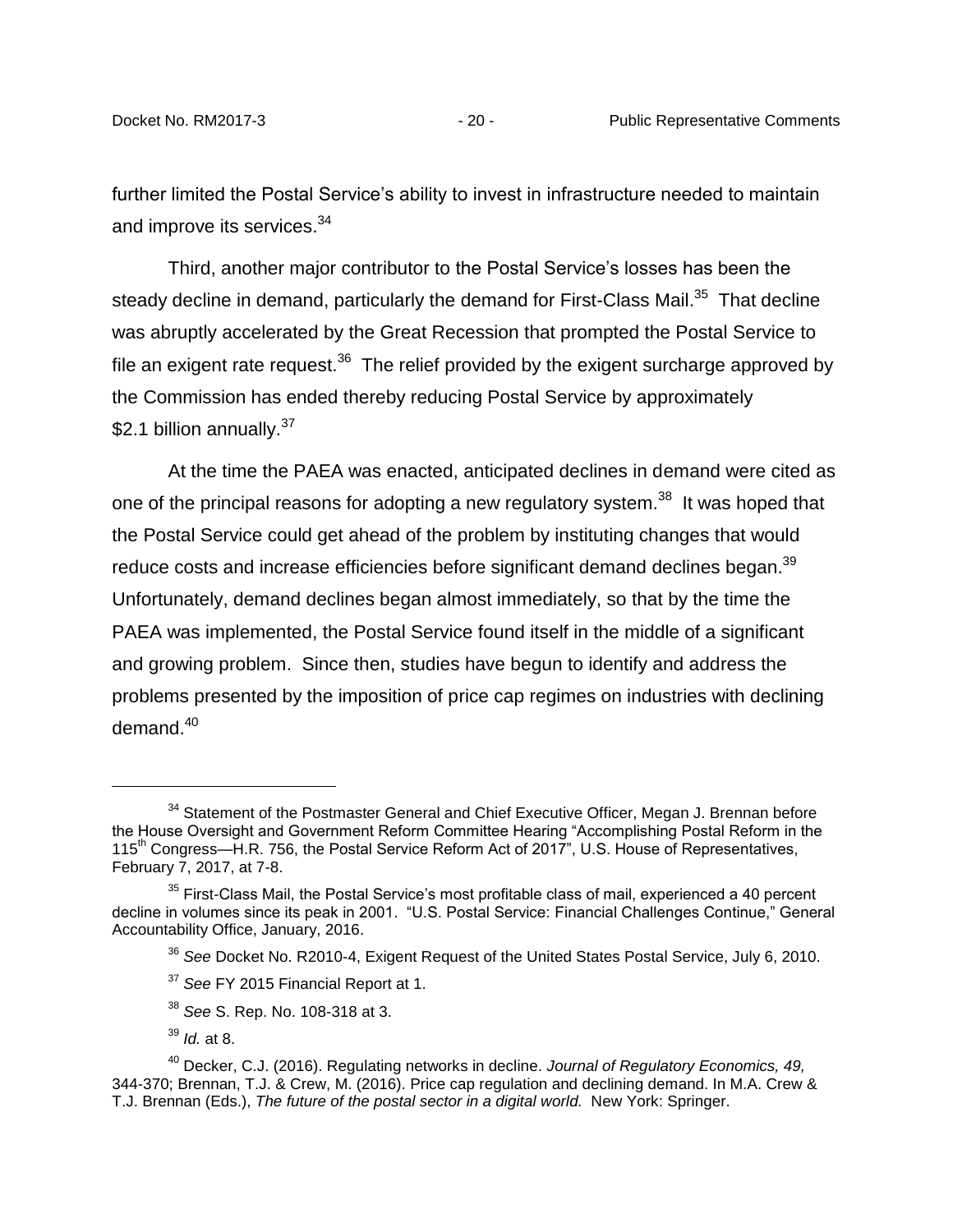Fourth, contributing to the Postal Service's losses were losses by the Periodicals Class. Those losses were being recorded even prior to enactment of the PAEA. As will be discussed below, the failure of the regulatory system to achieve Objective 4 ("[t]o allow the Postal Service pricing flexibility") has contributed to losses by the Periodicals Class that have been chronic and a significant part of overall Postal Service losses.

Fifth, as will be discussed below, the fact that the system is not achieving Objective 5 is contributing to the fact that the system is not achieving other objectives, such as Objective 3 ("[t]o maintain high quality service standards established under section 3691") or Objective 8 (to establish and maintain a just and reasonable schedule for rates and classifications"). Similarly, the regulatory system's failure to achieve Objective 5 has an adverse effect on Objective 1 ("[t]o maximize incentives to reduce costs and increase efficiency") by limiting the financial ability to respond to incentives to increase efficiency. FY 2011 ACD at 61. When the connection between these statutory objectives is considered, as required by section 3622(b), the magnitude of problems with the current system becomes even clearer.

Sixth, the Postal Service's prospects for achieving Objective 5 going forward are not encouraging. In recent congressional testimony, the Chairman summarized the financial obstacles currently facing the Postal Service, in part, as follows<sup>41</sup>:

> In summary, the Postal Service still faces significant financial obstacles for the future. The exigent surcharge was removed on April 10, 2016…. With the growing liability of retiree health benefits, the inability to borrow for needed capital investments, and the continued loss of high margin First-Class Mail revenues, the important task of improving the financial condition of the Postal Service is daunting.

In the same congressional hearing, the witness from the General Accountability Office stated simply that "[t]he status quo is not sustainable."<sup>42</sup>

<sup>&</sup>lt;sup>41</sup> Testimony of Robert G. Taub, before the U.S. House Oversight & Government Reform Committee, February 7, 2017, at 21 (Taub Testimony).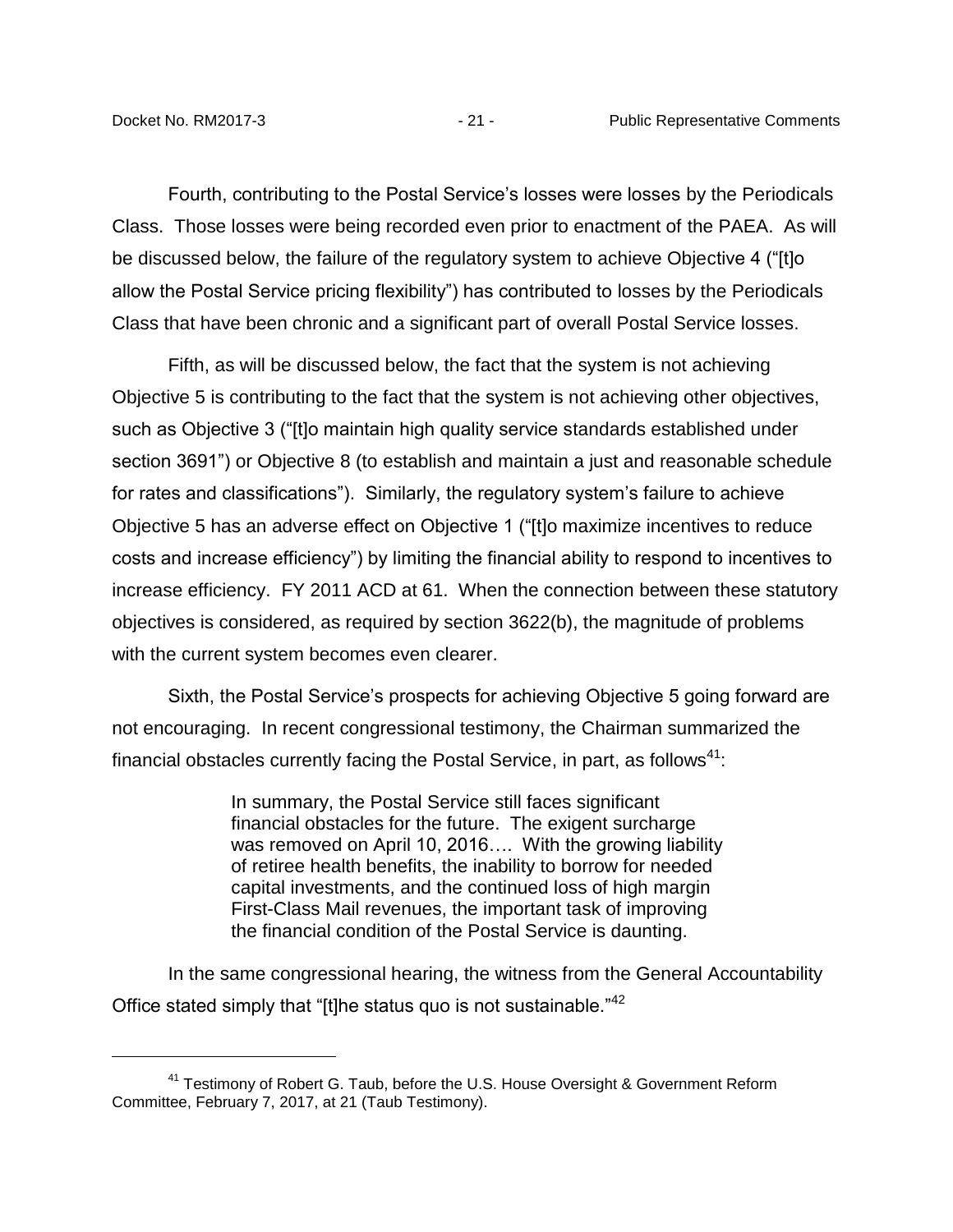For the foregoing reasons, the Public Representative submits that the current system for regulating the prices and classes of market dominant products is not achieving Objective 5.

2. Objective 4 (To Allow the Postal Service Pricing Flexibility)

<span id="page-24-0"></span>The preliminary definition suggested by the ANOPR for Objective 4 speaks in terms of allowing the Postal Service "to exercise its discretion to set prices, the price structure, and the price structure for market dominant products, subject to other requirements under the law." ANOPR at 6. The key measurable concept proposed by the ANOPR is "pricing flexibility," for which several potential measurement methods are identified. *Id.*

The Public Representative submits that there is a glaring deficiency in the current regulatory system that can be identified without carefully crafting a definition. That deficiency, which is frustrating the regulatory system's ability to achieve Objective 4, is the severe constraint the system has placed on the Postal Service by not permitting it to use pricing to eliminate the massive losses generated by the Periodicals Class.

At the time the PAEA was enacted, the Periodicals Class was already seriously underwater. In FY 2006, the Periodicals Class lost over \$374 million.<sup>43</sup> The price cap imposed by the PAEA was imposed at the class level. Since the Periodicals Class consisted of only two products—Inside County and Outside County--the effect of the price cap was to lock-in tosses for the class and severely restrict the Postal Service's ability to deal with those losses by exercising pricing flexibility. Since there are only two products in the Periodicals Class, an increase in the price of one product generally

<sup>&</sup>lt;sup>42</sup> "Key Considerations for Restoring Fiscal Sustainability," Statement of Lori Rectanus, Director, Physical Infrastructure Issues, Testimony before the Committee on Oversight and Government Reform, House of Representatives, GAO-17-404T, February 7, 2017 at 1 (2017 GAO Testimony).

<sup>43</sup> United States Postal Service and Postal Regulatory Commission, *Periodicals Mail Study, Joint Report of the United States Postal Service and Postal Regulatory Commission,* released September, 2011 (Periodicals Mail Study).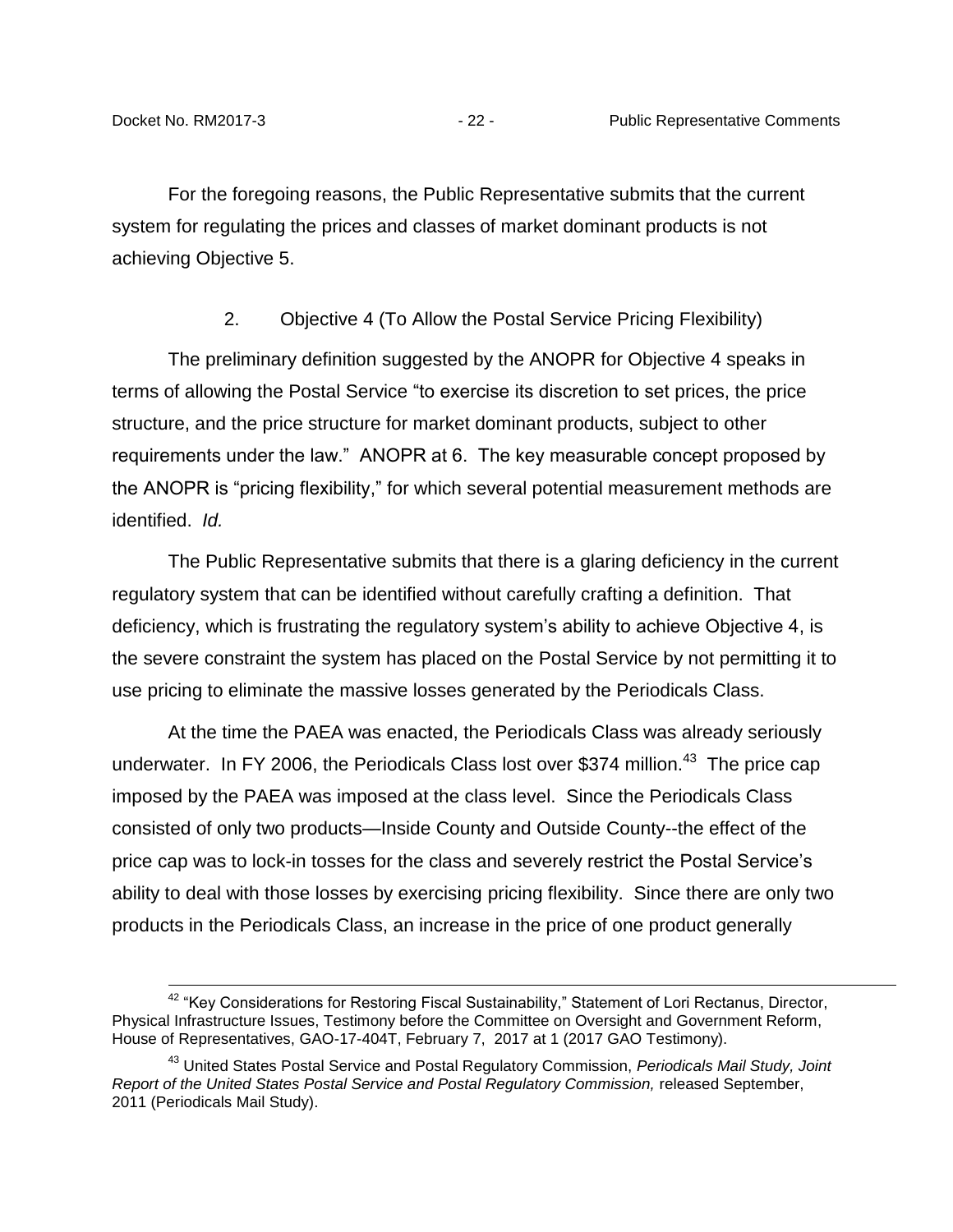requires an offsetting decrease in the price of the other product.<sup>44</sup> The only exception to this "zero-sum game" occurs when changes in the CPI-U index produce an increase in the cap for the class. However, these relatively small increases in the cap do not provide enough headroom for price increases that could produce meaningful improvement in the overall cost coverage for the class.<sup>45</sup>

Given the severe limitations on the Postal Service's ability to increase prices the only other potentially meaningful source of relief is by reducing the costs of the class.<sup>46</sup> This should be done and is being pursued. $47$  But the absence of any near-term prospects of significant cost reductions makes the hope that cost reductions alone will provide meaningful improvement in cost coverage wildly optimistic.

The result has been that, since enactment of the PAEA, the Periodicals Class has posted large and chronic losses. Over the past 10 years, those losses have totaled approximately \$5.5 billion.<sup>48</sup> Given their magnitude, these losses have been a significant drag on the Postal Service's finances.

The failure of the system to achieve Objective 4 is contributing to the regulatory system's failure to achieve other objectives, such as Objective 5 ("[t]o assure adequate revenues, including retained earnings, to maintain financial stability"). The adverse impact on Objective 5, in turn, adversely affects the ability of the system to achieve

<sup>44</sup> *See* FY 2010 ACD at 94 ("Because Outside County Periodicals represents 96 percent of the class revenues, the Postal Service does not have the same discretion to set prices substantially above the price cap that it has with respect to products within Standard Mail.").

<sup>45</sup> *Id.* at 92 (Chapter 7 Findings). The Postal Service can, of course, exercise pricing flexibility through modifications to the pricing structure. However, such modifications have proven incapable of overcoming the magnitude of the losses being incurred.

 $46$  However, "even after potential cos savings from operational efficiency improvements are realized, the focus must shift to how the revenue side of the cost coverage equation can be improved." Periodicals Mail Study at 91.

<sup>47</sup> *See* Docket No. ACR2015, *Annual Compliance Determination,* March 28, 2016, Chapter 6: Flats Cost and Service Issues (FY 2015 ACD).

 $48$  From FY 2007 through FY 2015, total losses were over \$4.9 billion. FY 2015 ACD at 43 (Table III-1). In FY 2016, losses for the Periodicals were over \$531 million. Docket No. ACR2016, United States Postal Service FY 2016 Annual Compliance Report, December 29, 2016 at 51 (Table 4) (FY 2016 ACR).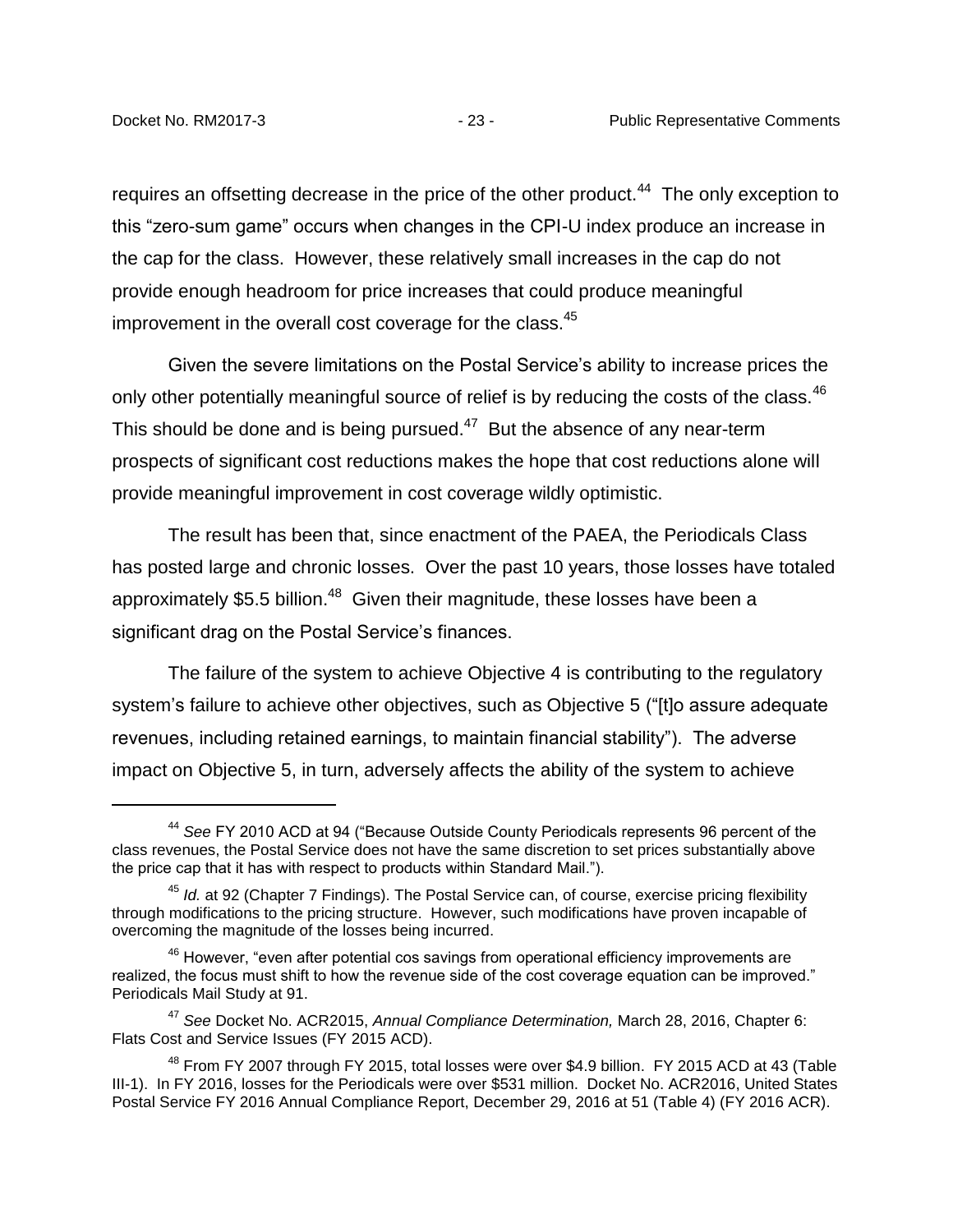Objective 3 ("[t]o maintain high quality service standards established under section 3691") and Objective 1 ("[t]o maximize incentives to reduce costs and increase efficiency"). *See* discussion *supra* Section C.

For the foregoing reasons, the Public Representative submits that the current system for regulating the prices and classes of market dominant products is not achieving Objective 4.

### 3. Objective 3 (To Maintain High Quality Service Standards Established Under Section 3691)

<span id="page-26-0"></span>The preliminary definition suggested by the ANOPR for Objective 3 limits that objective to "consistently achiev[ing] for each class of mail, stated days to delivery at a desired target rate." ANOPR at 5. However, the key measurable concept proposed by the ANOPR is "high quality service standards," for which several potential measurement methods are identified. One of the potential measurement methods clearly goes beyond "delivery by a target date" in the preliminary definition suggested for Objective 3. That potential measurement method would assess customer satisfaction. *Id.* at 6 ("determining how satisfied mail users are with service standards").

The Public Representative submits that the reliance placed on section 3691 by Objective 3 necessarily implicates the additional objectives specifically identified in section 3691(b)(1).<sup>49</sup> An assessment of whether Objective 3 in section 3622(b) is being achieved must also include an assessment of whether the objectives in section 3691 are being achieved.

The experience of the past 10 years with service performance under the regulatory system's price cap regime has been disappointing. Part of the Postal Service's attempt to live within the price cap has involved a restructuring of its

 $49$  Those additional objectives involve (1) the value of postal services to senders and recipients; (2) regular and effective access to postal services; (3) delivery reliability, speed, and frequency; and the provision of objective external performance measurements.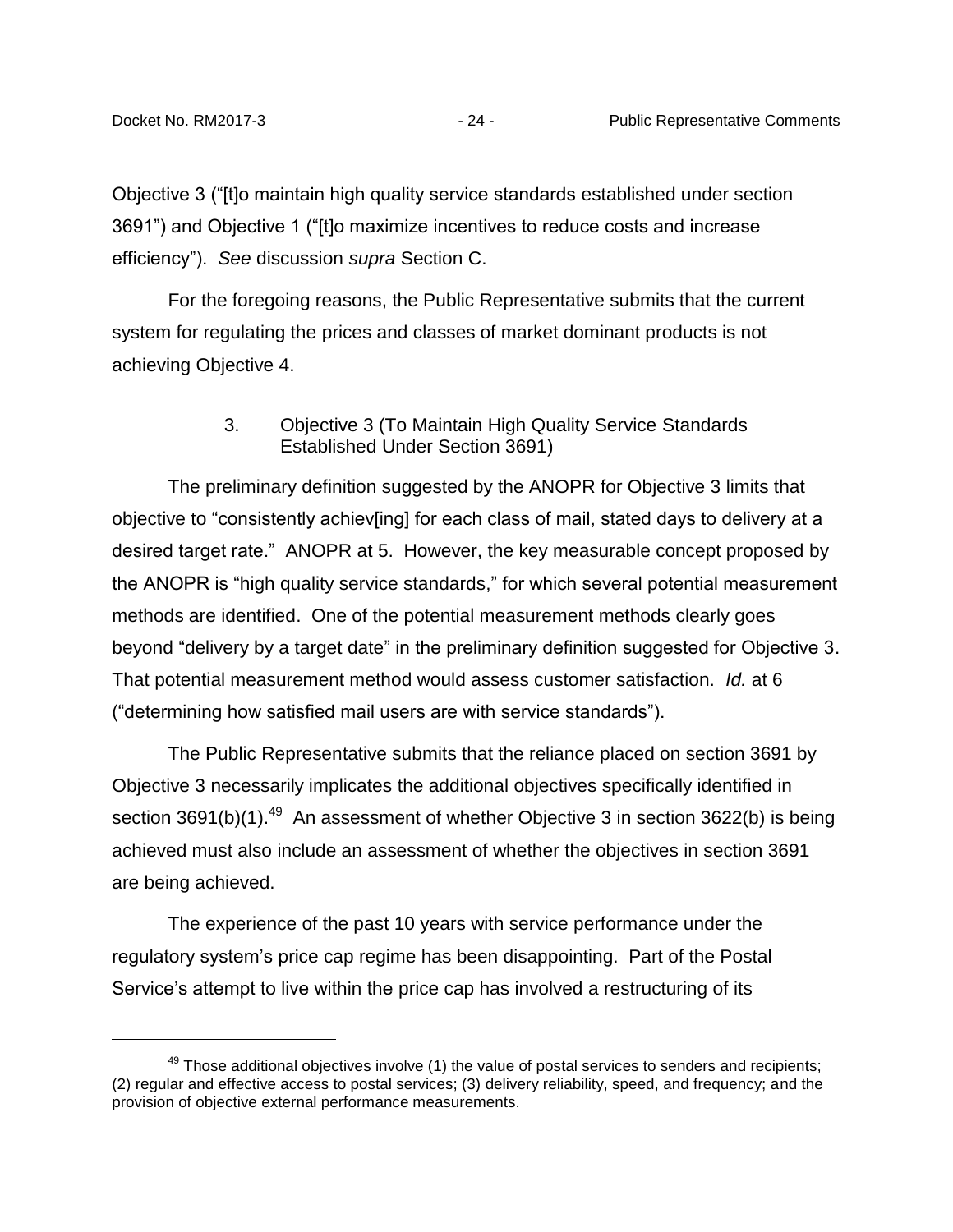processing and retail operations.<sup>50</sup> These restructurings combined with a relaxation of service standards and continuing problems meeting even the relaxed standards have been documented in the Commission's ACDs.<sup>51</sup>

As discussed by Dr. Kwoka in his accompanying Declaration, the degradation of service quality is a recognized risk of price cap regulation. Kwoka Decl. at 9-11. When a business faces pressure to increase or maintain profitability, there is a natural temptation to reduce costs by reducing service quality. *Id.* In the case of the Postal Service, it should not be surprising that the magnitude of its financial problems did, as a matter of survival, lead it aggressively to reduce costs, even to the point at which service quality was sacrificed and degraded. That is what has happened and, as a result, service quality has been degraded.

The failure of the regulatory system to achieve Objective 3 is a direct outgrowth of the system's unsuccessful struggle to achieve Objective 5 ("[t]o assure adequate revenues, including retained earnings, to maintain financial stability") without making changes that affect service performance. The failure to achieve Objective 3 is also tied indirectly to the regulatory system's failure to achieve Objective 4 ("[t]o allow the Postal Service pricing flexibility"). The latter failure has contributed to the failure to achieve Objective 5. *See* discussion, *supra*, Section C.2.

For the foregoing reasons, the Public Representative submits that the current system for regulating the prices and classes of market dominant products is not achieving Objective 3.

<sup>50</sup> *See* Docket No. N2012-1, Advisory Opinion on Mail Processing Network Rationalization Service Changes, September 28, 2012; Docket No. N2012-2, Advisory Opinion on Post Office Structure Plan, August 23, 2012.

<sup>51</sup> *See* Docket No. ACR2014, *Annual Compliance Determination,* March 29, 2015, at 3 (FY 2014 ACD) ("in Chapter 5, the Commission finds that some products met service performance targets, while others still fail to meet their applicable targets."); and FY 2015 ACD at 3 ("In Chapter 5, the Commission finds that the majority of products failed to meet their service performance targets for FY 2015."). In addition to expressing concern over declines in service performance, the Commission included a new Chapter 6 in its FY 2015 ACD in which it began to explore the interrelated problems of service performance and profitability for flats products.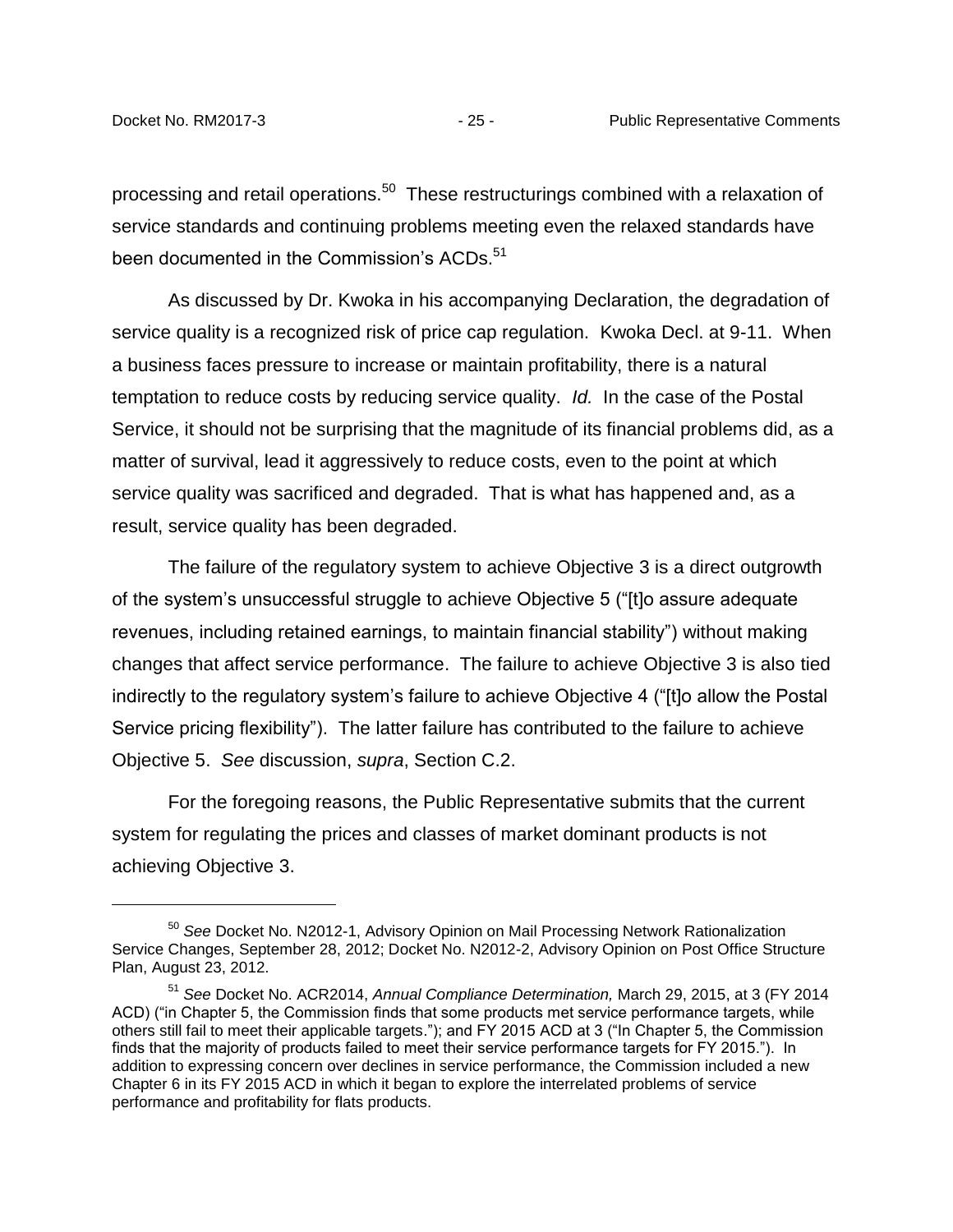#### 4. Objective 1 (Maximize Incentives to Reduce Costs and Increase Efficiency)

<span id="page-28-0"></span>As the Commission explained in Order No. 3673, Objective 1 includes "three measurable key concepts" – maximize incentives, reduce costs and increase efficiency. Order No. 3673 at 4. To determine whether the Postal Service achieved Objective 1, as required by 39 U.S.C. § 3622(d)(3), the Commission has to access all three concepts in collaboration. In its preliminary definition of Objective 1, the Commission differentiates between operational and pricing efficiency. *Id.* Such a view of efficiency is reasonable as it reflects a position of the Postal Service or regulator exploring the field of potential regulatory mechanisms or measures (*i.e.*, operational or pricing) that could promote (and probably increase) efficiency. There is, however, another – and probably more primary – layer in the concept of "increase efficiency." The Commission's definition focuses on *how* to increase efficiency, a *priori* assuming that it is clear (or almost clear) "*what"* to increase. The layer that is left out in the definition is related to the understanding of what it means for the Postal Service to be efficient or inefficient. It is important, therefore, to revisit the concept of efficiency in order to determine what it means for the Postal Service to act efficiently, and whether all of the factors that define efficiency are captured by the current efficiency measures.

In Order No. 3673, the Commission suggested that "[m]easuring operational efficiency could involve reviewing trend analyses of total factor productivity." Order No. 3673 at 14. Dr. Bzhilyanskaya devotes her declaration to the TFP that the Postal Service considers its historical measure of operational efficiency. While acknowledging that TFP has been widely used to access productive efficiency in service industries, she notes a number of its current limitations.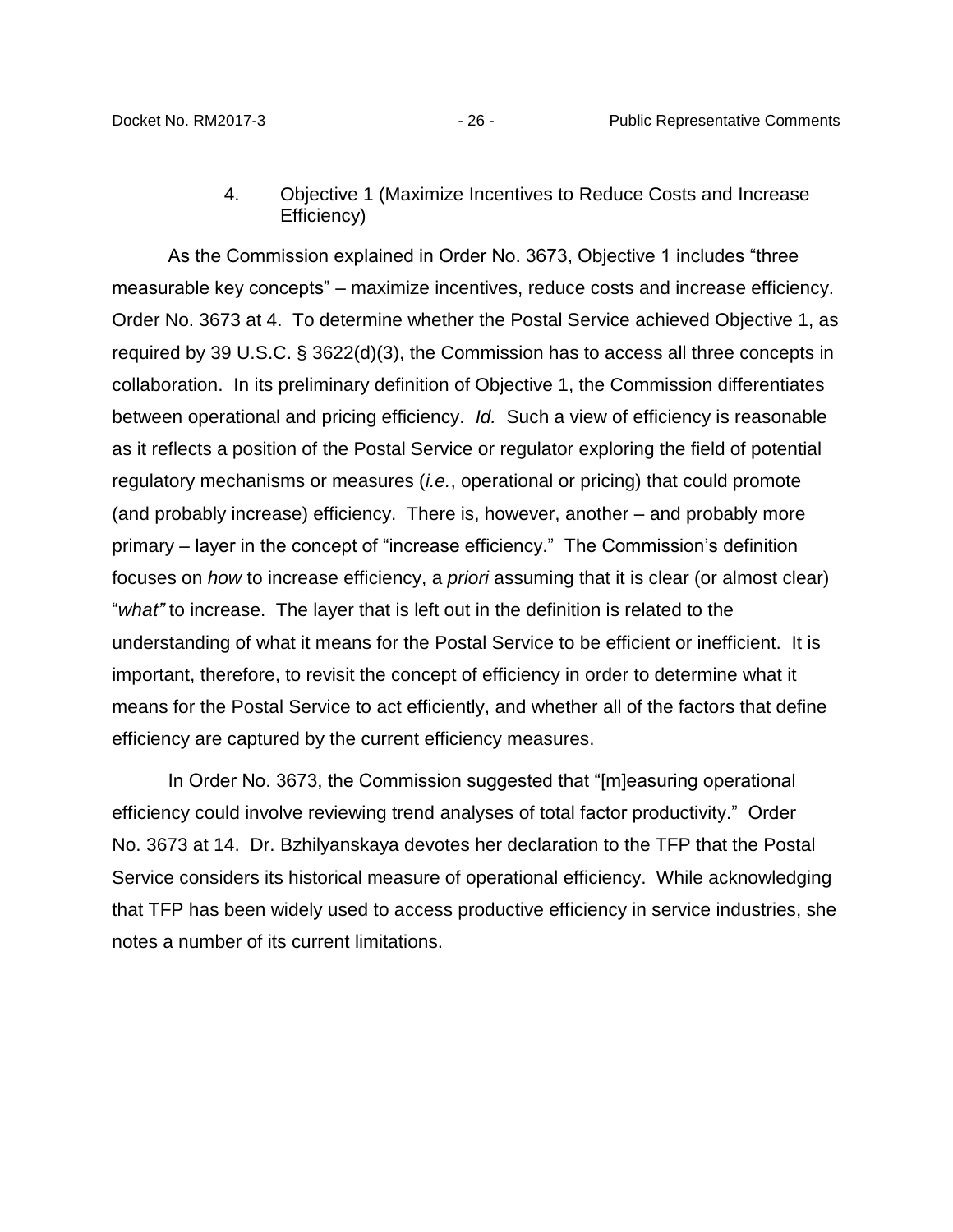First, the TFP annual reports that the Postal Service files on the Commission website<sup>52</sup> should include more transparent information related to the TFP indexes. The Postal Service's filing only contains a cover letter to accompany the spreadsheet, and does not include any explanatory documentation of the methodology underlying the tables and calculated indexes. Providing a methodological description would be especially relevant because the Postal Service adopted the TFP methodology in 1985 (or more than 30 years ago), and there is no up-to-date study or methodological documentation currently available on the Commission website.<sup>53</sup> Also, the Postal Service's annual TFP filing contains a significant number of separate worksheets with different types of data, but does not include any roadmap that would provide guidance on the reported data. Inclusion of additional related explanation (with the relevant definitions and sources for the reported data) would provide the general public with at least some guidance on the data reported in the numerous TFP worksheets. Finally, the data and indexes reported in the annual TFP tables do not have any evident relation to the annual and cumulative TFP indexes provided by the Postal Service in its Annual Report to Congress in its Statement of Postal Operations. It would be useful to clearly identify how data in TFP Tables is related to two aggregated TFP indexes reported in the annual Statement of Postal Operations. By providing all such additional information the Postal Service would significantly enhance the transparency of its TFP reports.

Second, TFP as an exhaustive measure of the Postal Service's efficiency, has its limitations. There are certain areas of improvement for both TFP and efficiency measures of the Postal Service in general. By comparing output with input, TFP primarily serves as a measure of productivity or productive efficiency*,* and might not fully

<sup>52</sup> For the most recent FY 2016, USPS Annual Total Factor Productivity Data, *see* Docket No. ACR 2016, Responses of the United States Postal Service to Chairman's Information Request No. 3, Question 2, January 13, 2017, file "ChIR.3.Q.2.FY16.TFP.xlsx."

 $<sup>53</sup>$  In 1990, the Commission staff performed TFP study that is available on the Commission</sup> website, but in the Rate Commission Archives, and is not easily accessible by interested parties and general public *See* A Study of U.S. Postal Service Productivity and its Measurement, Staff Study, Postal Rate Commission , May 9, 1990 (1990 PRC TFP Study), Volume 1 and 2. Available at: *<https://www.prc.gov/dockets/archives>*.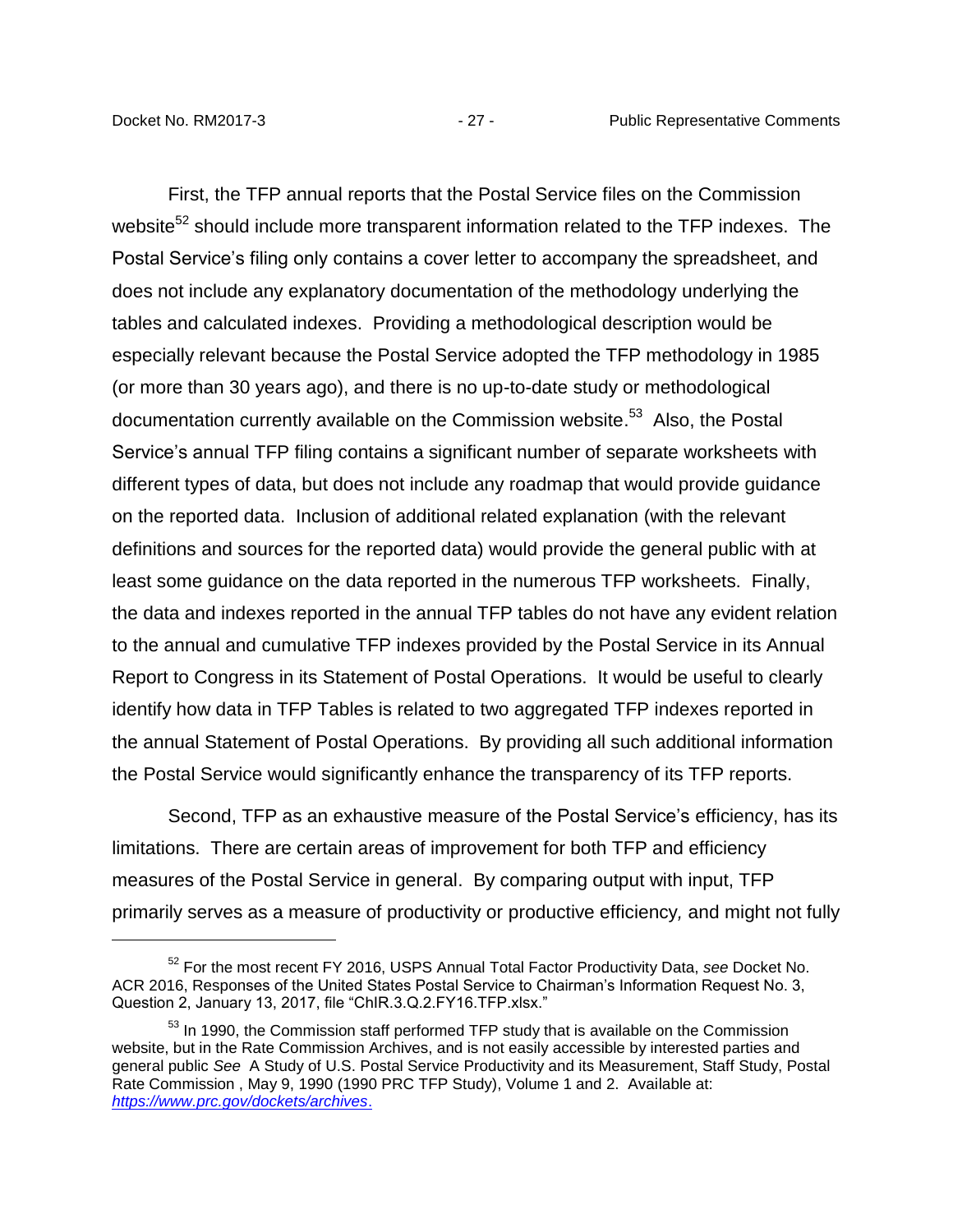capture other aspects (or types) of efficiency including, but not limited to, scale, allocative, and dynamic efficiency. In Order No. 3673, the Commission acknowledges that pricing methods promoting allocative efficiency are different from pricing methods that promote productive efficiency. Order No. 3673 at 4. Although, theoretically, TFP is designed to measure the effect of technological progress, technological changes are beyond productivity improvements in physical equipment and often occur over a significant period of time. The economic impact of technological improvements (especially those that do not lead to immediate productivity growth), might not be visible for a number of years after the investments are made, and therefore would not be adequately captured by annual TFP. It would be useful to provide a better connection between the annual TFP indexes that focus more on a short-term productivity and the cumulative TFP trends that consider long-term productivity. However, whether a cumulative TFP index is able to measure dynamic efficiency is still a question that requires special attention. As articulated in the literature, innovations that result in quality improvements or new products are usually not captured by TFP. Other areas of improvements to TFP measures include exploration of alternative indexing procedures or modeling functions. In the face of rising competition, it is also important to have a measure that would allow comparing efficiency of the Postal Service with efficiency of its private sector competitors. Viewing efficiency from the demand and supply sides is also very important, considering that the Postal Service is bound by its universal service obligations.

Taking into account a high level of uncertainty associated with the "increase efficiency" concept and, specifically, with measuring Postal Service' efficiency, the Public Representative cannot conclude the Postal Service has met or is achieving its objective to maximize incentives to reduce costs and increase efficiency.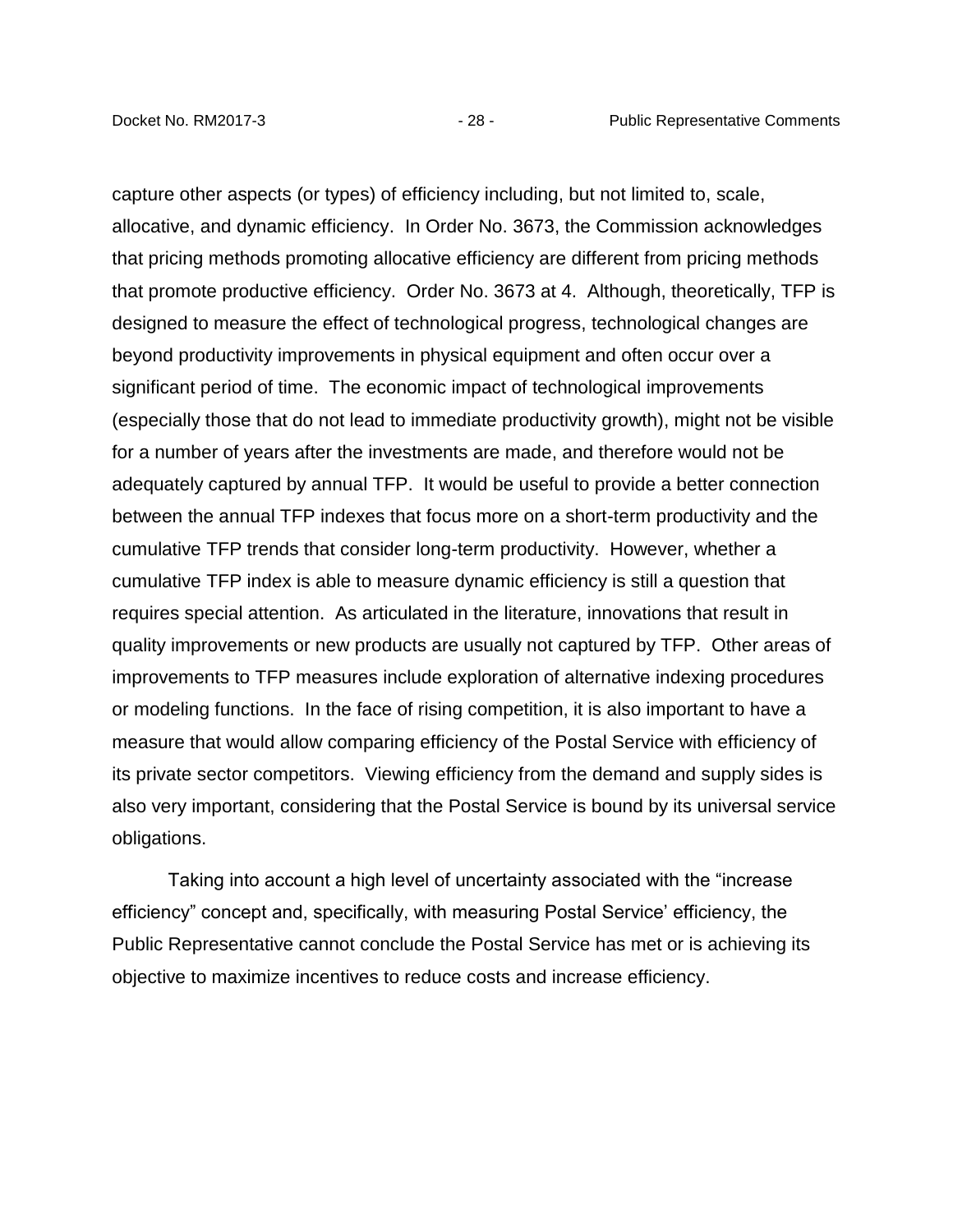5. Conclusion: The System in Failing to Achieve the Statutory **Objectives** 

<span id="page-31-0"></span>Based upon clear evidence that the regulatory system is failing to achieve Objective 5, Objective 4, and Objective 3, together with the inability to conclude that the system is achieving Objective 1, the Public Representative recommends that the Commission find that the system is not achieving the statutory objectives of section 3622(b) and that the system must be modified or an alternative system adopted.

# <span id="page-31-2"></span><span id="page-31-1"></span>VI. Commission Action Required

- A. The PAEA's Market Dominant Regulatory System Requires Changes to Achieve the Objectives of Financial Stability and High Quality Service, to Provide the Postal Service with Adequate Pricing Flexibility, and to Ensure that Incentives to Increase Efficiency are Maximized
	- 1. The Commission Has Broad Authority to Address the System's Failure to Achieve Statutory Objectives

<span id="page-31-3"></span>Section 3622(d)(3) gives the Commission broad authority to make changes to the market dominant regulatory system:

> If the Commission determines, after notice and opportunity for public comment, that the system is not achieving the objectives in subsection (b), taking into account the factors in subsection (c), the Commission may, by regulation, make such modification or adopt such alternative system for regulating rates and classes for market-dominant products as necessary to achieve the objectives.

Although, for the past 10 years the price cap provided for in section 3622(d)(1) and (2) has been accepted as the central, almost immutable, element of the PAEA's market dominant regulatory system, section 3622(d)(3) gives the Commission the authority to abandon the price cap at the conclusion of its 10-year review.

It is true that subsection 3622(d)(1) provides that "[t]he system for regulating rates and classes for market dominant products *shall* … (A) include [a CPI-U based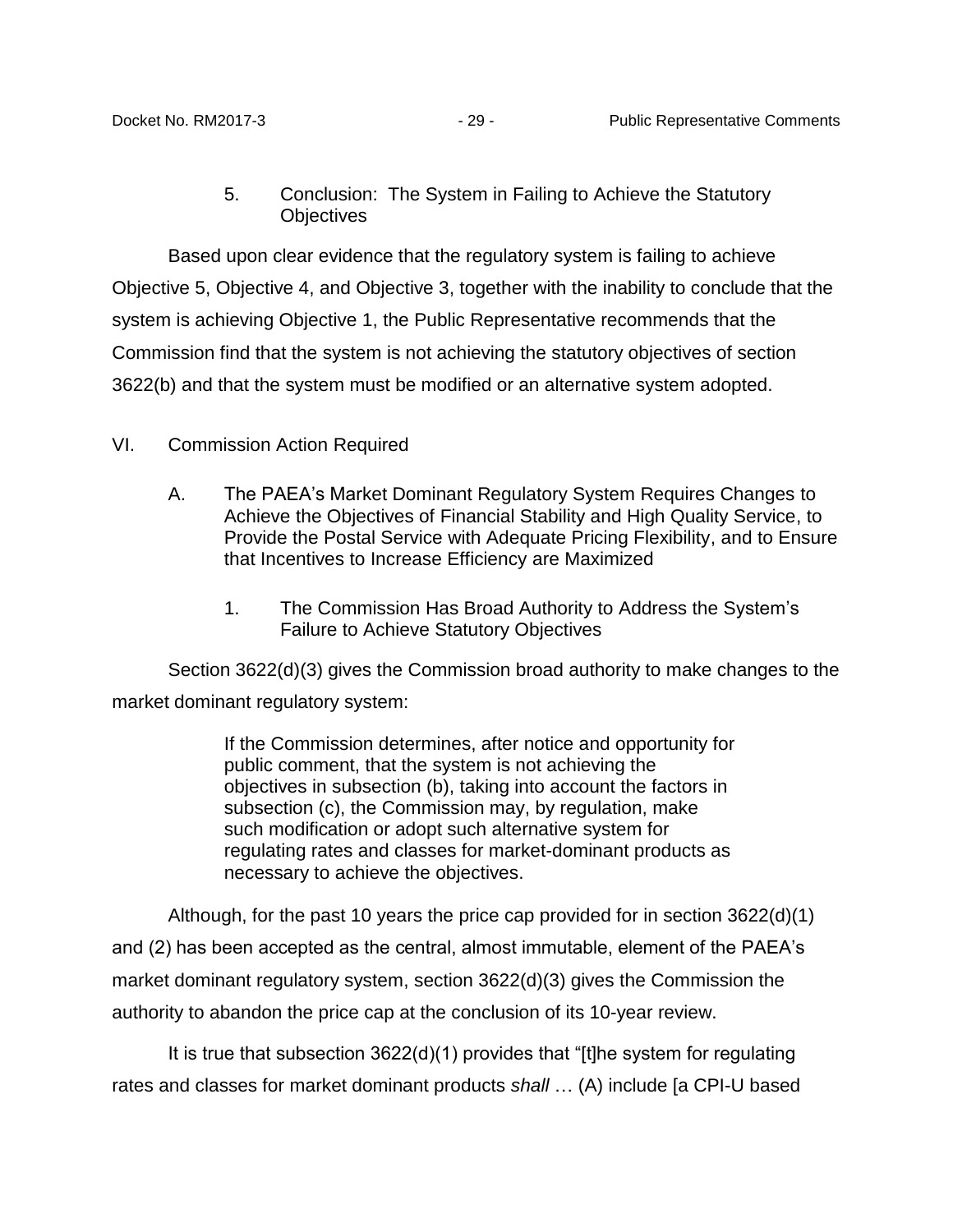price cap]. 39 U.S.C. § 3622(d)(1) (emphasis added). However, the statutory provisions for the 10-year review authorize the Commission to modify or replace such *system* if it is not achieving the statutory objectives. *See* 39 U.S.C. § 3622(d)(3). The *system* that is subject to modification or replacement includes the price cap provided for in section 3622(d)(1) and (2). On its face, the statute gives the Commission clear authority to replace even the price cap. What the Commission cannot change are the statutory objectives in section 3622(b) and the factors in section 3622(c) that inform the objectives.

Notwithstanding the Commission's broad authority to make changes in the market dominant regulatory system, the Public Representative recommends that, for policy reasons, the Commission continue to employ price-cap regulation for market dominant products. In his sworn Declaration, Dr. Kwoka discusses reasons why pricecap regulation remains suitable and sound for the Postal Service. Price-cap regulation breaks the connection between price and profits and strengthens management incentives to lower costs. Equally important, it must have the least possible markup over cost for the lowest prices consistent with breakeven operation of the firm. Kwoka Decl. at 5-6.

Professor Kwoka has also held positions at George Washington University and the University of North Carolina at Chapel Hill, with visiting positions at Northwestern University, Harvard University, the Brookings Institution, and the John F. Kennedy School of Government at Harvard. He has experience as an economist at the Federal Trade Commission, the Economic Policy Office of the Antitrust Division of the Justice Department, the FCC and several on editorial boards of several journals. He has published more than 80 articles and 3 books in his field.

At the FCC, Dr. Kwoka developed price cap plans for AT&T and then local exchange carriers (LECs) that were implemented in 1989 and 1991, respectively. He worked to convert the conceptual framework of price caps into an operations plan to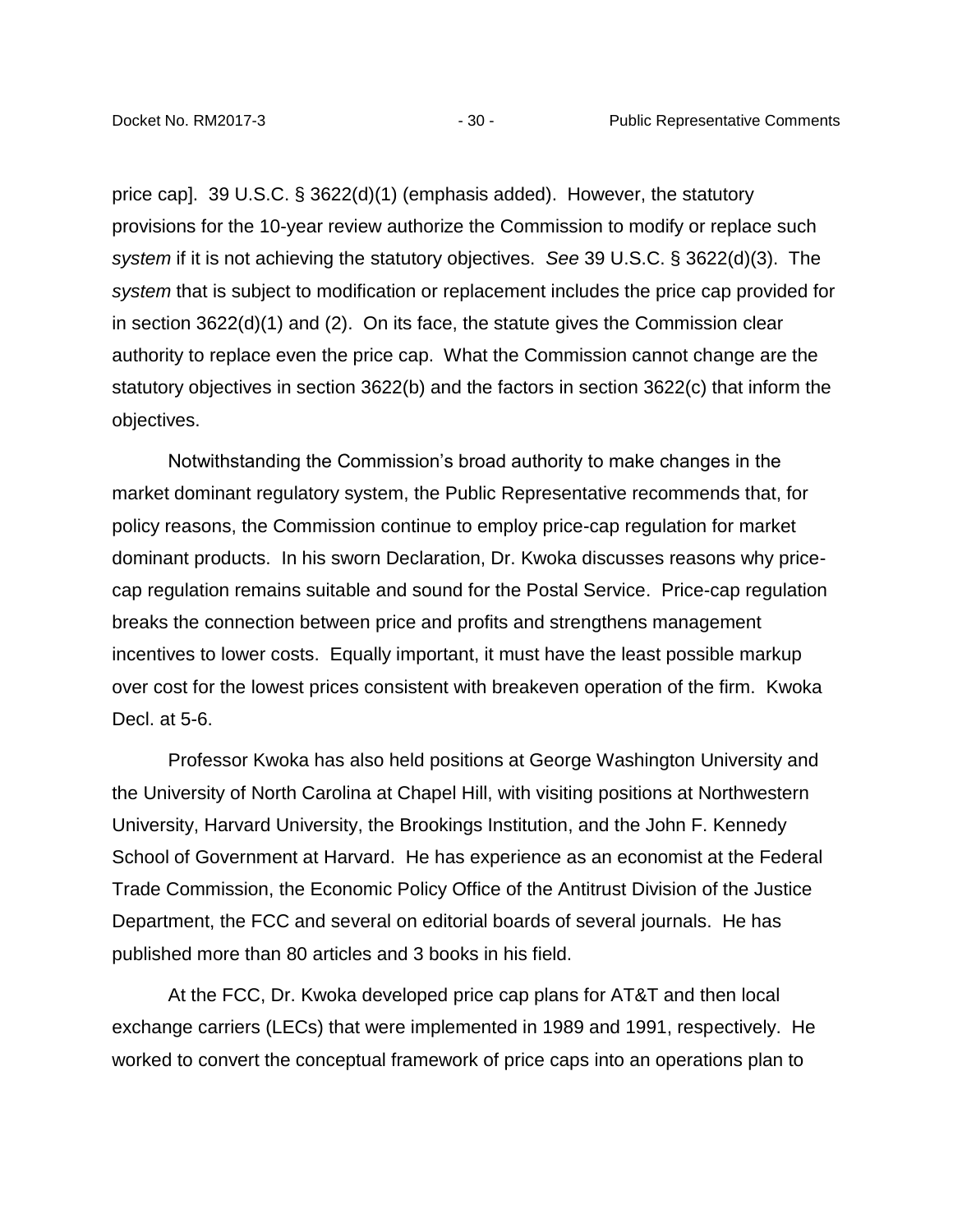achieve price-cap objectives and authored two publications outlining analytical and practical issues when implementing telecom price caps.

In addition, Dr. Kwoka testified before the Subcommittee on the Postal Service of the House Committee on Government Reform and Oversight concerning the Postal Reform Act of 1997. His testimony helped lay the foundation for what became the "modern system of rate regulation" embodied in the PAEA.

The advantages of price-cap regulation can be maintained and the serious financial and service performance issues experienced under the PAEA's price cap can be mitigated, provided the Commission adopts the modifications recommended below. Those changes are consistent with price cap theory.

### 2. Overview of Recommended Remedies to Achieve Financial **Stability**

<span id="page-33-0"></span>This 10-year review removes the *legislative handcuffs* from the Commission and permits the Commission to act to ensure that the financial stability objective is being achieved, and thus enhance the Postal Service's ability to achieve other PAEA objectives. Dr. Kwoka discusses this throughout his Declaration. Some fear that the Postal Service's position is dire and propose extreme solutions, apparently to insure against a shortage in health benefit payments 30 or 40 years ahead, while the debate allows the Postal Service's current vehicle fleet to disintegrate. However, the FY 2017 adjustment for prefunding health benefits required by the PAEA has dramatically reduced the Postal Service's annual costs to only \$2.6 billion. Concurrently, the new health benefit fund payment amount has expanded the options reasonably available for recovering total costs through reasonable rate increases by adjusting the price cap mechanism. In addition, recent increases in competitive product earnings may also provide additional assistance toward recovery of total Postal Service costs.

Some would say the Postal Service cannot get to long-term financial stability from here without extreme measures. To be sure, many years of potential small rate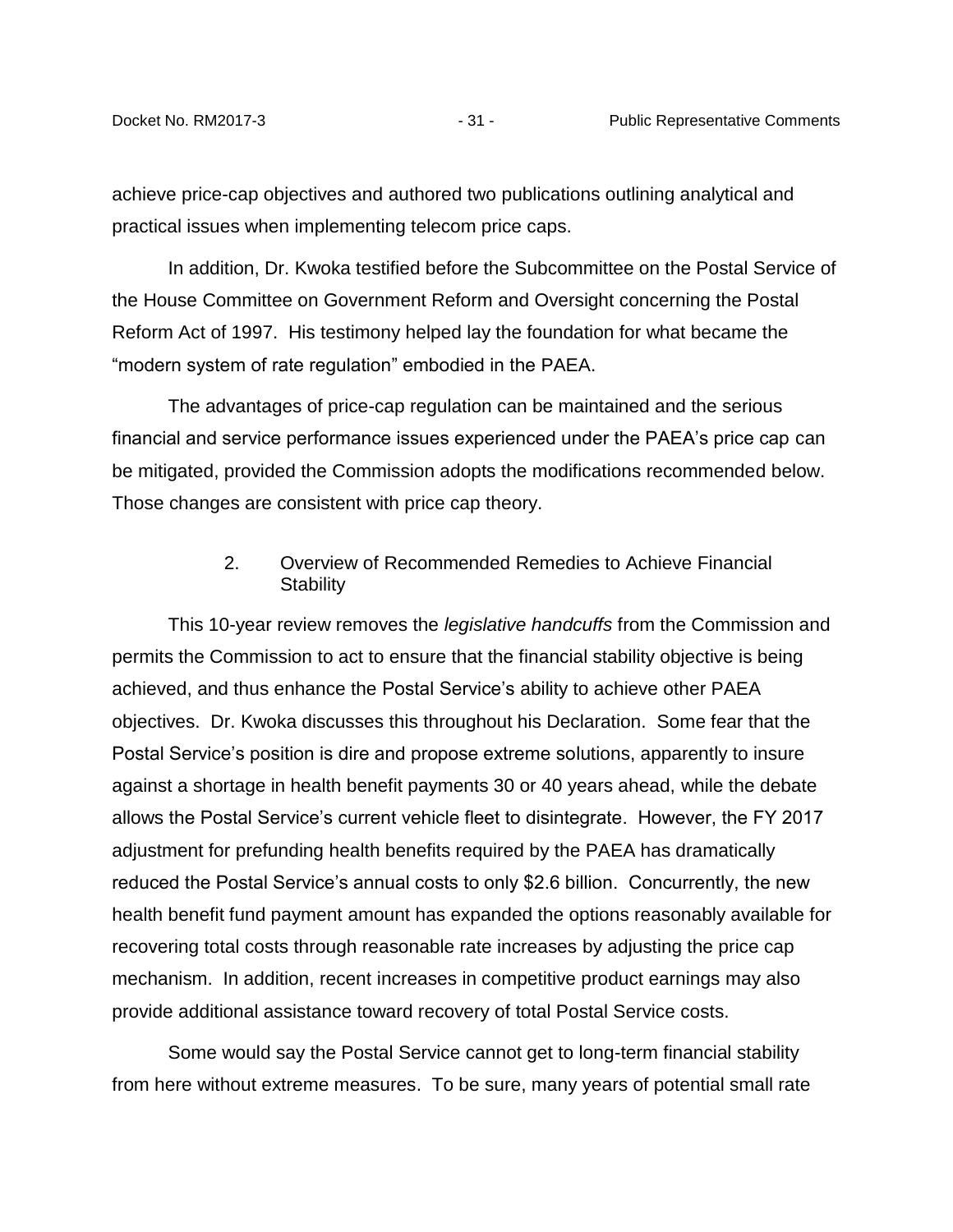adjustments have been squandered away. However, if only one leveling rate increase had been implemented in 2007, much of the shortfall in funding would have been eliminated and the way ahead would have been relatively painless. For all the financial difficulties of the Postal Service over the last 10 years, only a 3.1 cent increase on each piece of mail would have eliminated the Postal Service's financial deficits. $54$ 

The Commission must start its search toward achieving financial stability with the purpose of establishing rates that will accomplish the purpose of meeting all financial goals, rather than by tentatively increasing rates or providing for other adjustments that leave the Postal Service financially moribund. At least, the Commission must make an effort to achieve all of the PAEA's objectives, especially one of financial stability that is so obviously measureable. There are many routes toward permissible regulations that maintain a price cap, that provide opportunity for full coverage of total costs going forward, and that would allow some consistent annual pay-down of debt to the U.S. Treasury and a gradual accumulation of retained earnings as insurance against contingencies. As the Declarations of Drs. Kwoka and Brennan recommend, modifications of the price cap provide a route towards to financial stability by relatively minor revision of Commission regulations.

As discussed above, the Postal Service's finances have deteriorated substantially in the last 10 years and it has not, and is not achieving, the financial stability listed as Objective 5. The negative Altman Z-Score for FY 2015 as well as numerous other sources provide support for this conclusion.<sup>55</sup> Financial stability could be achieved, or at least it would be improved significantly if not fully guaranteed, if the

<sup>54</sup> *Peeling the Onion: The Real Cost of Mail, Office of Inspector General,* United States Postal Service, Report No. RARC-WP-16-009, April 18, 2016, at 1 ("The Postal Service would have broken even with 3.1 additional cents per mail piece in cost saving or additional revenue, or a combination of both, including prefunding.").

<sup>55</sup> *Financial Analysis of United States Postal Service, Financial Results and 10-K Statement, FY 2015*, Postal Regulatory Commission, March 29, 2016, at 77-86. For FY 2016, the Altman Z-Score deteriorated further. Taub Testimony at 17.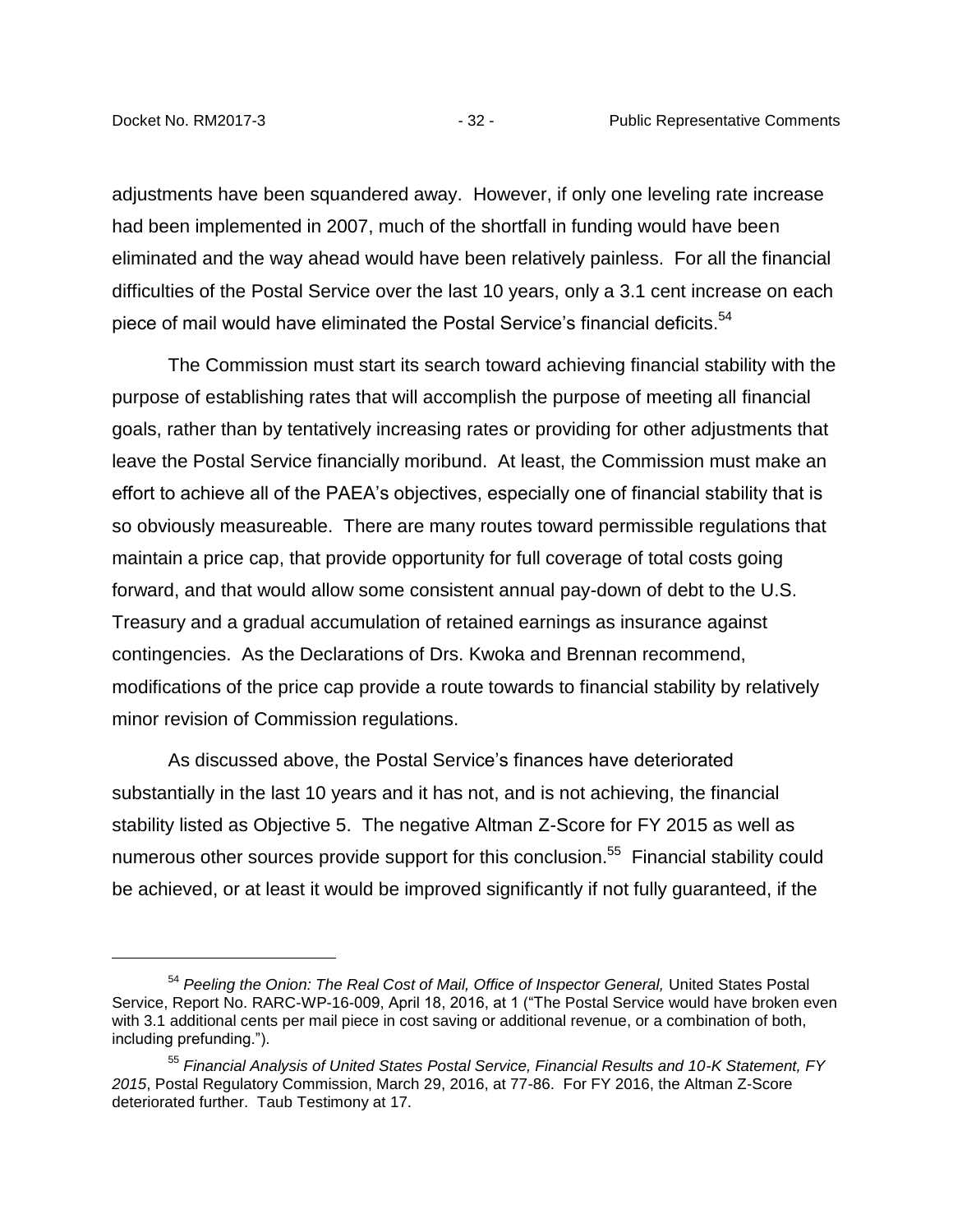Commission's regulations are modified as recommended below by the Public Representative and in the accompanying Declarations of Drs. Kwoka and Brennan.

Legislation was again recently proposed in the House, H.R. 756, *Postal Service Reform Act of 2017*.and H.R. 760, the *Postal Service Financial Improvement Act of 2017*. Nevertheless, the Commission must proceed pursuant to the law as it currently exists and cannot count on passage of that or any other legislative proposal, particularly given the long history of delays on Postal Service legislation intended to improve the Postal Service's financial condition.

Although the details are more complicated, the Commission's goals for this 10 year review toward achieving the critical Objective 5 of financial stability for the Postal Service can be simply stated:

1. The Postal Service's revenue under the price cap formula must be increased to enable recovery of its RHBF fund amortization payments as a separate exogenous factor in the price cap. The Declaration of Dr. Kwoka, a noted expert on price cap theory strongly recommends this modification of the price cap. *See* Kwoka Decl. at 26.

2. The price cap formula also must be modified to include an annual adjustment to account for changes in demand. The Declaration of Dr. Brennan, a highly regarded expert on price cap theory and potential adjustments, discusses the fairness of such an adjustment and recommends the mechanism for adding a demand adjustment to the price cap. *See* Brennan Decl. at 15-18; *see also* Kwoka Decl. at 27.

3. Adjust the price cap for Periodicals to give the Postal Service the opportunity to attempt improvements in cost coverages.

4. As a final step from this review, in the event the Commission decides not to employ the above adjustments to the price cap, and rates remain insufficient to recover total costs, then a one-time rate reset should be allowed, but not ordered, by the Commission to permit the Postal Service's rates to recover estimated total costs consistent with the principle that price caps must start, or on review be reset, at rates designed to recover total costs in the first year after reset.

The above steps will further the following additional goals for financial stability:

• The Postal Service should have sufficient revenue to annually pay down some portion of its outstanding debt of \$15 billion to the U.S. Treasury.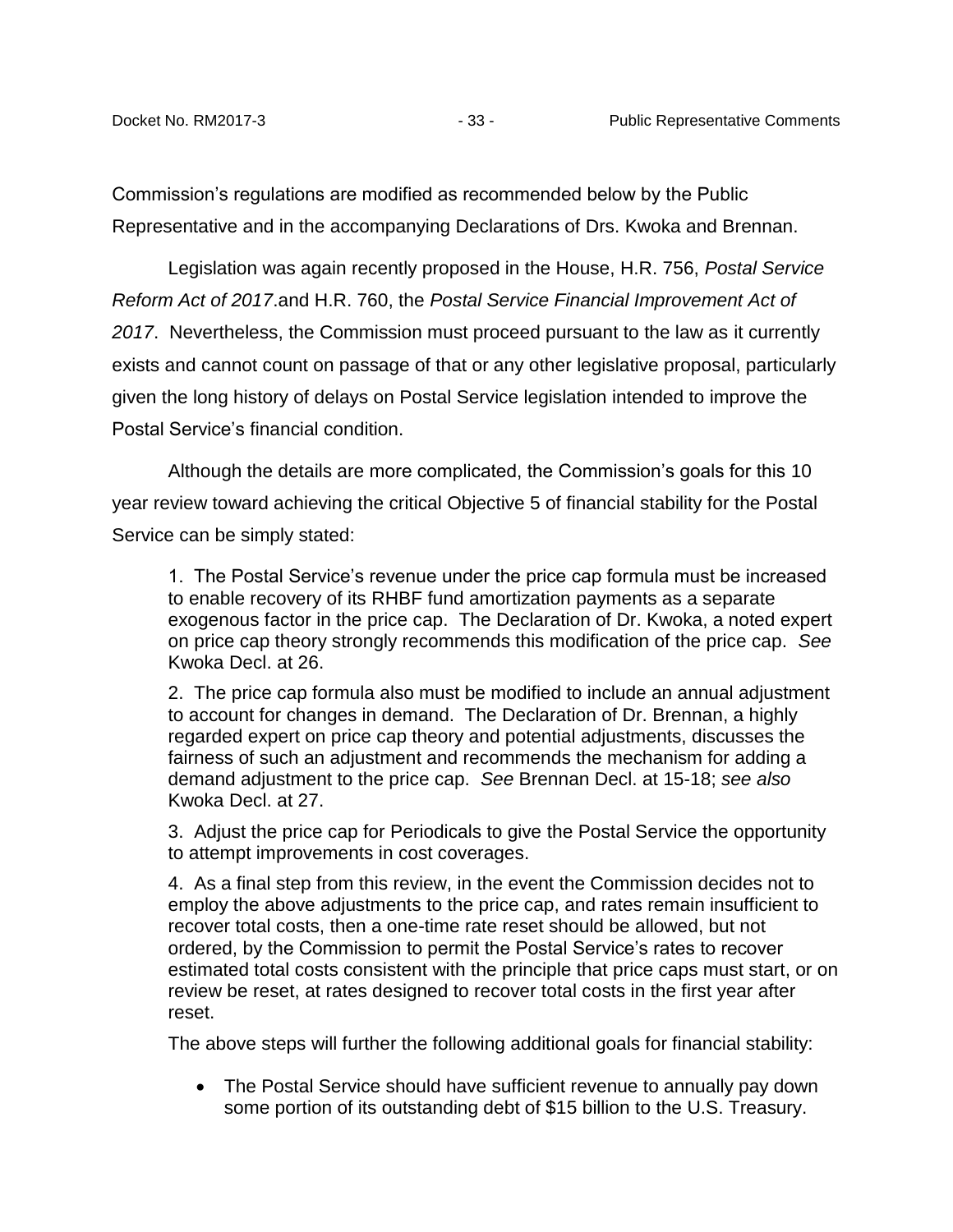• The Postal Service revenue should be sufficient to generate retained earnings for future investment in needed facilities and equipment to maintain its level of service and to enhance service, where appropriate. Retained earnings are also necessary for contingencies such as the need for newly developed technologically advanced equipment, precipitous reductions in demand or technological changes that reduce structural demand below anticipated levels.

### 3. Proposed Remedies Are Reasonable

<span id="page-36-0"></span>With minimal adjustments to its price-cap regulations, the Commission can readily modify the modern system of regulation to accomplish the above goals with little disruption to mailers and minimizing the impact to other stakeholders. Given the negative impacts of the strict price cap limitation on postal services in the last 10 years, with the near collapse of the Postal Service for lack of cash working capital, the solutions today are obvious and the rewards are great. If accomplished, these goals would place the Postal Service in at least the same financial position where it was in FY 2005. That is, a remaining line of credit of approximately \$6 billion, no crushing burden for health and pension payments, and net income generating a small but reasonable amount of retained earnings.

These goals are not unreasonable; they are feasible with relatively minor Commission modifications of the modern rate regulation system while maintaining the integrity of the price cap system. However, it must be acknowledged that there is no way for the Commission to begin returning the Postal Service immediately to financial stability without permitting, through one means or another, a price cap modification that increases rates FY 2018 amounting to at least \$2.6 billion annually in order to ensure payment of the new 40 year amortization amount for the RHBF. In addition, as discussed below, at least another \$0.7 billion rate increase likely will be necessary before total Postal Service revenue matches total cost. 56

 $56$  Now, although the RHBF amortization payment has been reduced to \$2.6 billion, under current rates the Postal Service may not be able to pay the RHBF amount of \$2.6 billion due September 30, 2017. The recommendation in this docket could not be effective until FY 2018 has commenced.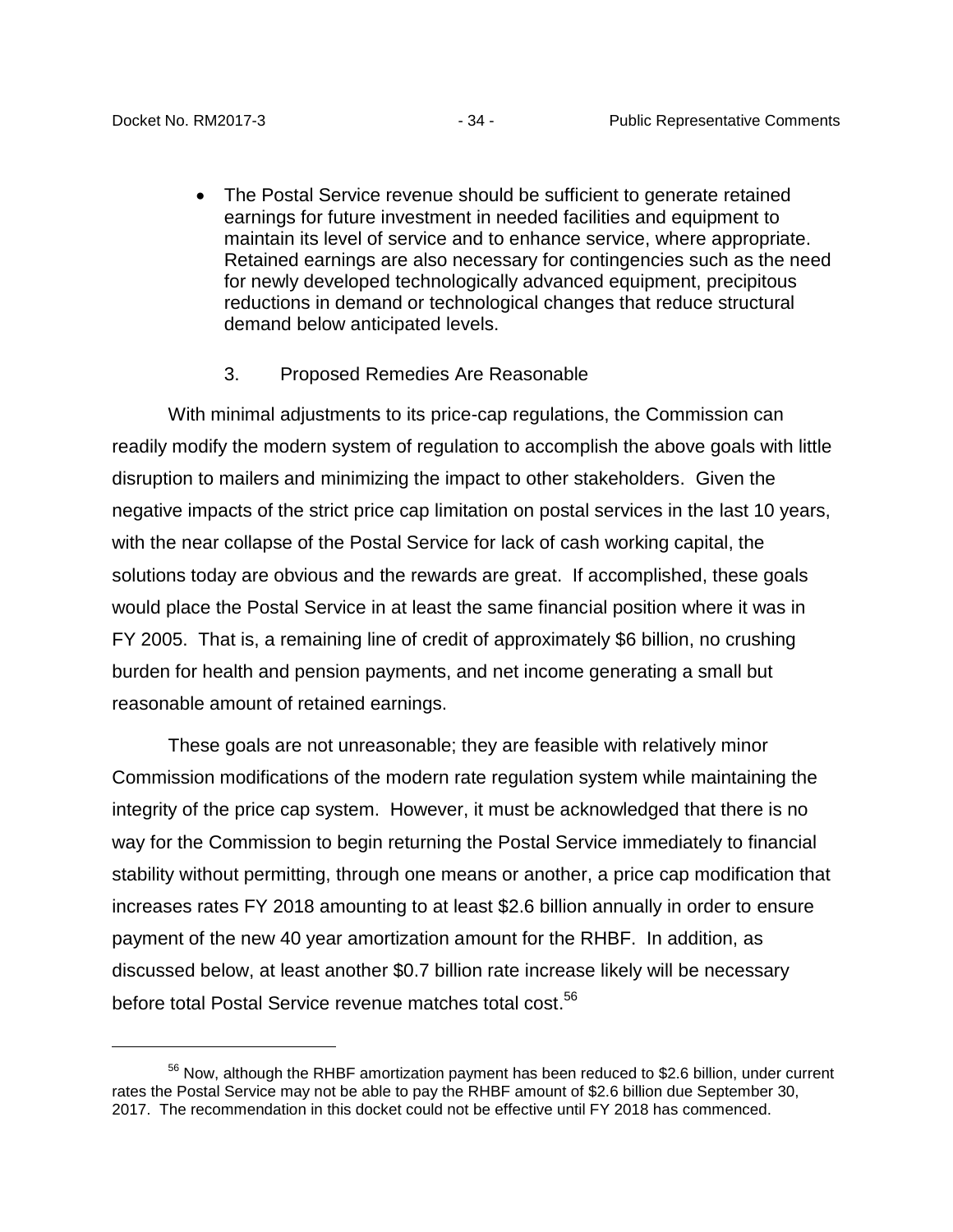The last 10 years have been difficult for the Postal Service and would have been impossible were it not for the fact that the Postal Service could withhold its payments to the U.S. Treasury without filing for bankruptcy or ceasing operations. Nevertheless, the operations were so precarious that early in FY 2012 the Postal Service's cash liquidity was mostly in the range of only \$2 to \$3 billion, well below the minimum liquidity level of \$7 billion (about 32 days of operations).<sup>57</sup> At that time, the Postal Service was also very concerned that even if it did not pay the \$11.2 billion to the RHBF due at the end of that fiscal year, and borrowed its remaining line of credit up to \$15 billion, it would have only \$600 million in cash. It characterized this as "a dangerously low level of liquidity as it is equivalent to only three days of operating costs. It also assumes we are able to achieve our operating plan with significant cost reductions and no unforeseen drops in revenue." *Id*. Yet, because of the limitations on the exigent circumstances provision in the PAEA, the Commission was restricted by the PAEA and *unable* to provide the Postal Service all of the relief it needed. Although the Postal Service's cash position has improved slowly, it remains unable to make the RHBF payment.

#### <span id="page-37-0"></span>B. Annual RHBF Requirement as an Exogenous Z-Factor in the Price Cap

1. Dr. Kwoka's Recommendations

<span id="page-37-1"></span>The system of regulation should be changed to treat the RHBF amortization costs as an "exogenous factor" in the price cap. Exogenous factors are costs over which the regulated firm cannot exercise control. Under the price cap theory, these costs can be isolated, removed from the CPI-U limitation, and accounted for with separate nomenclature within the price cap formula.<sup>58</sup>

<sup>&</sup>lt;sup>57</sup> Form 10-K Report at 33; United States Postal Service, Integrated Financial Plan FY 2012 (IFP), filed November 23, 2011 at 6.

<sup>&</sup>lt;sup>58</sup> Economists have considered a variety of criteria for determining when exogenous factors are appropriate. California state law, for example, uses a more restrictive set of criteria. United States Postal Service Office of the Inspector General, *Revisiting the CPI-Only Price Cap Formula,* RARC-WP-13-007, April 12, 2013, at 48.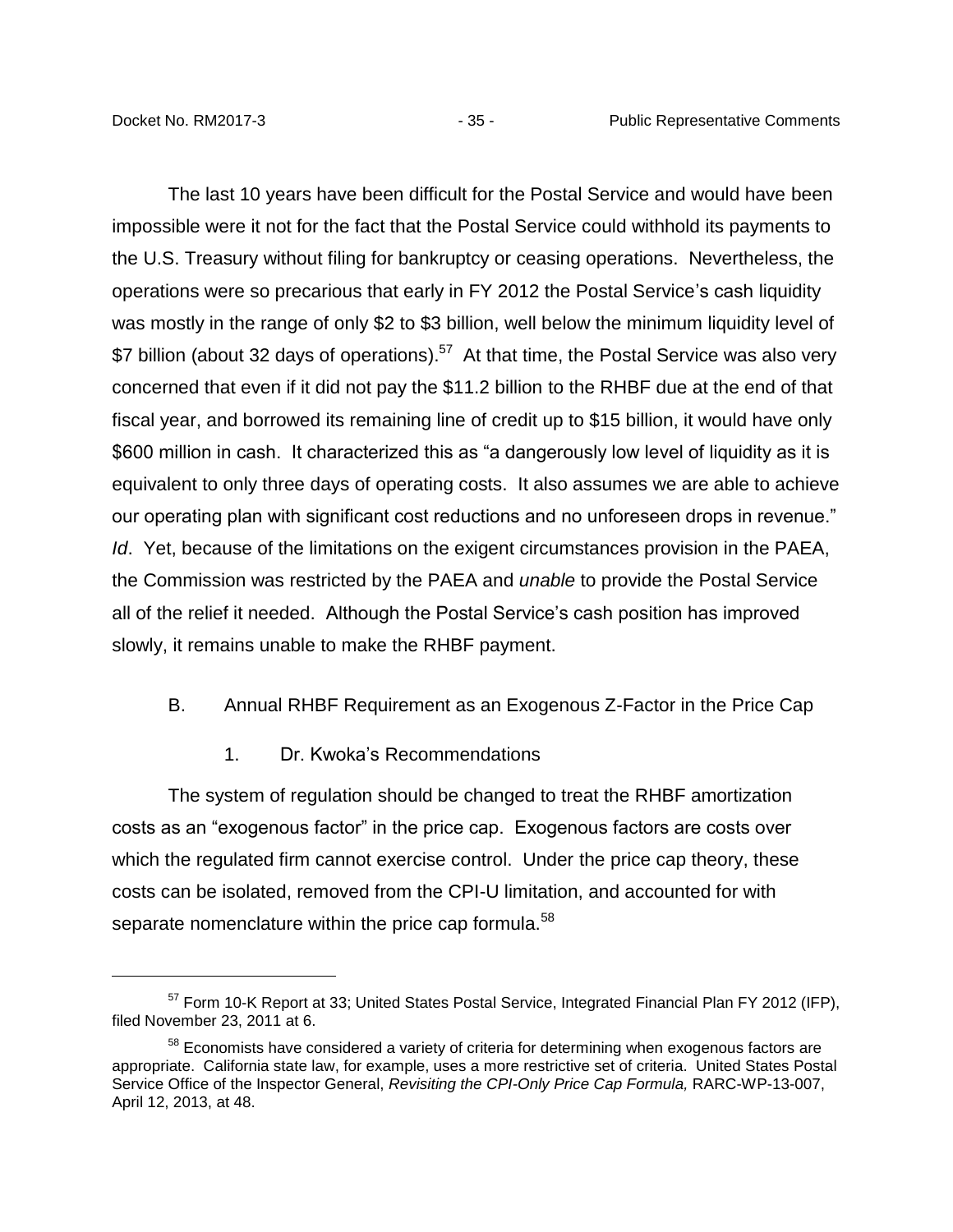As Dr. Kwoka explains, price cap systems can isolate certain types of costs and recognize them as separate X, Y, or Z factors within the cap, *i.e*., CPI-U -X + Y + Z. He states that price caps typically use a broad price index like CPI-U, a productivity factor X, and "one or more factors to capture exogenous cost changes" in the form of Z factors or Y factors that pass through dollar-for-dollar type costs.<sup>59</sup> This approach is used for costs that the firm is responsible for covering but which are outside of its control and "not subject to efforts at efficiencies." Kwoka Decl. at 7. Dr. Kwoka recommends that consistent with price cap theory, the RHBF payment requirement should be included in the price cap formula as a Z factor.

Price cap regulation functions by enforcing cost discipline on the regulated entity. As Dr. Kwoka notes, it "break[s] the connection between price and the firm's realized profit," thus "strengthening its incentives to lower cost." Kwoka Decl. at 5. In this way, price-cap regulation "transforms the regulated firm into essentially a competitive firm" which "restores the incentive to control costs that traditional regulation takes away." Brennan Decl. at 5. However, if a firm's costs are "not really under its control, no amount of incentives will matter." Kwoka Decl. at 14. In other words, where the firm cannot affect the underlying costs, the incentives structure that price-cap regulation creates is ineffective.

The Postal Service has no direct method of influencing RHBF amortization cost. It can only indirectly affect the cost through methods with substantial operational repercussions, such as decreasing its total labor force. Conceptually, considering the RHBF amortization cost as exogenous makes sense under price cap theory. An exogenous RHBF would grant the Postal Service additional price cap authority for an estimated \$2.6 billion, $60$  and help return it to financial stability, thus achieving Objective 5.

 $59$  The Public Representative is not recommending a Y factor at this time.

<sup>&</sup>lt;sup>60</sup> Before the House Committee on Oversight and Government Reform, the GAO testified that the FY 2017 estimates may change later this year when the Office of Personnel Management (OPM)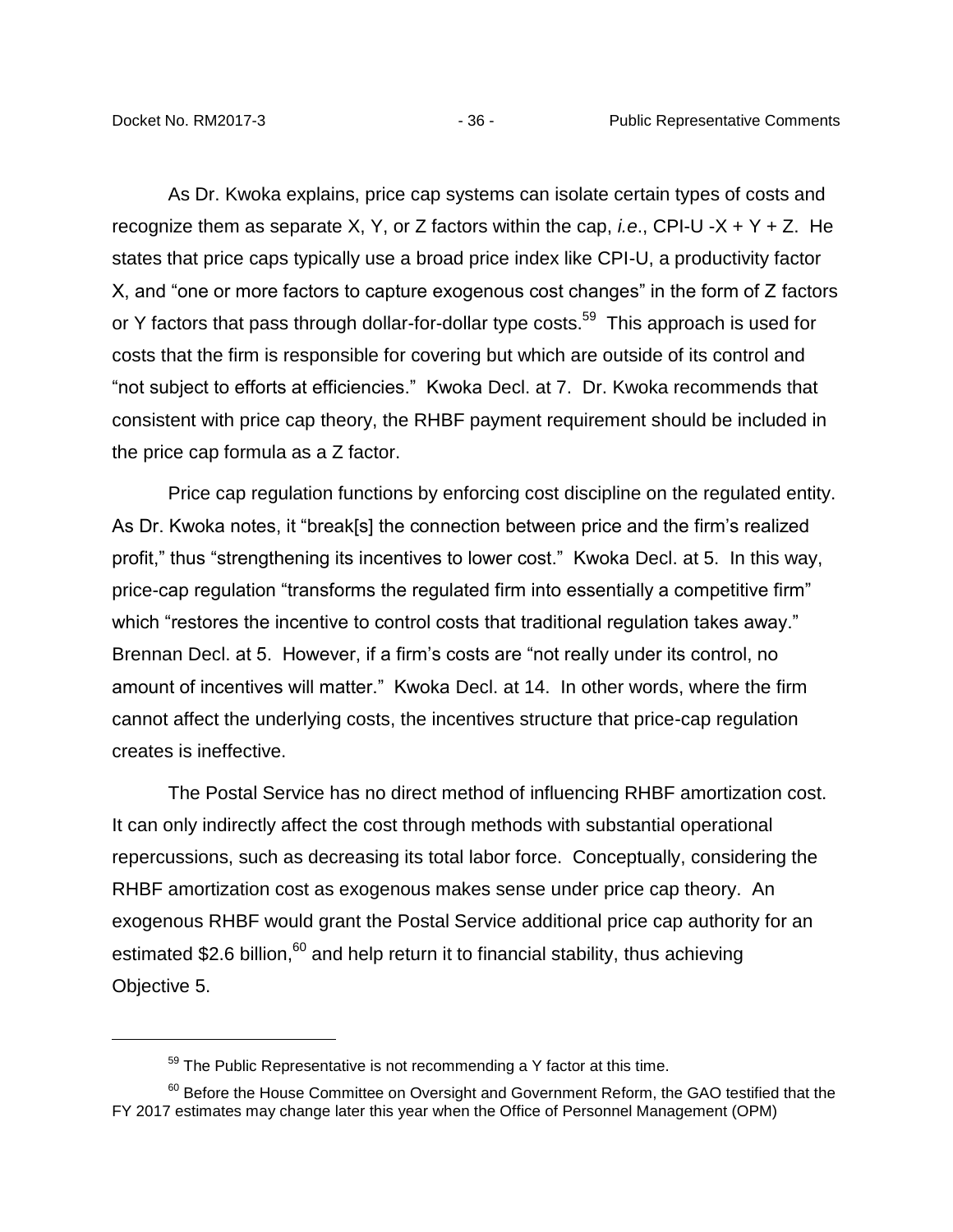In practice, an exogenous RHBF may give rise to certain issues. One such issue is assessing the impact of the RHBF in order to quantify the Z factor that should be applied. A straightforward approach would be to include the RHBF obligation in its entirety. This method is logical because the Postal Service's past losses have mirrored the RHBF obligation. The Commission could find that, effectively, no part of this RHBF amount is currently included in rates. However, if the Commission believes that the current rates include the RHBF amortization payments, it may feel it necessary to seek to quantify the portion of those rates included as RHBF amortization cost in an effort to prevent the possibility of a partial double recovery.<sup>61</sup> Yet another issue is that the Postal Service has not funded its RHBF obligations since 2010 and provision for recovery of the RHBF amortization amounts must be made. A brief review of the postal rate history will demonstrate the challenge these issues present.

In 2002-03, the Postal Service discovered that it had been overfunding its civil service retirement account. In response, Congress intervened with a reform designed to redirect the surplus funds. $62$  The law required the Postal Service to pay down its debt and pay future funds into an escrow account. *Id.* These funds were identified as an operating expense and not available for Postal Service use. *Id.* In the backdrop, the Postal Service's financial condition continued to deteriorate.

In 2005, the Postal Service instituted a rate case in Docket No. R2005-1 seeking a rate increase to fund the \$3.1 billion escrow obligation created by the 2003 reform.<sup>63</sup> The Commission granted the Postal Service's request. At that time, several predecessor bills to the PAEA that included the pre-funding requirement for the RHBF were percolating on Capitol Hill.

provides the Postal Service the amounts of the required payment. United States. Cong. House. Committee on Oversight and Government Reform. 115<sup>th</sup> Cong. 2d Sess. at 9. GAO testimony at 9.

 $61$  In such case, the Commission might quantify the portion of the RHBF obligation embedded in current rates and add a Z factor in the amount of the remainder.

<sup>&</sup>lt;sup>62</sup> Postal Service Retirement System Funding Reform Act of 2003, Pub. L. No. 108-18, 117 Stat. 624, April 23, 2003.

<sup>&</sup>lt;sup>63</sup> Docket No. R2005-1, Opinion and Recommended Decision, November 1, 2005 at 3.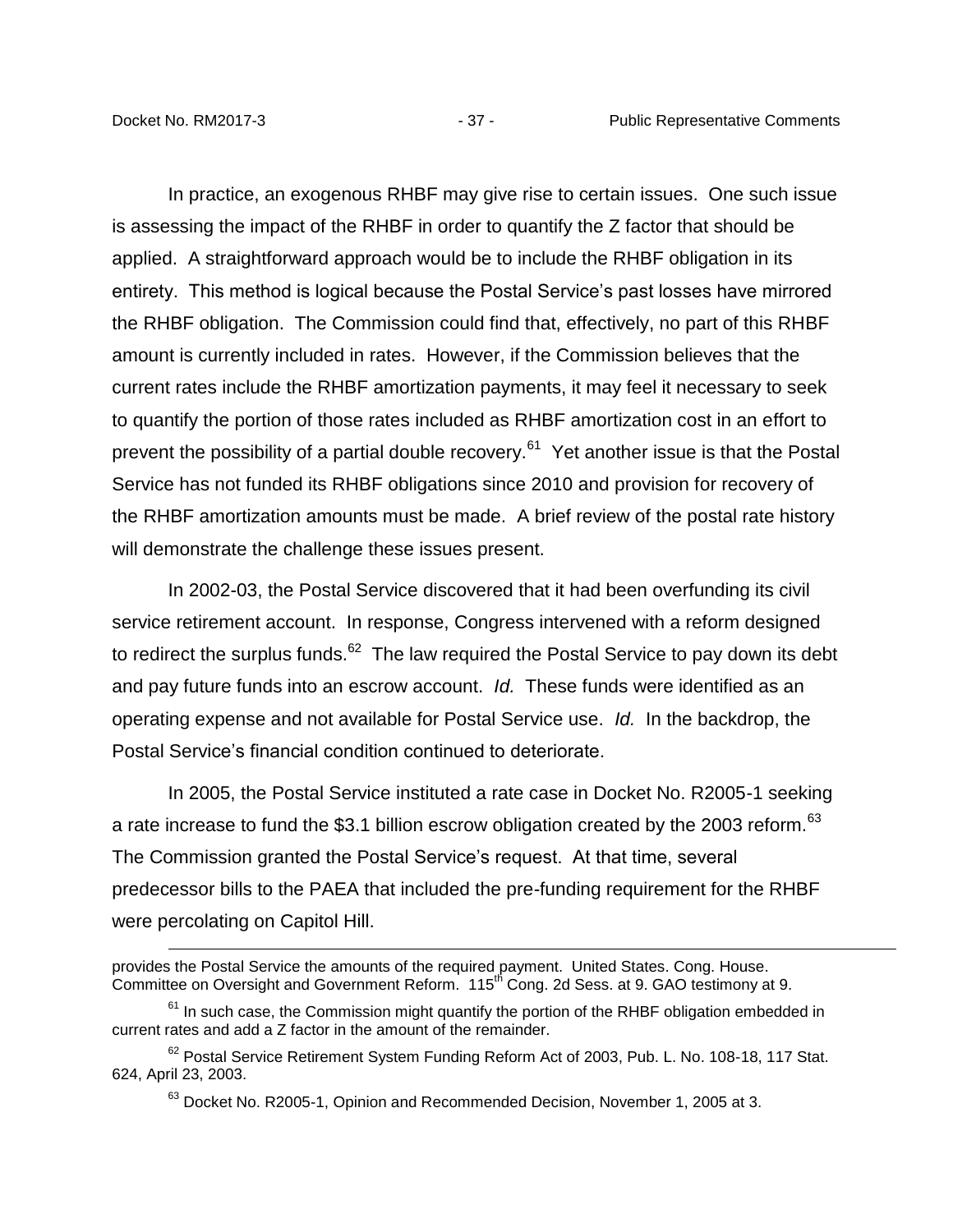Even then, the idea of considering the RHBF amortization costs as an exogenous factor was nothing new. On April 16, 1997, Dr. Kwoka presented the idea to the Subcommittee on the Postal Service.<sup>64</sup> Nevertheless, the Postal Service could not know for certain whether the proposed statutory requirement would come to pass and the rates requested at the Commission were anticipated to cover its escrow payment.

One year later, the PAEA instituted the pre-funding requirement. At this point, the Postal Service was faced with the specifics of its pre-funding obligations. Its RHBF amortization cost under PAEA totaled over \$5 billion per year, approximately \$2 billion more than the \$3.1 billion allotted for civil service retirement system payments in 2005.

The PAEA allowed the Postal Service the opportunity for a final rate case. This was a critical juncture; the initial base-line rate setting is crucial to the success or failure of a price cap. Kwoka Decl. at 6. The Postal Service opted not to file a final rate case. The reasoning for this decision has been the subject of considerable speculation. Some observers attribute this decision to a legislative compromise. Regardless, the Postal Service indicated at the time that it believed the pre-funding payment schedule was possible under the existing rates.<sup>65</sup> This is especially notable given that the pre-funding payment schedule was front-loaded. Congress structured the payments to be considerably larger during the first ten years of the PAEA with the remainder to be amortized over the subsequent 40 years.

Ultimately, the RHBF amortization payment projections were more art than science. As is often noted, the pre-funding requirement is unique among federal agencies. Unlike its administration of the civil service retirement system, Congress had no comparable system to use in modeling the pre-funding payments. Furthermore, the PAEA endeavored to forecast payments for a 10-year period or more. As the Great

<sup>64</sup> *General Oversight of the U.S. Postal Service: Hearings before the Subcommittee on the Postal*  Service of the House Committee on Government Reform and Oversight, 104<sup>th</sup> Cong., 1<sup>st</sup> Sess. (1997), April 16, 1997 at 41.

<sup>&</sup>lt;sup>65</sup> "New Postal Law: A Message from the Postmaster General," PCC Insider, December 20, 2006.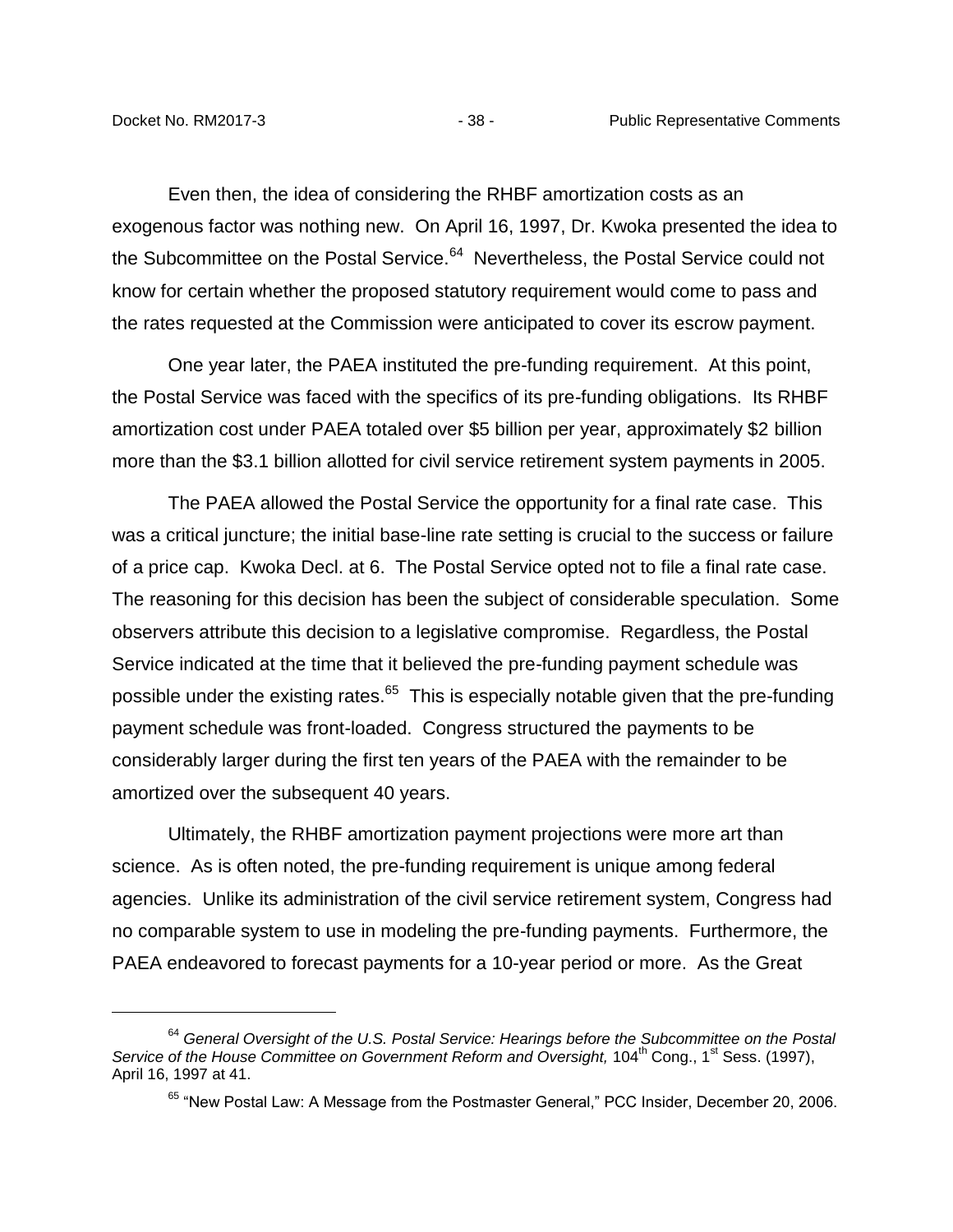Recession in 2008 demonstrated, predicting financial conditions for a period of that length is extremely challenging.

To be sure, the initial rates used for the price cap attempted to account for the RHBF amortization obligation despite these complications. To some extent, it might be considered that the costs were baked into the Postal Service's rates. With the benefit of hindsight, however, the Postal Service's consistent, substantial shortfalls in their payments make clear that either the costs were priced incorrectly, due to incomplete information or otherwise (as is likely), or the Postal Service has engaged in significant mismanagement elsewhere. In the Public Representative's view, the dramatic costcutting measures that the Postal Service has undertaken, with regard to its labor force and elsewhere, render the latter possibility unlikely.<sup>66</sup>

If the Commission accepts that the retiree health benefit costs were not accurately priced into the Postal Service's rates, the question becomes how to treat these costs moving forward. Dr. Kwoka asserts that "[t]he mandatory prefunding requirement should be recognized for what it is—an exogenous lump sum revenue requirement imposed on the Postal Service." Kwoka Decl. at 23. In his view, the retiree health benefits cost "is not a current economic cost of operation of the usual sort that the price cap is designed to cover." *Id.* He concludes that "the price cap formula should include those costs separate from the operating costs that are the focus of the plan." *Id.* He emphasizes this approach is "thoroughly consistent with the theory and practice of price cap regulation" and "simply reflect[s] the need to tailor this specific plan to the particulars of the Postal Service and its markets, much as [has] been done in other applications of price cap plans." Kwoka Decl. at 25.

Dr. Kwoka's recommendation clearly enhances the system of regulation's ability to achieve financial stability, as required by Objective 5. It also helps the system

 $66$  The Postal Service has cut approximately 300,000 workers from its peak employment to today. *https://about.usps.com/who-we-are/postal-history/employees-since-1926.pdf*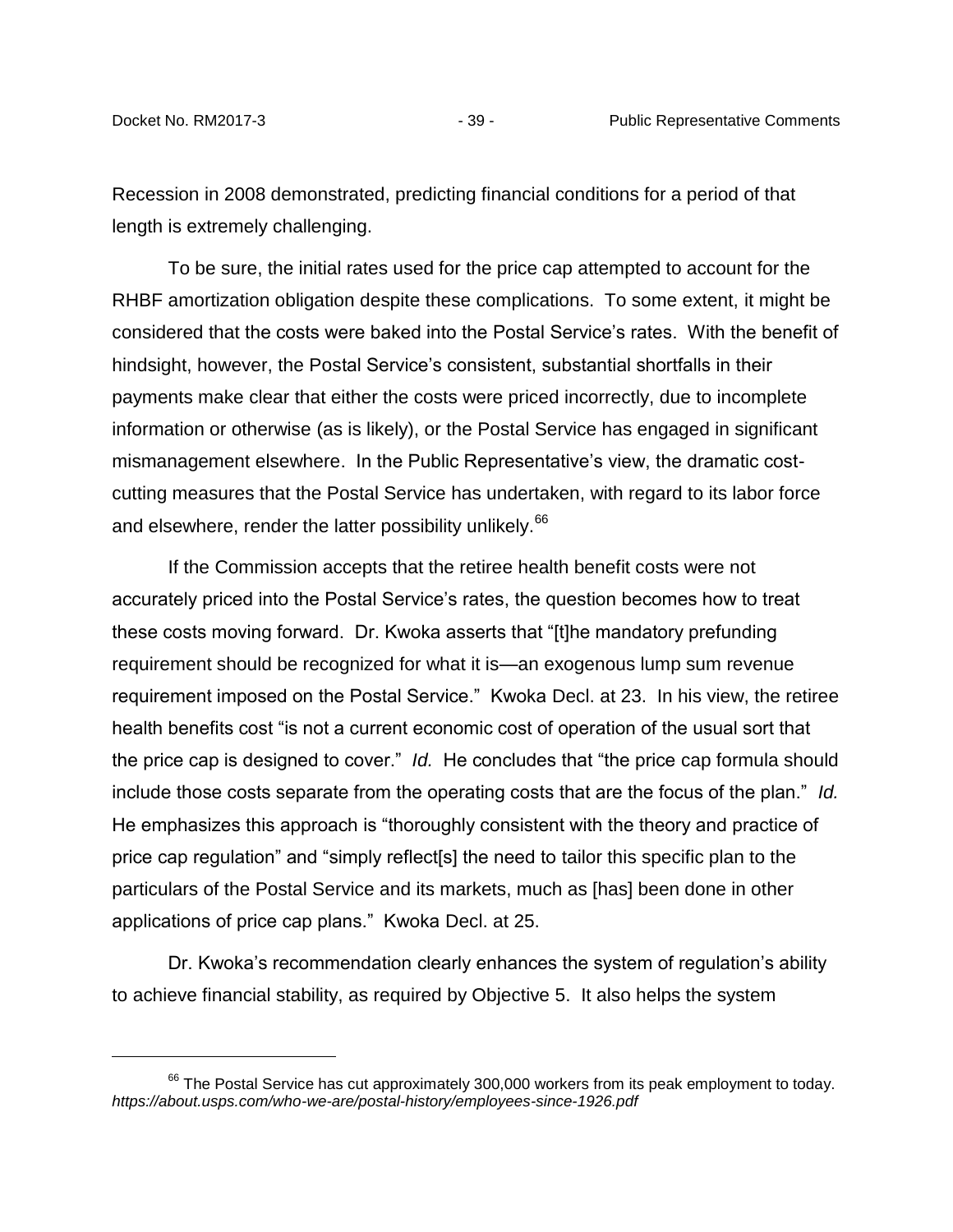achieve Objective 6 by reducing the administrative burden and improving transparency of the ratemaking process.

As the complex history leading up to the PAEA demonstrates, the RHBF amortization cost has significantly complicated the ratemaking process. Throughout the legislative hearing proceedings preceding the PAEA, the Postal Service struggled to assess whether it could shoulder its RHBF obligations. Subsequent events indicate that the Postal Service could not correctly quantify and provision for these costs in the pre-PAEA ratemaking proceedings.

The history also demonstrates that the Postal Service's uncertainty regarding these costs has perpetuated the problem that the Postal Service faces today. Assuming that the RHBF costs are included in the price cap has frustrated the Postal Service's efforts to establish sufficient rates and created an enduring issue that the Postal Service has not been able to overcome. Addressing the RHBF costs will prevent further, identical, ratemaking complications from arising in the future.

Furthermore, the regulatory system cannot provide ratemaking transparency with regard to the substantial RHBF amortization cost without precisely identifying the rate impact of that cost. Currently, the RHBF amortization cost creates noise within the price cap, decreasing visibility of other costs and complicating the Commission's task of monitoring the cap. A fair litmus test for transparency is, if the Postal Service is funding its obligations, whether the stakeholders would be able to assess the impact of the RHBF amortization cost. The Public Representative submits that, given that the Postal Service cannot make that determination, the answer must be no, the stakeholders were unable to assess the impact.

In conclusion, as Dr. Kwoka notes, there are significant theoretical reasons for recognizing the RHBF amortization cost in the price cap as a Z factor not subject to the CPI-U. These reasons alone justify separate treatment in the price cap for the RHBF amortization cost. The root cause of many of the issues discussed above is the inclusion of a substantial and variable set of costs into the price cap that conceptually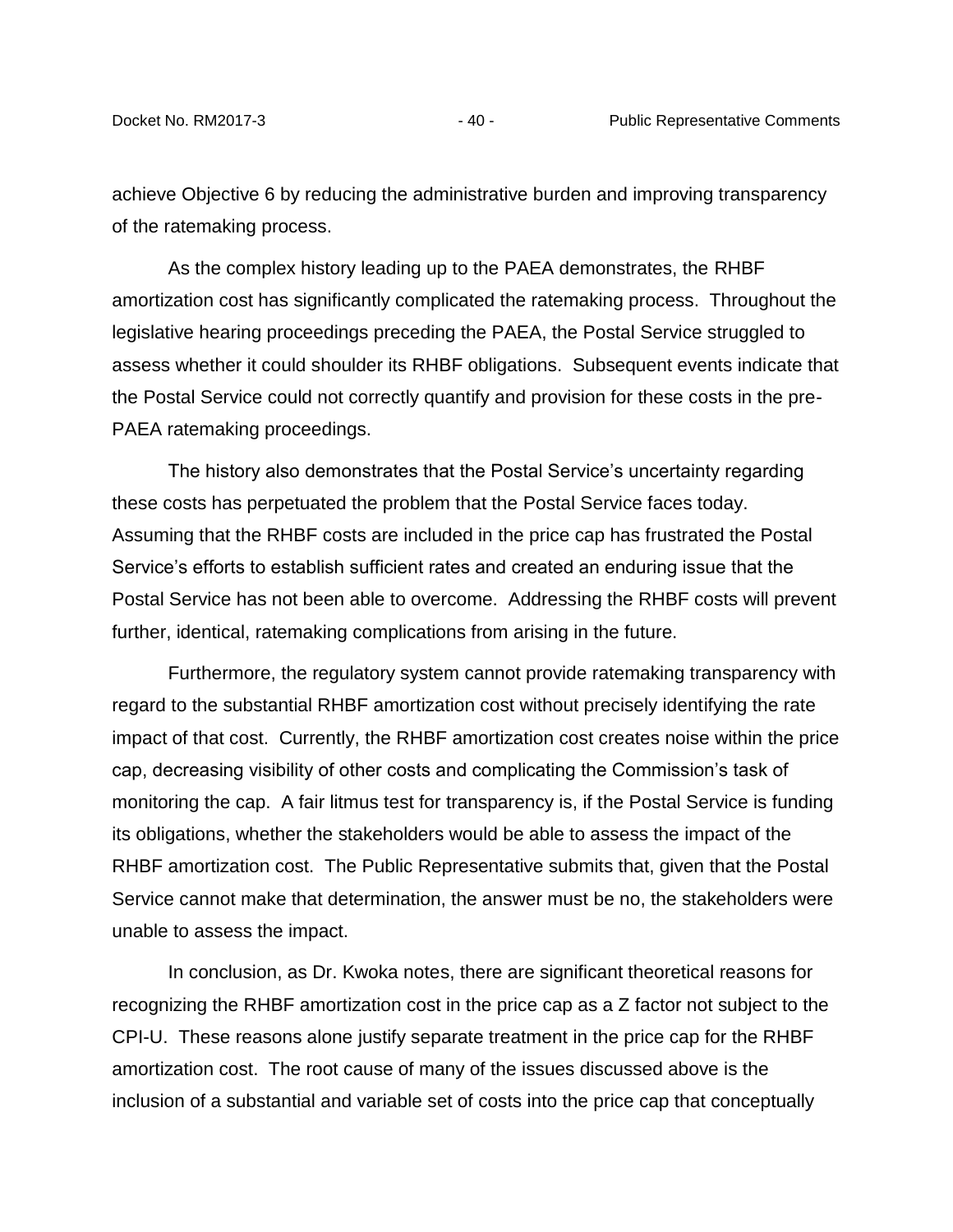do not belong. For the Commission's purposes, though, it is ultimately the practical considerations that are most important. As mentioned, the RHBF amortization cost has significantly complicated ratemaking in the past. If this cost is not separately treated in the cap, it is likely that any future ratemaking will continue to feel the reverberations of these past issues. If the cost is assessed and handled as a Z factor, the Postal Service can move forward and have the opportunity to recover its total costs within the price cap. For these reasons, the Public Representative recommends that the Commission adopt a Z factor that accounts for the entirety of the RHBF obligations.

### 2. Reduced Amortization Requirement of RHBF and Pension Funds for FY 2017

<span id="page-43-0"></span>The revision of amortization payments for retiree health benefits down to \$2.6 billion has improved the possibility for increasing revenues to make payments through adjustment of the price cap.<sup>67</sup> Combined with the revisions to the pension funding schedules for FY 2017, as required by the PAEA, the Postal Service's annual liability has fallen precipitously. The revisions reduced the Postal Service's annual liabilities by \$2.7 billion, almost halfway towards the recent annual FY 2016 shortfall (loss) of \$5.8 billion, and leaving an amortization payment of only \$2.6 billion due to the RHBF in FY 2017.

Table 1, below, was prepared by GAO for recent testimony before the House Committee on Oversight and Government Reform. 2017 GAO Testimony at 9, Table 1. It lists the redistribution of required amortization and normal payments due in FY 2017 for the RHBF and CSRS/FERS pension funds. The redistribution of payment obligations reduced the Postal Service's total obligation for those three funds from \$13 billion in FY 2016 down to \$10.3 billion in FY 2017.

 $67$  Calculation of the RHBF involves several areas of judgments and will vary significantly, depending on assumptions. For instance, using the year end FY 2016 data, the unfunded obligation that is assumed to be about \$52 billion could range from or \$39 billion to \$68 billion, solely by varying the interest rate by 1 percent. Thus, modifications to the price cap will not necessarily be static.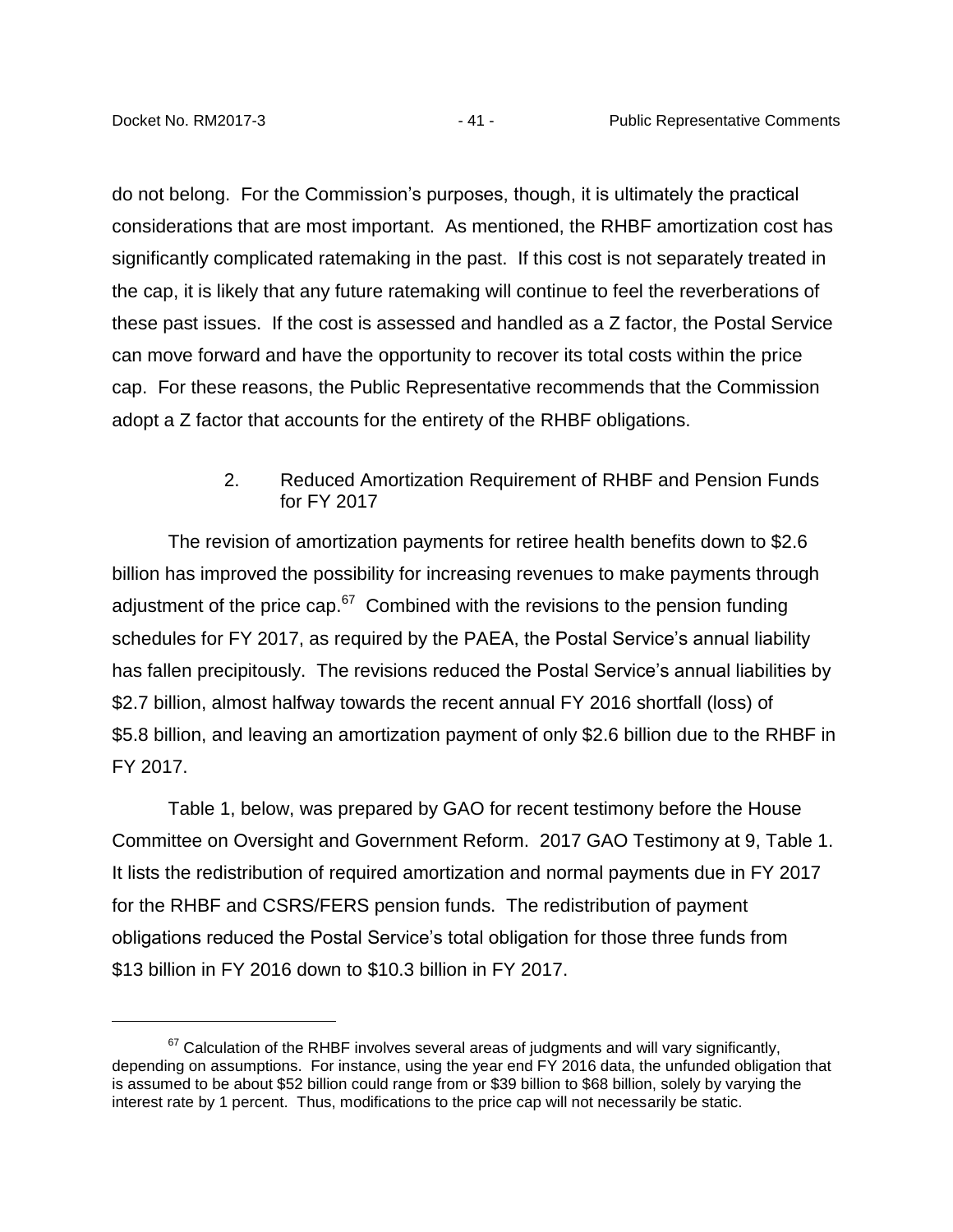In FY 2016, the Postal Service paid out a total of \$7.0 billion for RHBF and CSRS/FERS normal cost and prefunding, \$6 billion less than its liability for those funds and very close to its \$5.8 billion total Postal Service loss for FY2016. The table shows that after recalculation of the RHBF requirement and realignment of other payments, the Postal Service will owe \$3.3 billion more in FY 2017 than the \$7 billion it paid out last year for RHBF and pension payments. Assuming \$7 billion was the Postal Service's total ability to pay into the fund in FY 2016, then, if all things remain equal, in FY 2017, the Postal Service likely will be unable to pay \$3.3 billion, of which \$2.6 billion is the required amortization of RHBF.<sup>68</sup>

The \$3.3 billion may actually be lower than estimated. The footnote on the Table indicates \$0.2 billion for FERS was not paid pending a request for OPM's reconsideration of the amount. There is no indication whether the Postal Service had funds to make that payment. If the Postal Service could have paid \$0.2 billion of the additional \$3.3 billion required in excess of FY 2016 payments, then, all things being equal the following year, the Postal Service's revenue would be short only \$3.1 billion rather than \$3.3 billion initially required in FY 2017.

Based on the above analysis, without utilizing a Postal Service demand analysis model, it is reasonable to conclude that for FY 2017, at least, an increase in revenue of \$3.3 billion as a rate increase, without accounting for any effects of elasticity, would cause revenue to closely approximate total costs. The Commission will have the actual FY 2017 figures available as well as better projections for FY 2018 when it finalizes its regulations. The Commission will be better able to estimate the total revenue needed to recover the FY 2017 revenue shortfall during FY 2018, which should not vary

<sup>&</sup>lt;sup>68</sup> Of course, if the Postal Service has a loss for the year, it may select those obligations it will not pay. Because the Postal Service's loss in FY 2016 was very similar to its \$5.8 billion obligation which it did not pay, it may be assumed that, without additional profits in FY2017, the shortfall will continue to closely equate to unpaid funding requirements and thus drop to \$3.3 billion, or lower to \$3.1 billion if OPM agrees with the Postal Service that the \$0.2 billion FERS payment is not due.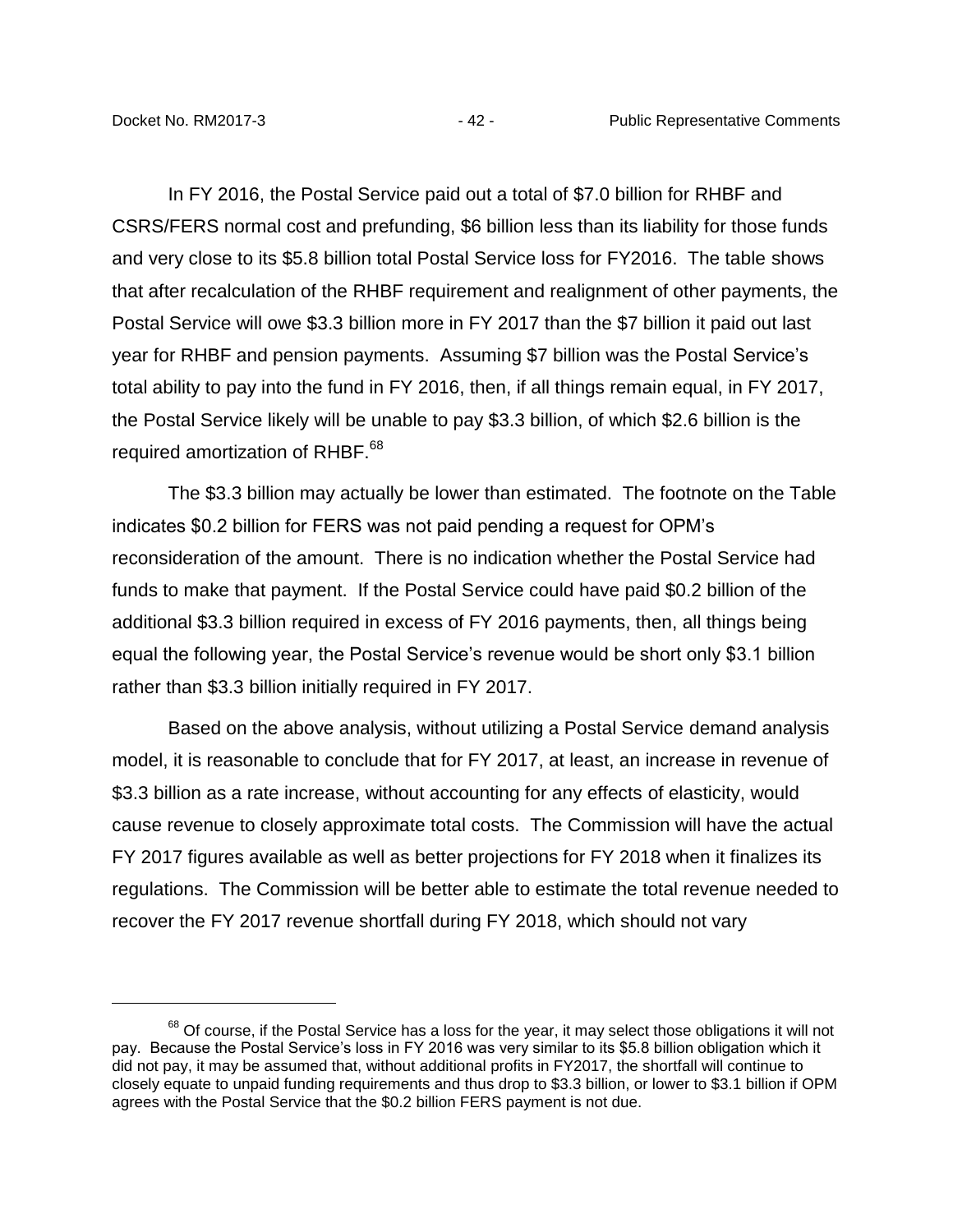significantly from the above amounts. The advisability of the price cap adjustment proposed by Dr. Kwoka will become evident.

**Table 1: U.S. Postal Service (USPS) Payments for Retiree Health and Pension Fiscal Years 2016 and 2017 (\$ Billions)**

| <b>USPS payment</b>                                         | Fiscal year 2016 -<br><b>Required</b> | Fiscal year 2016 -<br>paid | Fiscal year 2017 -<br>required (estimate) |  |  |  |
|-------------------------------------------------------------|---------------------------------------|----------------------------|-------------------------------------------|--|--|--|
| <b>Retiree health benefits</b>                              |                                       |                            |                                           |  |  |  |
| Health premiums                                             | \$3.3                                 | \$3.3                      | Not applicable                            |  |  |  |
| Fixed prefunding                                            | \$5.8                                 | \$0                        | Not applicable                            |  |  |  |
| Normal cost                                                 | Not applicable                        | Not applicable             | \$2.9                                     |  |  |  |
| Amortization                                                | Not applicable                        | Not applicable             | \$2.6                                     |  |  |  |
| <b>Pension benefits</b>                                     |                                       |                            |                                           |  |  |  |
| <b>Civil Service Retirement</b><br><b>System (CSRS)</b>     |                                       |                            |                                           |  |  |  |
| Amortization                                                | Not applicable                        | Not applicable             | \$1.2                                     |  |  |  |
| <b>Federal Employees</b><br><b>Retirement System (FERS)</b> |                                       |                            |                                           |  |  |  |
| Normal cost                                                 | \$3.7                                 | \$3.7                      | \$3.3                                     |  |  |  |
| Amortization                                                | \$0.2                                 | \$0                        | \$0.2                                     |  |  |  |
| Total                                                       | \$13.0                                | \$7.0                      | \$10.3                                    |  |  |  |

Note: Fiscal year 2017 estimates may change later this year when the Office of Personnel Management (OPM) provides USPS with the amount of these required payments.

Since the date of the FY 2016 financial statements were reported, the Postal Service increased its rates early in 2017, package services business is continuing to expand, and the Postal Service is continuing cost saving measures, but market dominant demand may be declining slightly. Given these countervailing changes affecting total revenue and costs, the Postal Service's actual earnings, as well as its ability to make its amortization payments, will be unknown until September 30, 2017. At this time, there is no reason to expect that the Postal Service will be able make the \$2.6 billion RHBF payment, as well as the remainder of the \$3.3 billion liability in excess of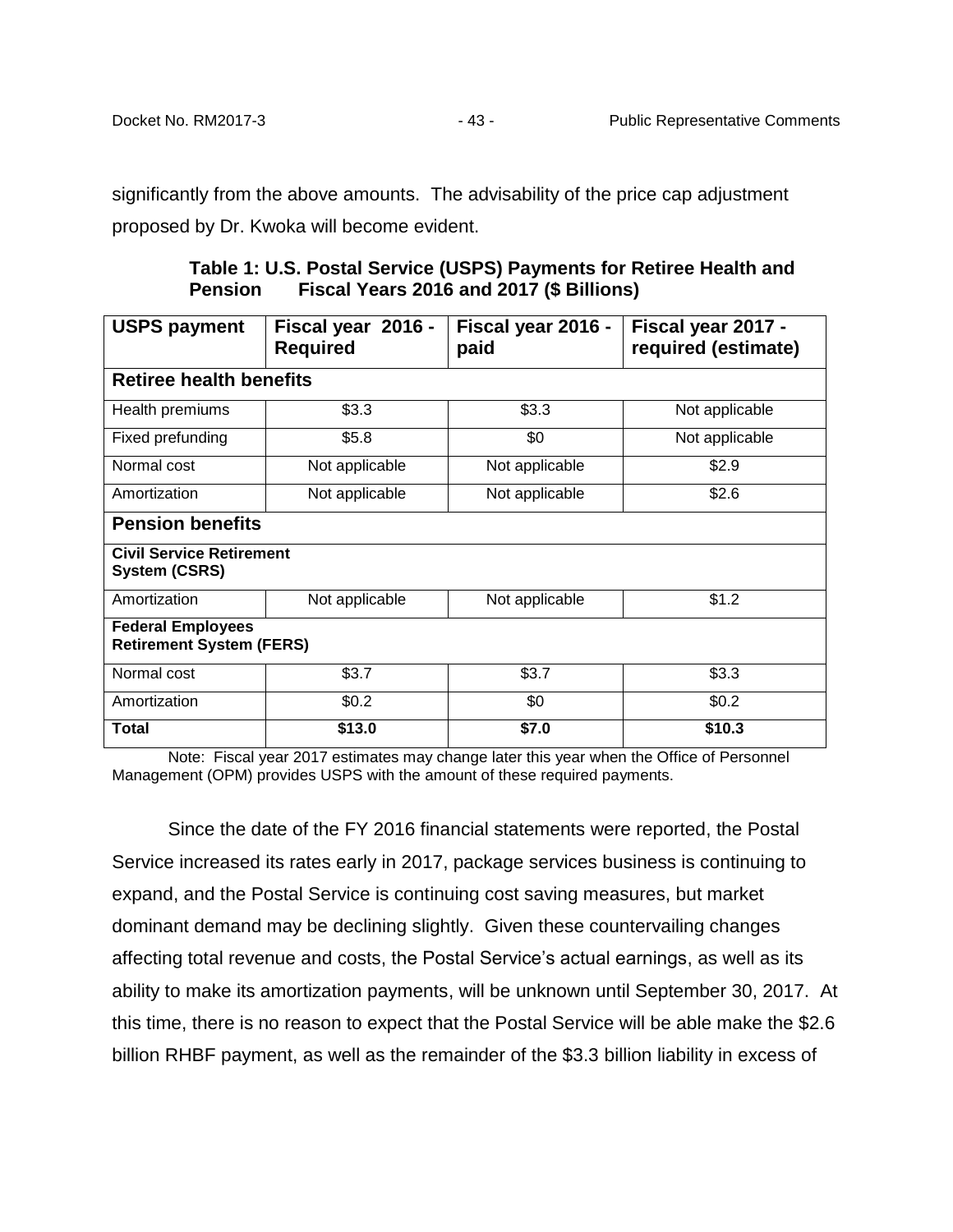<span id="page-46-0"></span>its FY 2016 prefunding payments, *i.e*., \$0.7 billion in FY 2017 or later years without additional price cap authorization.

> 3. The Impact of the Recent Exigent Rate Increase on Volume Demonstrates a Rate Increase of \$2.6 Billion for RHBF Would Have Only a Minor Impact on Volume

Recent history from the exigent rate increase demonstrates that there is room for the Commission to add the Z factor for RHBF to increase the price cap. That would result in increased rates of the magnitude necessary to fund total costs for the \$2.6 billion RHBF payment without significant mailer discomfort or volume reductions. The recent exigent rate increase amounted to an annual across the board increase of about \$2.1 billion,<sup>69</sup> a 4.3 percent rate increase.<sup>70</sup> After the rates were implemented in January 2014, through 2015 and into April 2016, there was very little impact on volume as shown on Table 2.

<sup>&</sup>lt;sup>69</sup> Financial analysis of United States Postal Service Financial Results and 10-K Statement, Postal Regulatory Commission, March 29, 2016 at 9.

 $70$  Statement of Postmaster General and Chief Executive Officer, Megan J. Brennan before the House Oversight and Government Reform Committee , Hearings on H.R. 756, *Postal Service Reform Ac*t, February 7, 2017 at 15 (PMG Brennan Statement).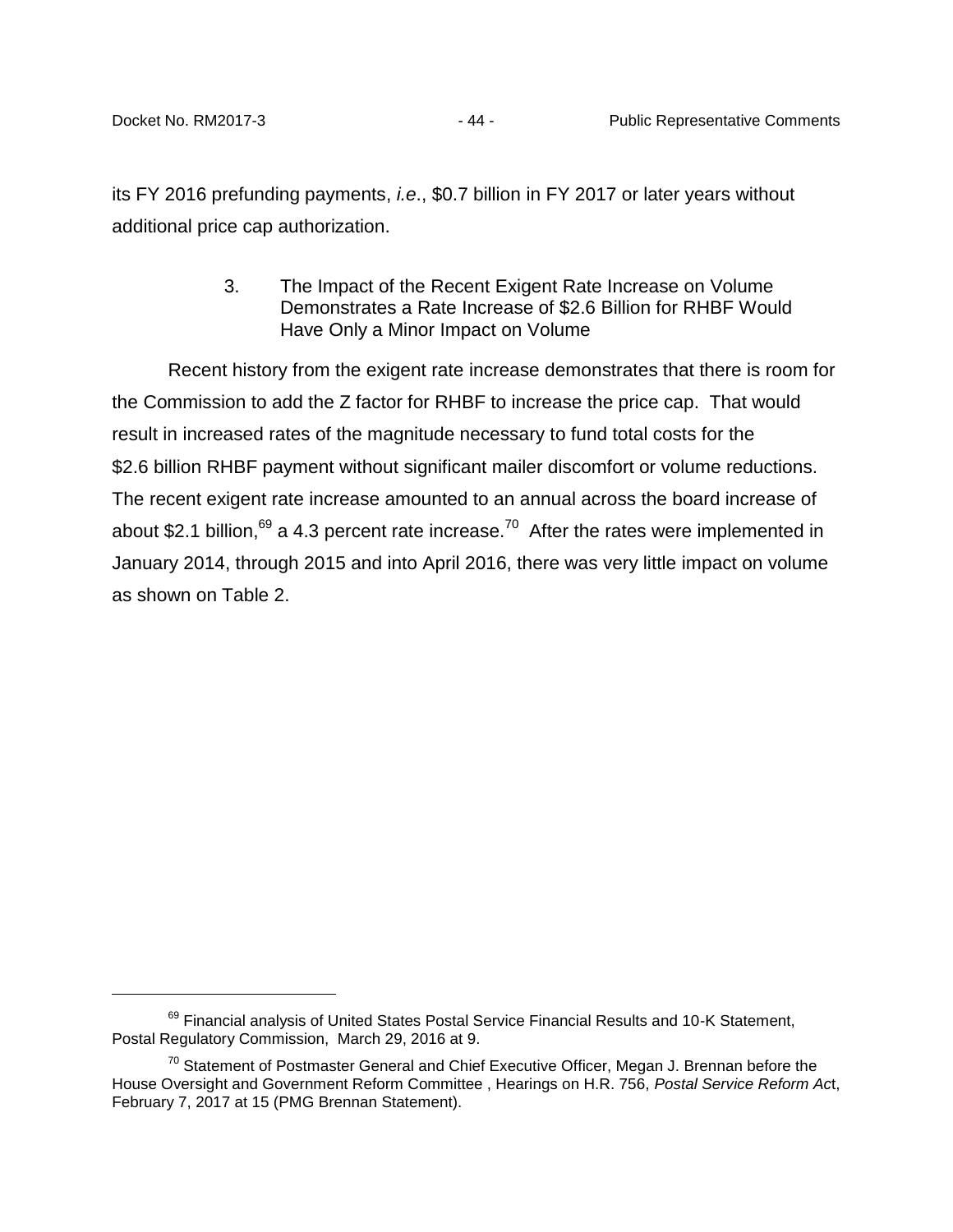| Year    | <b>Percent Decline</b><br>From Prior Year |  |
|---------|-------------------------------------------|--|
| FY 2012 | 5.6                                       |  |
| FY 2013 | 1.4                                       |  |
| FY 2014 | 1.9                                       |  |
| FY 2015 | 1.2                                       |  |
| FY 2016 | 0.4                                       |  |
|         |                                           |  |

**TABLE 2 Total Market Dominant Mail Volume FY 2012-FY 2016** 

Source: Taub Testimony, at 18.

The impact of the exigent case on the volume of market dominant mail was minimal. The above table shows that the declines in total market dominant mail volume for the last five years (FY 2012-FY 2016) has been steadily tapering off, despite the exigent case. As a reference, in FY 2012, well before the exigent case, market dominant volumes declined by 5.6 percent. By January 2014, when the exigent case went in to effect well after the start of the fiscal year, the rate of decline had diminished considerably and for that year the volume decline increased by only 0.5 percent from 1.4 percent to 1.9 percent. Then, for the full year the exigent case was in effect, FY 2015, the volume decline again slowed significantly from 1.9 percent down to 1.2 percent, and in FY 2016 when the exigent rates were in effect for just over one-half the year, the volume decline slowed even more significantly to only 0.4 percent for the year. For further reference, Dr. Brennan's numerical illustration calculates that over the 10 years since the PAEA passed, volumes declined an average of 1.6 percent per year. Brennan Decl. at 20.

Given the underlying longer-term volume reductions due to electronic diversion, there is little evidence the rate increases from the exigent rate case caused little more than a ripple in the volume pond, and probably had virtually no effect. Review of the volumes for the individual market dominant products shows the minimal declines were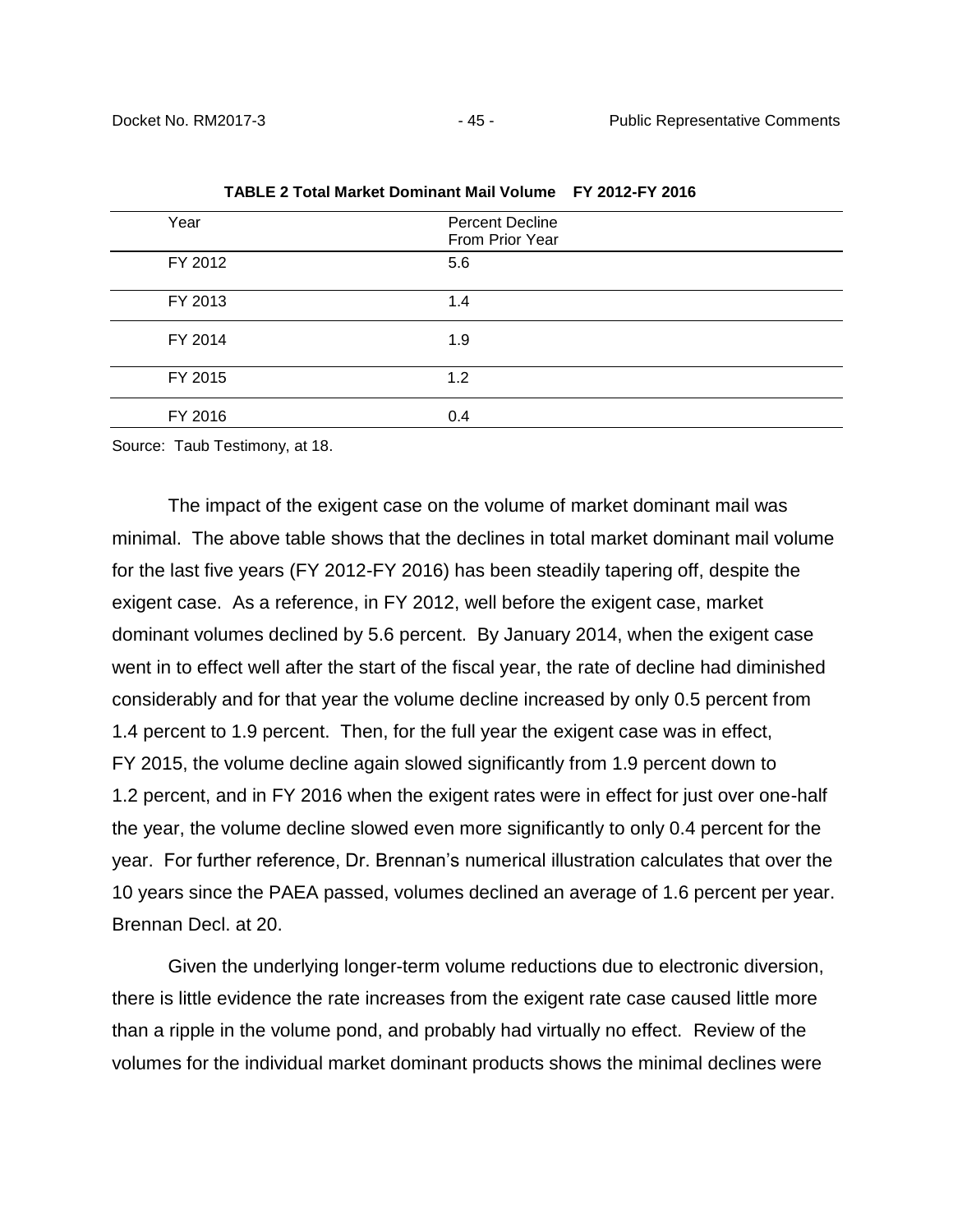consistent and similar for each of the market dominant products during that period when the exigent rate increase was in effect. *Id.*

This evidence of minimal volume impact from the exigent rate increases is corroborated by the often heard comment from the public when the First-Class stamp price was reduced by 2 cents after the exigent surcharge was removed. The public was mystified that the rate was being reduced. No grumbles were heard that the 49 cent rate was too high and ought to be reduced back to 47 cents. This anecdotal evidence about the recent exigent rate increase is telling.

If the exigent case produced additional annual revenue in FY 2015 of \$2.1 billion based on a rate increase of 4.3 percent, then, without taking into account the elasticity impact which, as shown above, is likely to be minimal regardless of elasticity assumed in the Postal Service's models, revenue of \$2.6 billion would likely derive from a 5.3 percent rate increase. Likewise, about \$3.3 billion could be recovered with an increase of about 6.7 percent. Neither of these percentages for rate increases is particularly onerous in the commercial or retail business world. In fact, they would probably go unnoticed in most instances.

All this demonstrates that there remains room for Commission authorized rate increases at least up to the \$2.1 billion level and easily up to \$2.6 billion or, if necessary, even up to \$3.3 billion without much impact on volume. One factor at work is the probability that the customers most responsive to price increases would have left the system in the earlier years of electronic diversion, while the remaining volumes are relatively less responsive to price increases. The good news is that because of the 2017 RHBF amortization adjustment, painfully large rate increases of \$5.8 billion are not needed to recover the current FHBF payment.

Fair, measured and consistent adjustments to the price cap and, thereby, to prices will not only ensure financial stability but will ensure rate stability and lead to a financially healthy Postal Service balance sheet. Further, there can be no question that in this period of parcel volume growth and increasing rates, competitive products should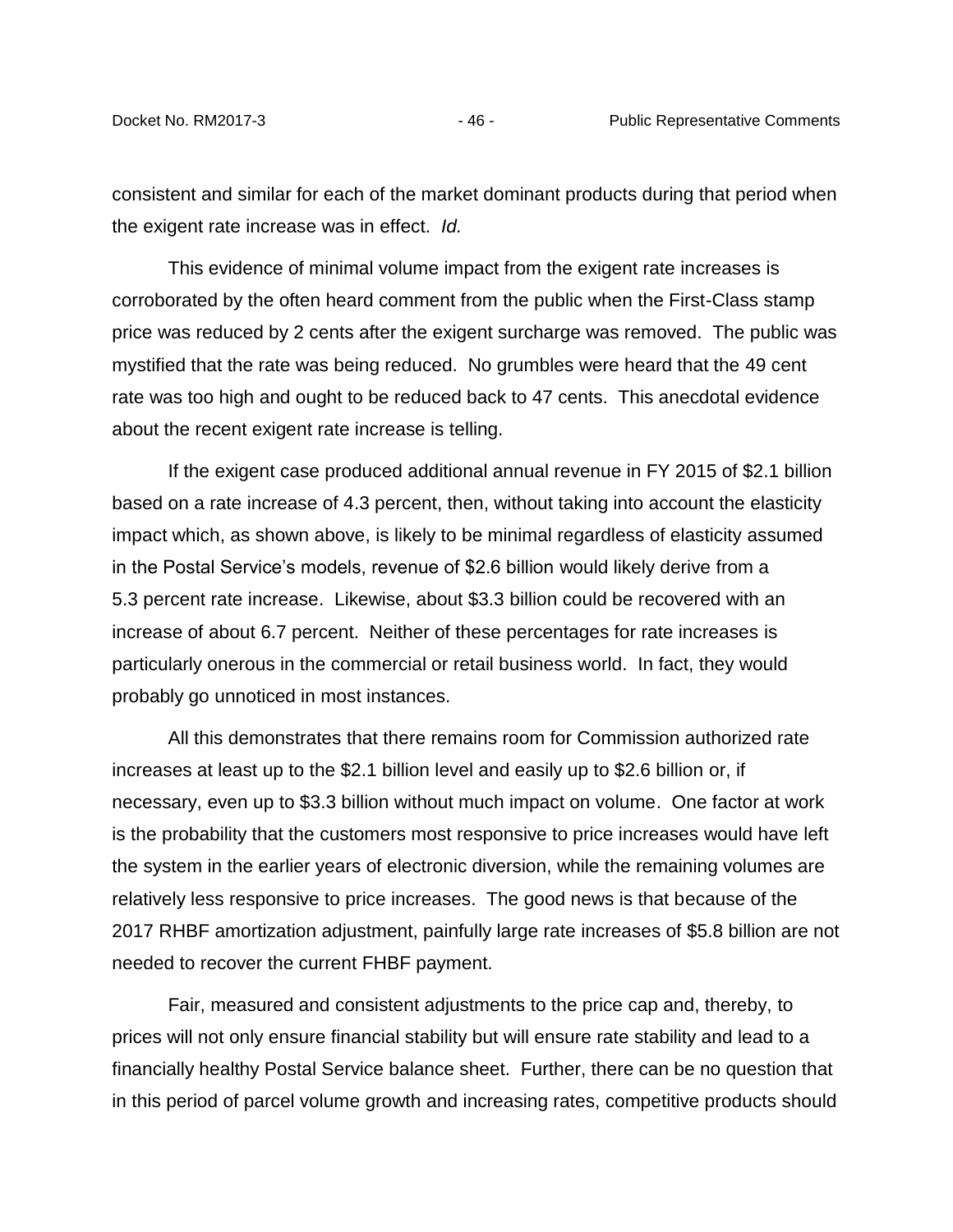also add to revenues and increase contribution. For instance, over the last three years, competitive products have increased contribution significantly. In FY 2014 competitive product contribution was \$4.3 billion.<sup>71</sup> In FY 2015, competitive product contribution increased to \$4.5 billion.<sup>72</sup> For FY 2016, the Postal Service reports its competitive products contributed \$6.0 billion.<sup>73</sup> Continued growth in this sector will assist the Postal Service in strengthening its financial stability.

- <span id="page-49-0"></span>C. Declining Demand Adjustment
	- 1. Price Cap History and Shortcomings

<span id="page-49-1"></span>An additional adjustment should be made annually to the CPI-U price cap to account for changes in demand for mail products and services that are outside of the Postal Services' control. A demand adjustment is necessary to maintain financial stability between periodic reviews of the system of regulation, as prescribed in section 3622.

Dr. Timothy J. Brennan, a noted economist, has studied and published papers on price-cap regulation. He has designed a preliminary mechanism to adjust for declining demand in a price cap regime. Dr. Brennan details this mechanism in his Declaration filed with these comments and in his recent publication with Michael Crew, which proposes an automatic adjustment to the price cap for declining demand.<sup>74</sup>

Dr. Brennan has had a distinguished career over many years since 1978 as an economist. In addition to his current position as a professor, Dr. Brennan has experience with the U.S. Department of Justice, Antitrust Division, at a non-profit research organization-Resources for the Future, as an economist on the White House

 $\overline{a}$ 

 $71$  Docket No. ACR2014, Annual Compliance Determination Report, December 29, 2014, at 83.

 $72$  Docket No. ACR2015, Annual Compliance Determination Report, December 29, 2015, at 92.

<sup>&</sup>lt;sup>73</sup> FY 2016 ACR at 90.

<sup>&</sup>lt;sup>74</sup> Brennan, T.J. & Crew, M. (2016). Price Cap Regulation and Declining Demand. In M.A. Crew & T.J. Brennan (Eds.), The Future of the Postal Sector in a Digital World. New York: Springer.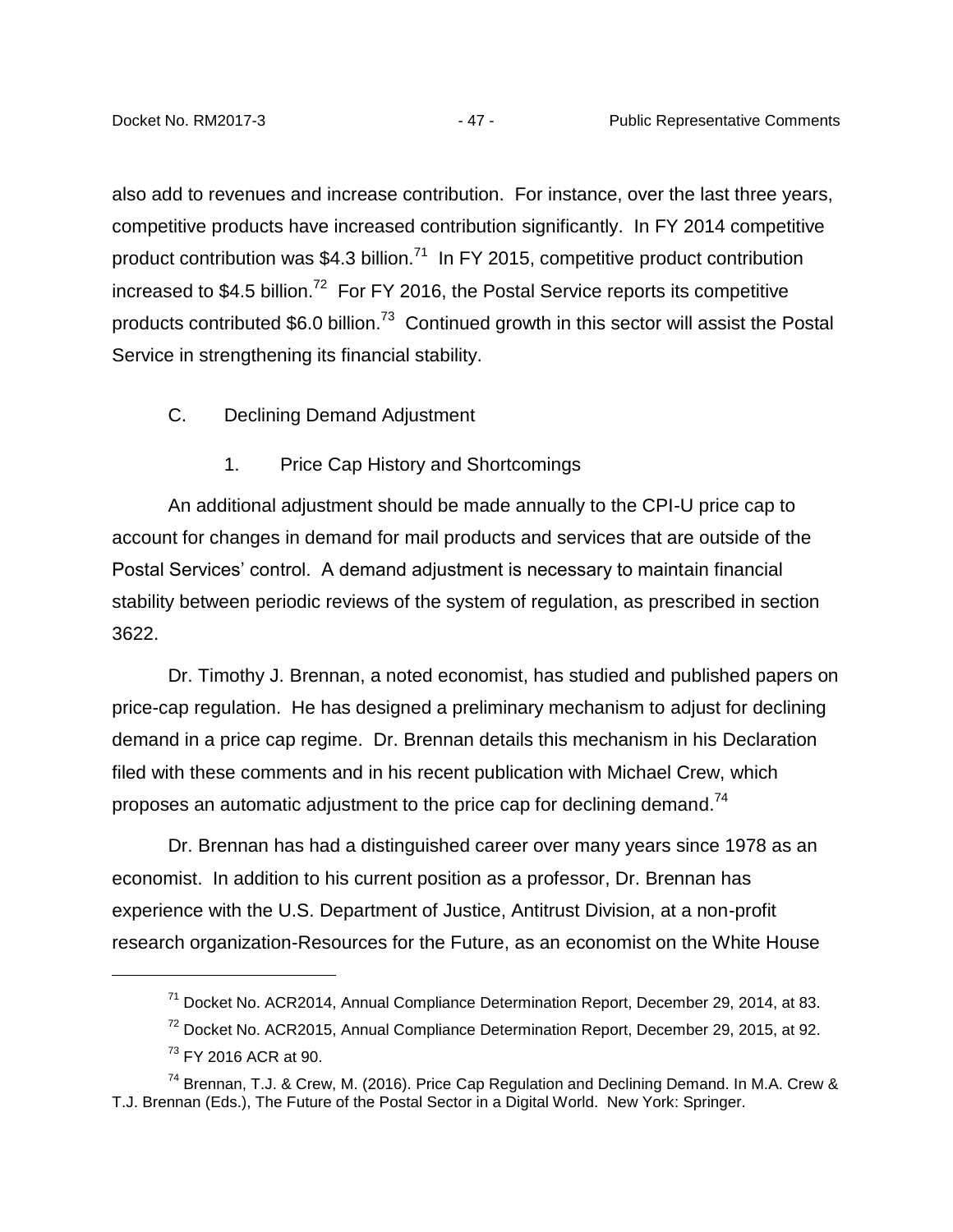Council of Economic Advisors, at the Canadian Competition Bureau, as a staff consultant at the Federal Trade Commission, and as Chief Economist at the FCC.

Dr. Brennan has studied price cap implementation for many years and has often written about the advantages and disadvantages of price cap regulation and potential improvements to the model. Brennan Decl. at 2 His Declaration discusses the shortcomings of price-cap regulation generally, and notes the constraints on the Postal Service's ability to borrow and the RHBF payment requirements that have led to its financial difficulties. *Id*. at 3. Dr. Brennan explains that price cap regulation replaced cost of service regulation because the latter provided no incentive for management to limit capital expenditures to control costs. *Id*. at 4-5. While cost of service regulation connects prices to costs; price cap regulation, on the other hand, separates prices from costs and permits management to retain cost savings. *Id*. at 5.

Price caps allow prices to go up by the rate of inflation, usually determined by a Consumer Price Index (CPI). Dr. Brennan makes an important point about the current CPI adjustment, "The purpose of this CPI adjustment is to keep the regulated firm from becoming insolvent just because its price has not kept up with inflation." *Id*. This reflects a general concern with price cap regulation that, by divorcing prices from costs, outside economic forces must be taken into account regularly to insure the maintenance of financial stability. Unless exogenous factors are added to the CPI-U price cap, Postal Service insolvency can occur. Prices must be allowed to increase (or decrease if appropriate) because, despite firms gaining operating efficiencies, the prices of regulated firms cannot be expected to continue to recover all costs without adjustment for those exogenous factors.

The most logical and universally applied exogenous factor is the cost of living adjustment. While in principle it reflects the firm's cost changes, often the index is not tailored to the regulated firm. Consequently, the index can underestimate the firm's input costs and, thereby, result in revenue shortfalls.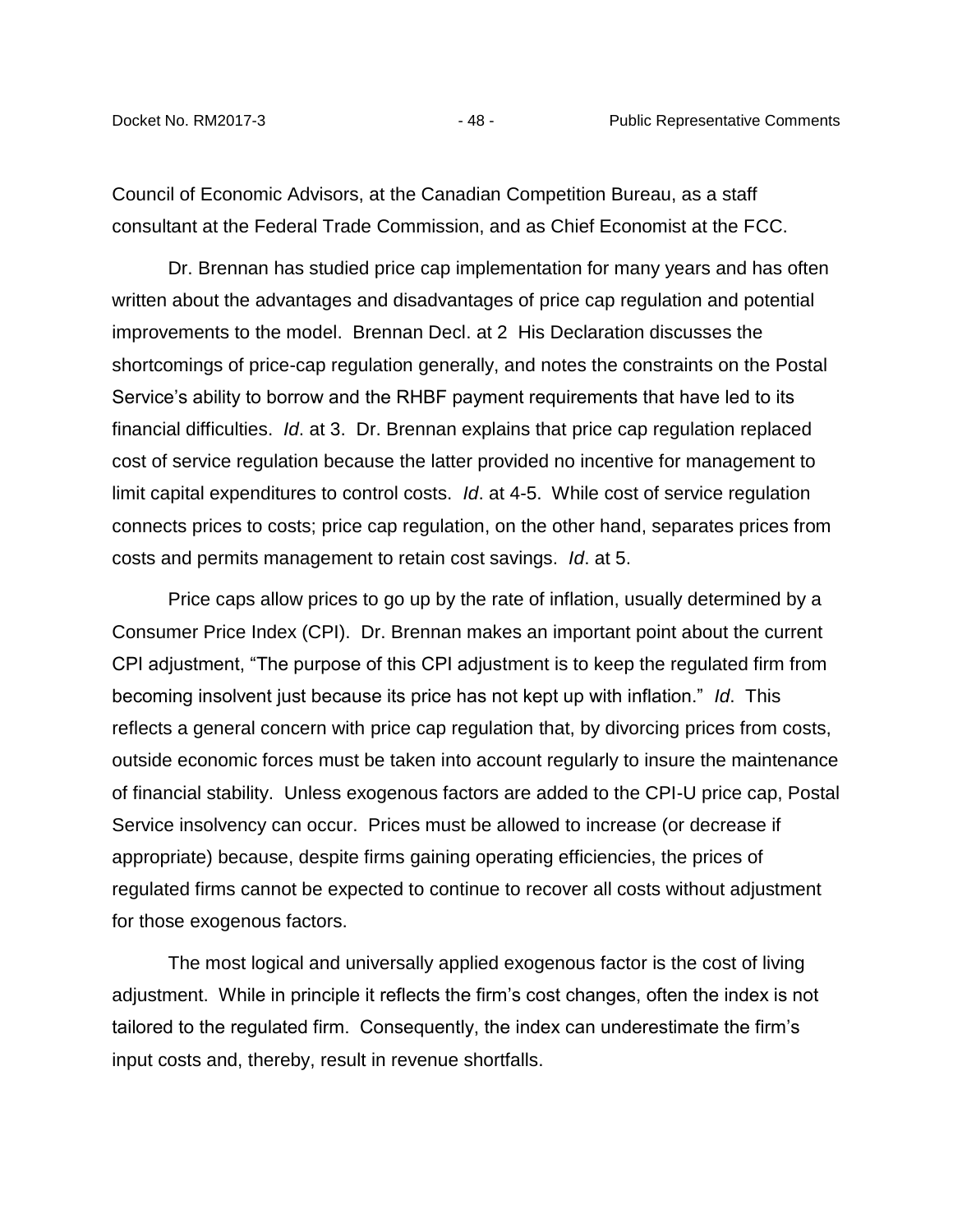Dr. Brennan makes another important point concerning the initial price, or starting point, at the commencement of price cap regulation. He states that "[t]o ensure that the regulated firm is able to cover costs at the start, the initial price may be based on COSR [cost of service regulation] or inherited from prior use of COSR if PCR [price cap regulation] is replacing [cost of service regulation].*" Id.* at 5-6. Thus, a critical aspect of moving to price cap regulation is establishing the initial price to ensure that the "firm is able to cover costs at the start."

It is well-known that the Postal Service was far from able to cover costs at the start of price cap regulation. In the year price cap regulation commenced, the Postal Service's prices failed to recover costs. This shortfall has not only continued but has grown in the 10 years of price-cap regulation under the PAEA.

The Postal Service's price cap formula does not include an "X factor," a typical constraint of price cap regulation. An X factor is an offset for the firm's productivity gains, calculated as CPI-U minus X. However, despite an X factor of essentially zero, the Postal Service has not been able to maintain financial stability over the last 10 years. *Id.* at 6. Given the current state of the Postal Service's finances, it is clear that additional exogenous factors for secular trends need to be included in the price cap.<sup>75</sup>

#### 2. Dr. Brennan's Concerns about Price Caps

<span id="page-51-0"></span>Price cap regulation generally raises certain concerns for Dr. Brennan that should kept in mind when considering price cap adjustments. Dr. Brennan suggests the initial price may not adequately compensate a firm under price cap regulation because external factors can affect average costs or demand, which do not determine prices under price cap regulation. *Id*. at 6-7. In other words, price cap regulation shifts risk onto the firm. This concern about initial prices is also applicable when, after review, prices are reset to ensure costs at the onset will be covered.

<sup>&</sup>lt;sup>75</sup> This is in addition to the limited relief valve already in the PAEA under section 3622(d)(1)(E) for extraordinary or exceptional circumstances available only for unforeseen events.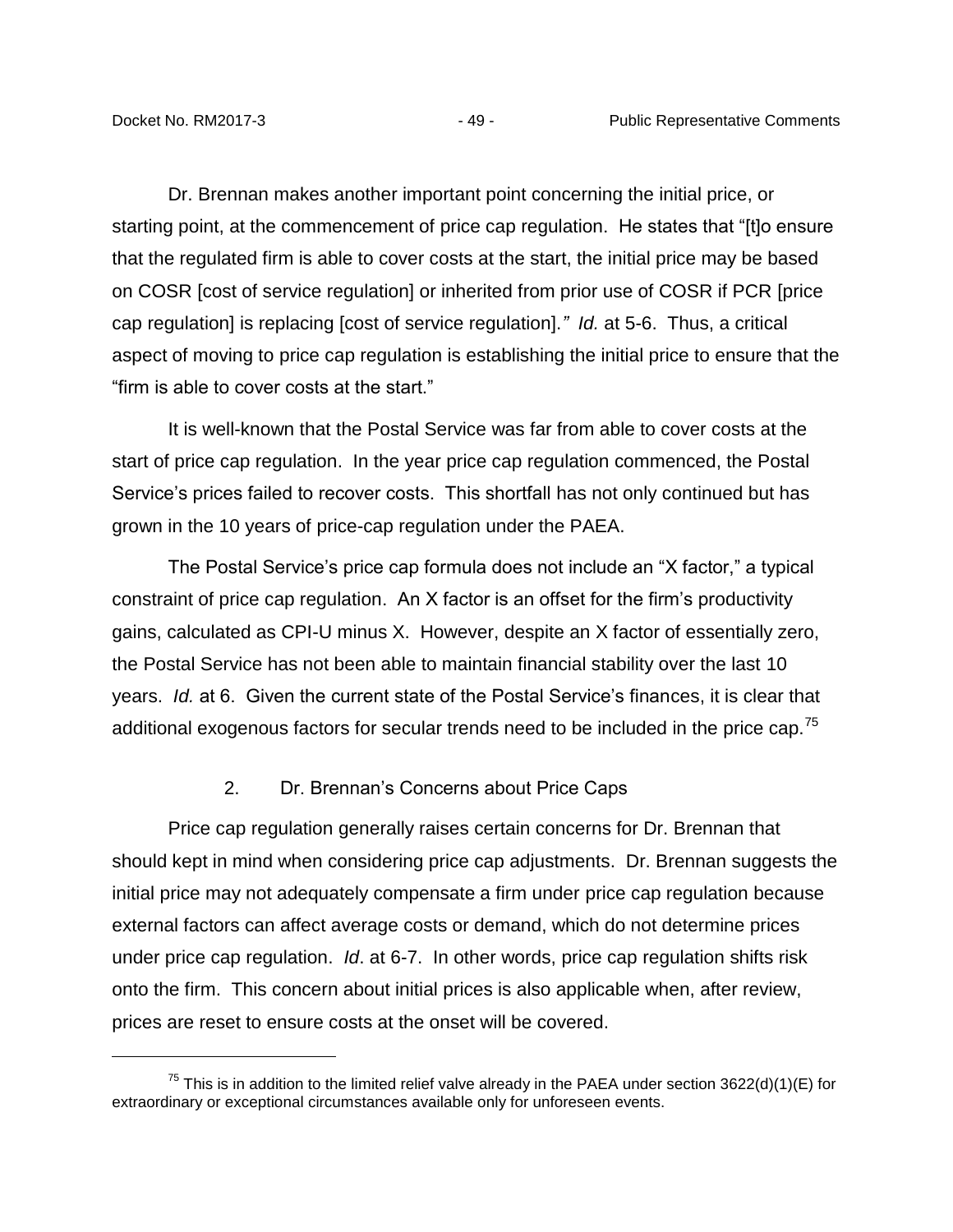Dr. Brennan also notes that, under price cap regulation, service quality is of concern because management does not directly benefit from higher quality. Instead, it benefits from lowering quality and retaining the resulting cost savings. He concludes that, while there may be some incentive under price cap regulation to improve quality in order to increase demand and thus profits, "the lower the regulated price under PCR [price cap regulation], the lower will be the quality of the service provided." *Id.* at 7.

A third shortcoming of price cap regulation, Dr. Brennan notes, is its tendency, over time as productivity fails to conform to expectations, to result in large divergences of prices from costs, leading to either excess profits or financial instability. Subsequent periodic reviews can reduce, to some degree, this separation of prices from costs. *Id*. at 8.

Thus, Dr. Brennan believes that initial prices under price-cap regulation must be adjustable upward for additional external risks affecting average costs, that service quality generally suffers when prices are less, and that although review of prices can reduce the separation of costs from prices, that can attenuate the efficiency advantages of price-cap regulation. *Id*.

#### 3. Effects of Declining Demand

<span id="page-52-0"></span>Demand for First-Class Mail products and services peaked in the early part of this century, but total market demand did not peak until FY 2006. From the time the PAEA passed in 2006 to FY 2015, mail volume declined from its pear by 27 percent. First-Class Mail volume declined from its peak in FY 2001 through FY 2015 by 40 percent.<sup>76</sup> Declines are largely due to the incursion of electronic communication which is expected to continue for the foreseeable future. *Id*. Unless demand declines are recognized in the price cap, or financial stability is ensured by other changes in the

<sup>76</sup> *Id*. at 10, citing GAO testimony before Senate Committee on Homeland Security and Governmental Affairs, January 21, 2016.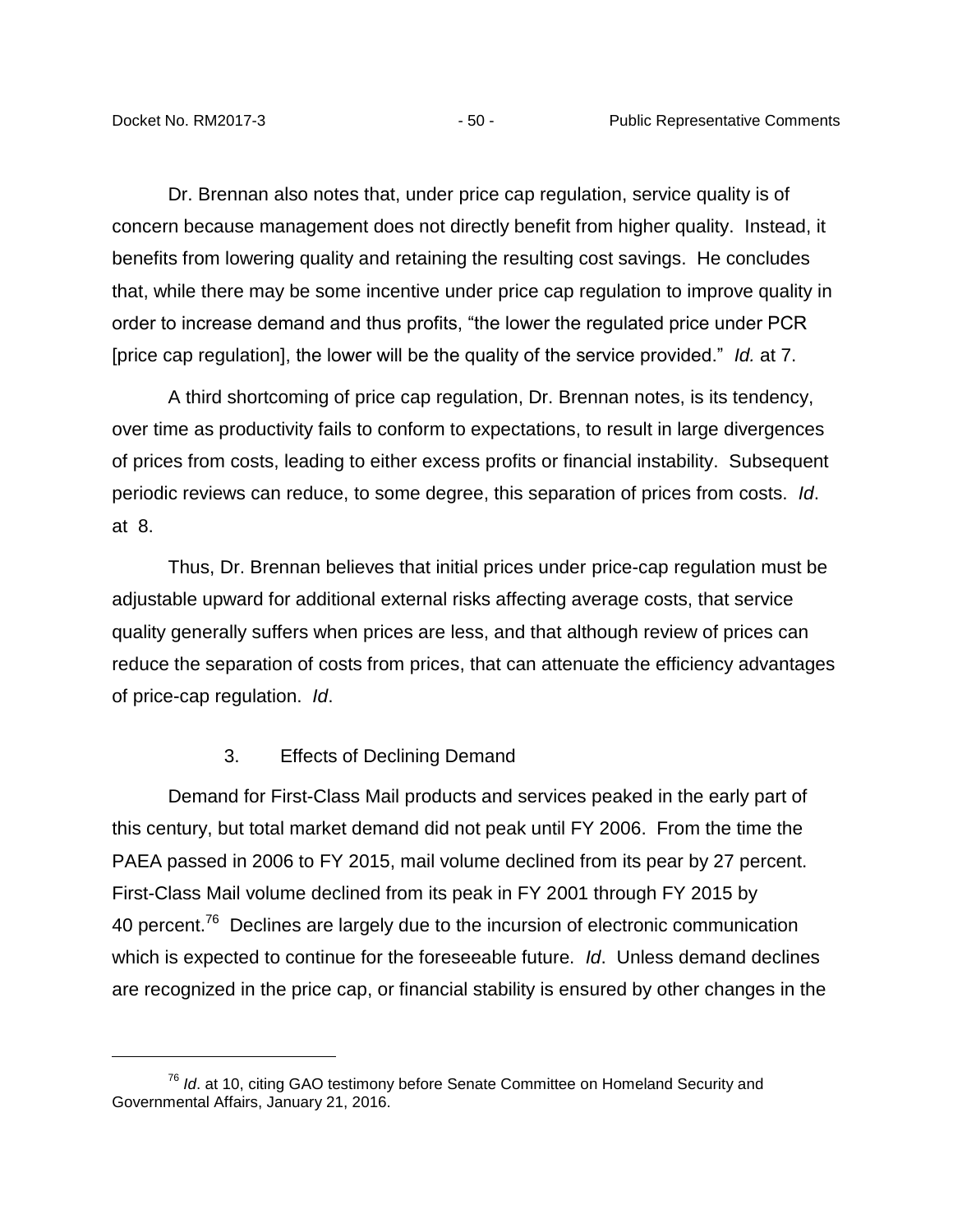Commission's regulations, the solvency of the Postal Service as well as its ability to maintain services over time will be jeopardized.

A fundamental principle of price-cap regulation is that "price caps are initially set with the expectation that the firm's total costs would be covered." *Id*. at 11. Notably, where "prices are capped by regulation, declining demand harms the firm's fiscal condition." *Id.* at 11. This is because the price is capped "above marginal cost." *Id.* A firm like the Postal Service with high fixed costs is particularly impacted when demand falters and revenue from that lost business exceeds savings in operating costs. *Id*.

For instance, Dr. Brennan makes a rough estimate that a one percent decline in market dominant volume demand would reduce revenue, net of attributable cost, by \$227 million. All this reaffirms that declining demand hurts the Postal Service's financial position. *Id*. at 12. The history of declining demand indicates that it cannot be attributed to the short-run effects of the 2007-2009 Great Recession. *Id.* Consequently, the price cap must be adjusted annually for declining demand along with annual rate filings to ensure "net revenue neutrality."

#### 4. Principles of Price Cap Demand Adjustment

<span id="page-53-0"></span>Dr. Brennan presents a price cap demand adjustment mechanism to avoid the harmful effects of declining demand on Postal Service solvency. Five principles underlie his proposal.

- The goal of the adjustment is "net revenue neutrality"
- The adjustment mechanism must be simple
- The adjustment mechanism is based on events outside Postal Service control
- The adjustment mechanism only responds to adverse financial effects of declining demand
- The adjustment mechanism also applies to increasing demand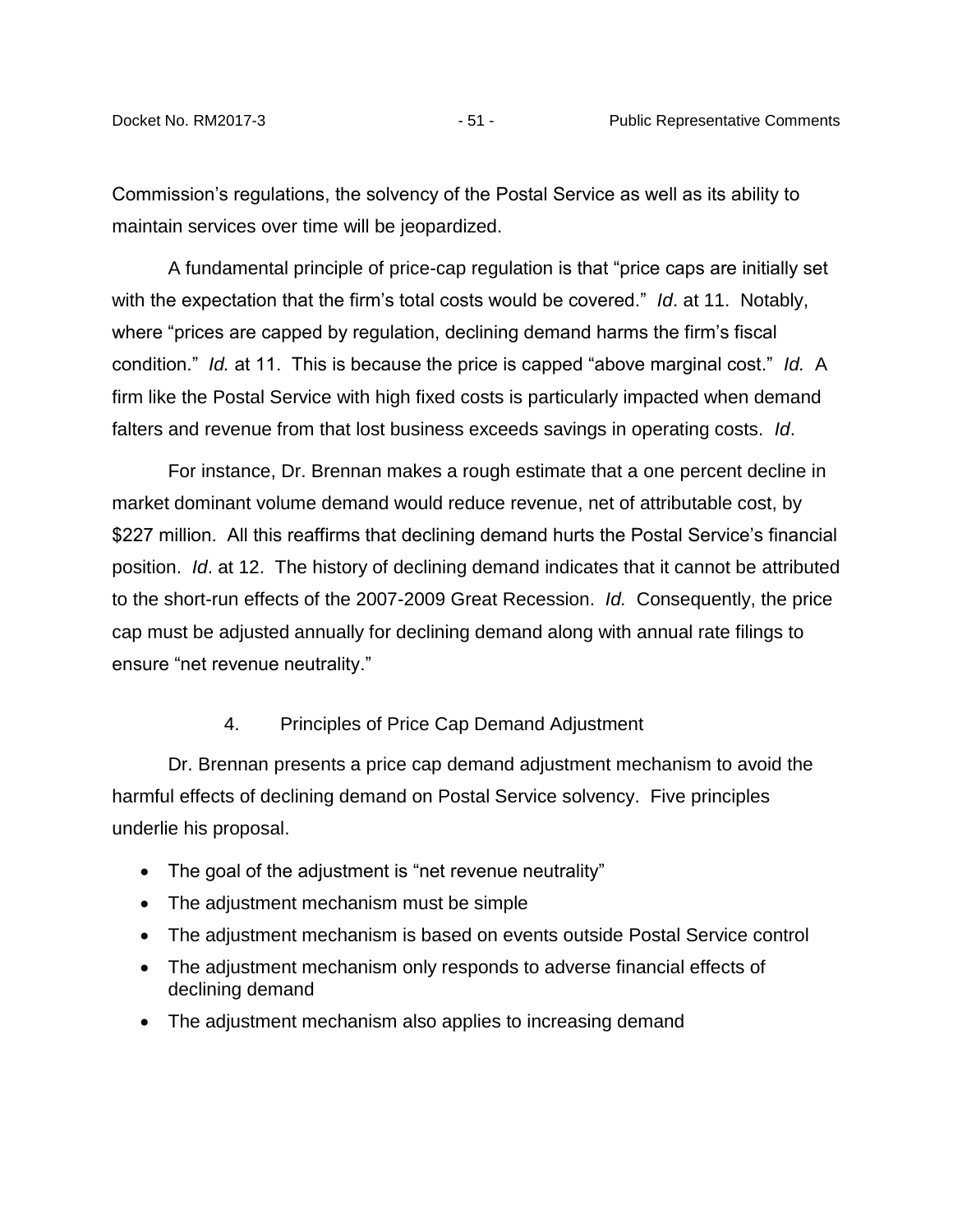#### 5. Dr. Brennan's Proposed Adjustment Mechanism

<span id="page-54-0"></span>Dr. Brennan's adjustment mechanism is designed as an annual percentage adjustment to price, just as the CPI-U is an adjustment to price. As explained above, the framework of the mechanism includes only three terms. The first term is the percentage that demand has changed in a year for a particular class of mail or category of service for reasons outside of Postal Service control. It is denoted as "Z." The second term is the percentage that average cost changes for a given percentage change in volume, *i.e*., the "elasticity of average cost with respect volume," denoted as *E*<sub>AC</sub>. This term represents the economies of scale and is approximated as the "contribution to institutional cost" divided by total revenue, also known as the percentage contribution. *Id.* at 16.<sup>77</sup> By way of illustration, for FY 2015 this elasticity would be calculated as about (-)45. *Id*. If the elasticity is multiplied by the first term, the decline in demand for the year, the result is the percentage change in average cost for that given year. This change in cost for the year due to falling demand represents the tentative change in price needed to cover higher costs. *Id*. It is tentative since the third term, "price elasticity of demand," denoted as *E<sup>D</sup>*, must be taken into account because raising the price will affect demand, leading to another demand adjustment. *Id*. at 17.<sup>78</sup>

It is easy to see that Brennan's proposal is not complicated. The complete adjustment mechanism is

Adjustment term =  $Z \times E_{AC}/(1-E_{AC}E_D)$ 

 $\overline{a}$ 

Dr. Brennan offers an example, designed to estimate an adjustment for the change in demand over the ten years from 2006 to 2015. Using GAO's estimate of a 27 percent decline in mail volumes, the Z quantity in the equation would equal (-)0.27. The estimate of the elasticity of the average cost as being the percentage contribution

 $77$  This is adapted from Brennan and Crew, 2016 at 7-8 references in Dr. Brennan's Declaration.

 $78$  The elasticity of demand may not be known precisely but may be approximated by other studies. Dr. Brennan's numerical example indicates the elasticity of demand may not matter much if it is not large. *Id*. at 18.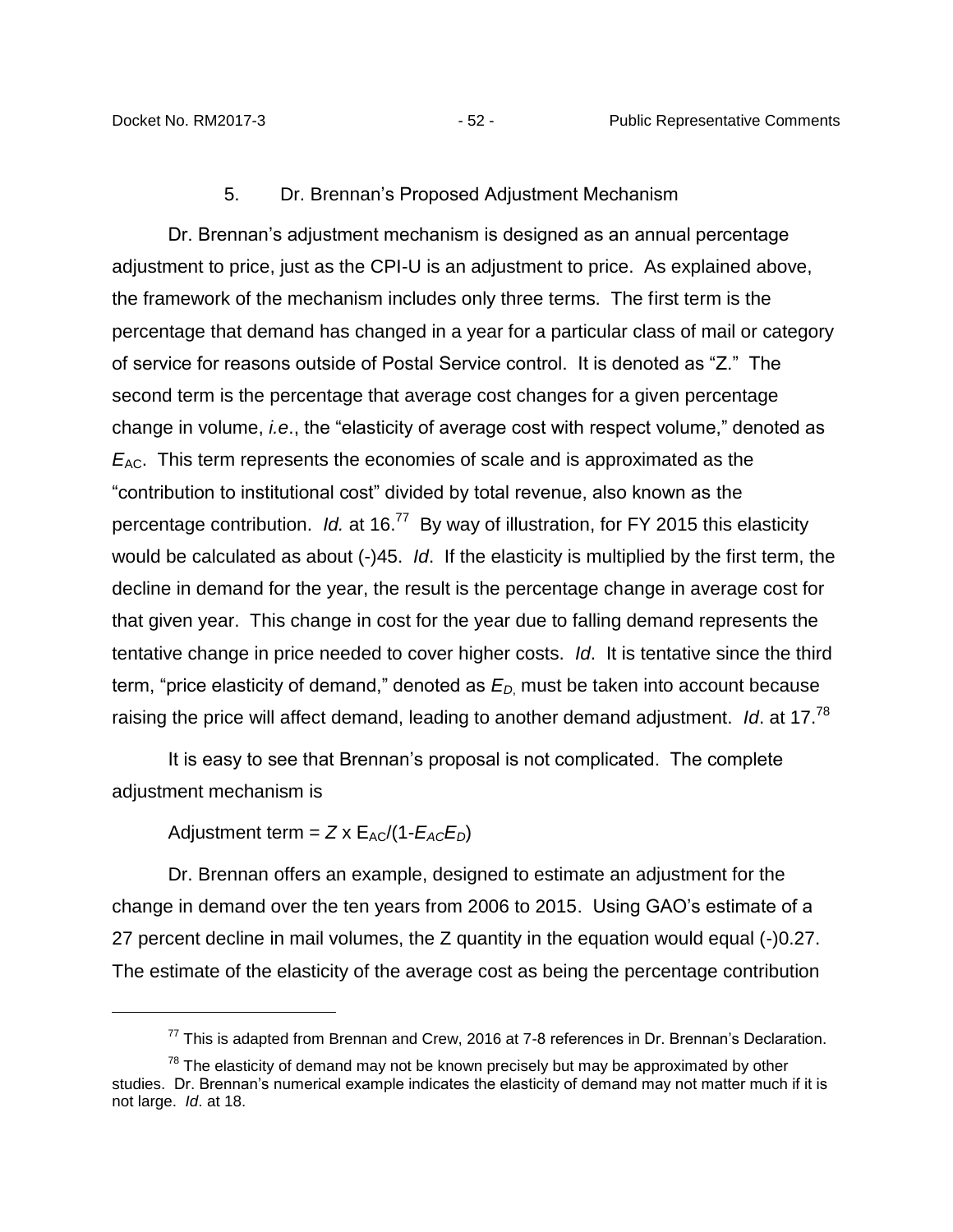of institutional costs over that period is calculated at (-)45. For the third term, he uses (-)0.3 for elasticity of demand, applying his mechanism as follows:

Adjustment term =  $Z \times E_{AC}/(1-E_{AC}E_{D}) = (-.27) \times -.45/1-(-.45)(-.3) = 14.0$  percent

The adjustment term is calculated as 14 percent over a 10 year period, or about 1.3 percent increase per year, to neutralize the effect of declining demand. In practice, the adjustment would be calculated annually when new rates are filed for each class of service, or perhaps it could be calculated for products. Dr. Brennan concludes that his numerical illustration indicates "this adjustment factor is not too high to consider implementing." *Id*. at 20.

Dr. Brennan also notes that if the potentially contentious demand elasticity term were ignored, and thereby assumed to be zero, the 10 year increase would drop to only 1.15 percent per year on average, "not a strikingly enormous difference from his rough estimate" of (-)0.3 and "possibly well within the range of the error of any attempt at more precise measurements." *Id*.

#### 6. Demand Adjustment Implementation Issues

<span id="page-55-0"></span>The proposed demand adjustment mechanism is both simple and transparent. However, Dr. Brennan recognizes that issues may be raised about the implementation of the adjustment.

*Declining demand*. The proposed demand adjustment is intended to reflect only changes in demand (mail volumes) outside the Postal Service's control and not reductions in quality of service or operational decisions. To counter those who would raise an objection that changes in demand are due to Postal Service actions, Dr. Brennan suggests placing the burden on those who object to demonstrate the changes in demand are due to Postal Service action. *Id.* at 20.

The Postal Service has already developed and practically applied the methodology for decomposing changes in mail volumes into different categories based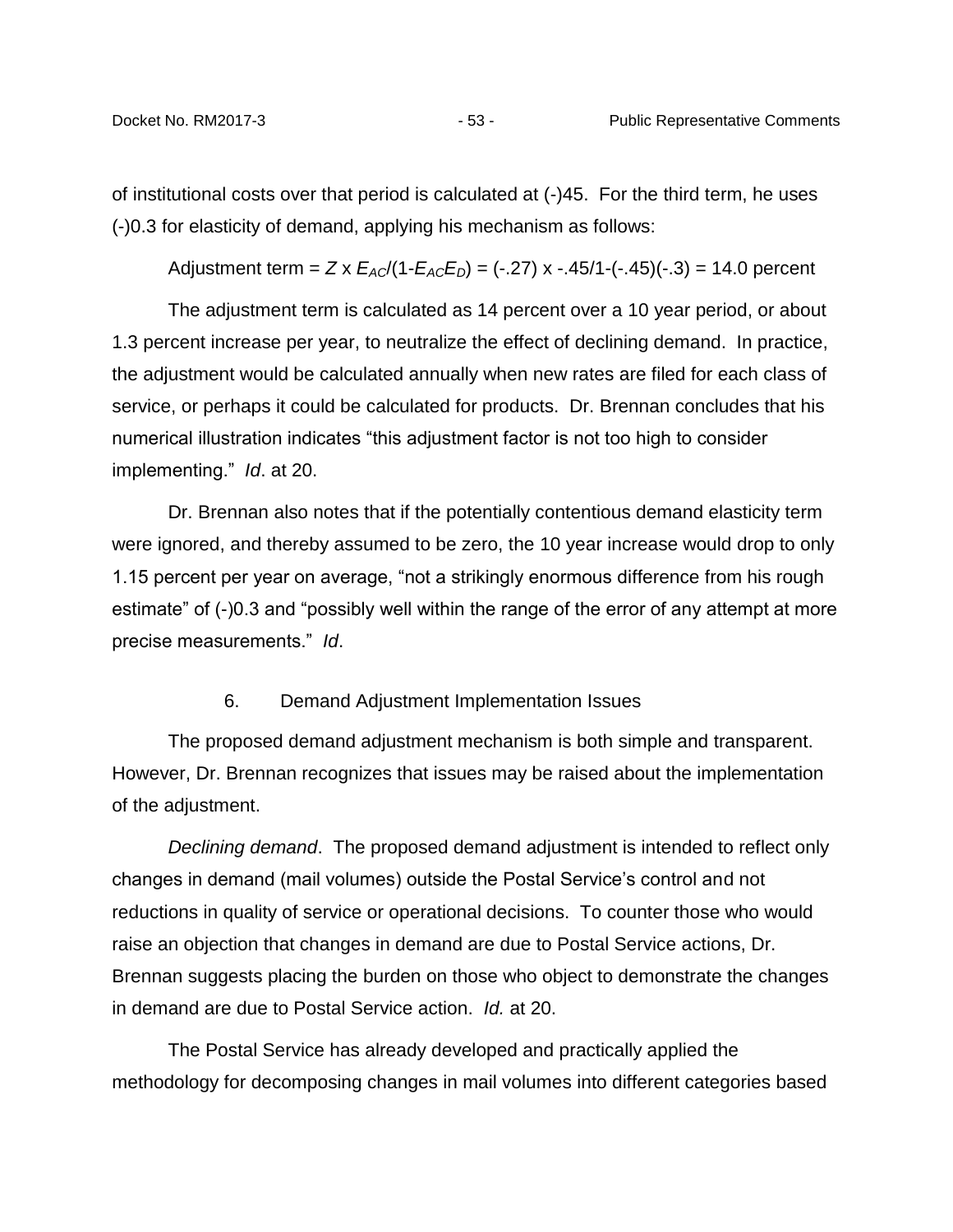on the factors that cause this change. In Docket No. R2013-11, the Postal Service classified so called "sources of change" into multiple categories, either pre-recessiontype factors or recession-induced factors.<sup>79</sup> In Order No. 1926, the Commission concluded that "growth of the internet and electronic diversion shares in the responsibility, along with the Great Recession, for the decline in mail volume" in the analyzed period of time.<sup>80</sup> Since both electronic diversion and the Great Recession represent events that are outside the control of the Postal Service, the associated loss in mail volume should be accounted for in the adjustment mechanism proposed by Dr. Brennan. Therefore, the Postal Service's decomposition methodology presented in Docket No. R2013-11 appears applicable for estimating change in demand to be used in calculation of the price cap adjustment term.

*Elasticity of average cost.* The elasticity of average cost measures how much the Postal Service's prices must rise for a given percentage drop in demand to have no effect on Postal Service income. A few approximations are used. First, assuming marginal cost is constant, the elasticity equals the negative of the ratio of fixed costs to total revenue and, second, that fixed costs are approximated by the contribution to institutional cost. *Id.* at 21. To the extent some attributable costs include fixed costs (*i.e*., larger than otherwise), the ratio of the fixed cost to total cost would exceed the ratio of the contribution to institutional cost to total cost, suggesting a larger increase in rates. Disputes will be reduced to the extent attributable cost is variable and institutional costs are fixed. *Id*.

As Dr. Brennan explains in his Declaration, average elasticity of the cost is a ratio of fixed cost and total cost. Considering that the proposed adjustment mechanism will be implemented on a class or product level, it is important to be able to calculate average elasticity of cost at the class or product level. However, neither the Postal

<sup>&</sup>lt;sup>79</sup> Docket No. R2011-3. Further Statement of Thomas E. Thress on Behalf of the United States Postal Service, September 26, 2013, at 5, 8-10.

<sup>&</sup>lt;sup>80</sup> Docket No. R2011-3, Order Granting Exigent Surcharge Increase, December 24, 2013, at 65. (Order No. 1926).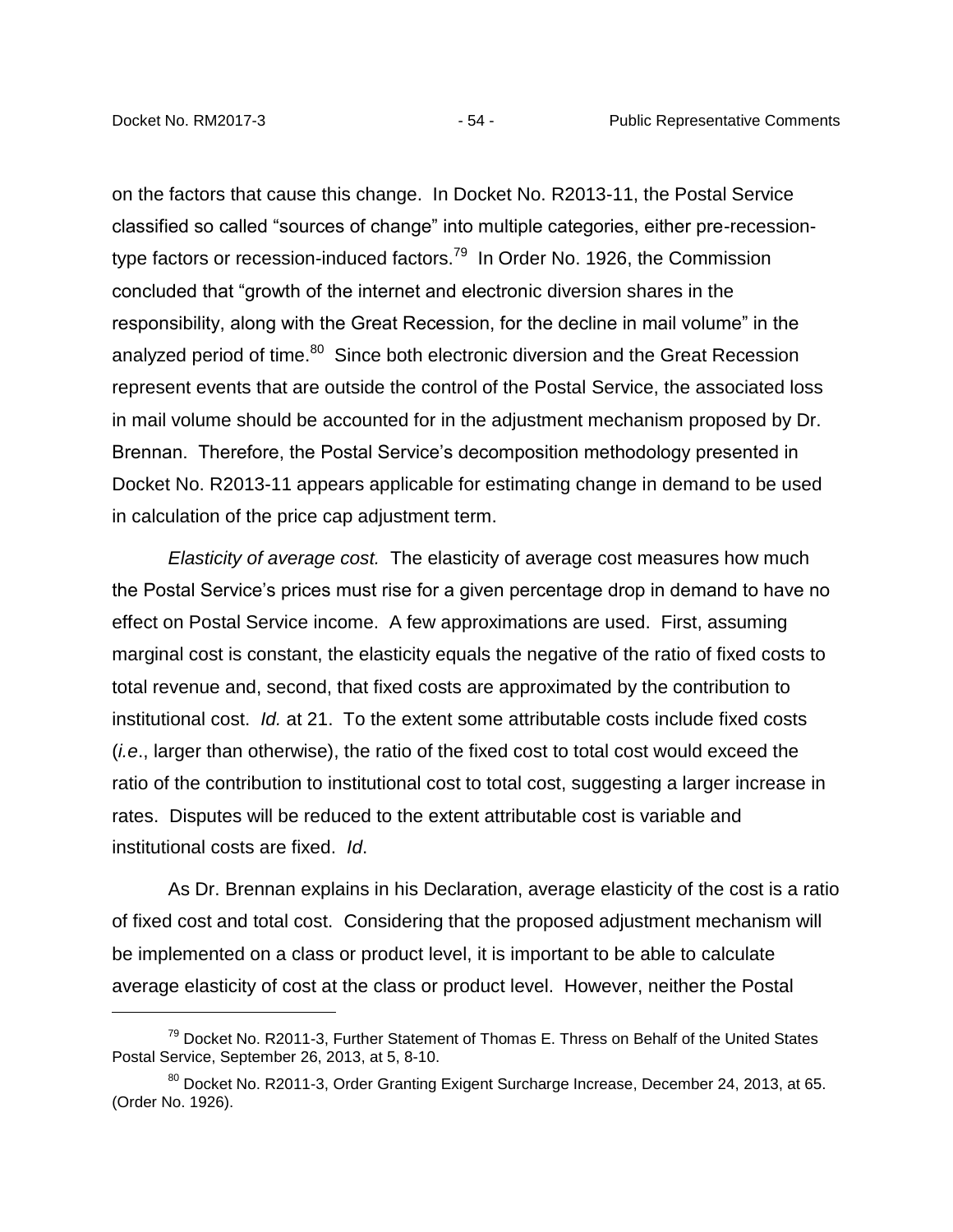Service's total cost nor fixed costs are known at the class or product level. Assuming that institutional cost provides a reasonable approximation for fixed cost, Dr. Brennan suggests that contribution to institutional cost would serve as a proxy for fixed cost at the product or class level. Currently, the Postal Service's institutional cost is higher than its overall contribution to institutional cost. Thus, in FY 2015, institutional cost for all mail and services constituted \$33.8 billion, and overall contribution to institutional cost was \$28.7 billion, which indicates more than \$5 billion in revenue shortages. *See* FY 2015 Financial Analysis Report at 44, 88. Considering this shortage, the use of contribution to institutional costs as a proxy of institutional cost appears reasonable and reflects a conservative approach to the estimation of an adjustment term proposed by Dr. Brennan. Simultaneously, considering that total cost is the sum of institutional and attributable costs, the use of contribution to institutional costs as a proxy for institutional costs leads to another approximation. The sum of attributable cost and contribution to institutional cost is the total revenue and, therefore, Dr. Brennan suggests using total revenue as a proxy for total cost on the class or product level.

Attributable cost still include some fixed cost (namely, product-specific cost), and institutional cost include a portion of inframaginal cost (that are variable, but not volume variable). Considering that the share of product specific cost in the attributable cost is small (less than one percent based on the data from FY 2015 Financial Analysis Report), and the share of the inframaginal cost in the overall institutional should be also small, the suggested approximation appears reasonable.

*Price elasticity of demand.* Dr. Brennan points out that the larger the elasticity of demand, the larger the demand adjustment of price. *Id*. at 21. Utilizing standard sources for elasticity of demand will reduce conflicts about that elasticity. The annual Market Dominant Demand Analysis report that is published by the Postal Service in the month of January would provide such a source.<sup>81</sup> The Postal Service reports own-price

<sup>81</sup> For the most recent Demand Analysis, *see* Market Dominant Demand Analysis, FY 2016, January 23, 2017 (FY 2016 Demand Analysis).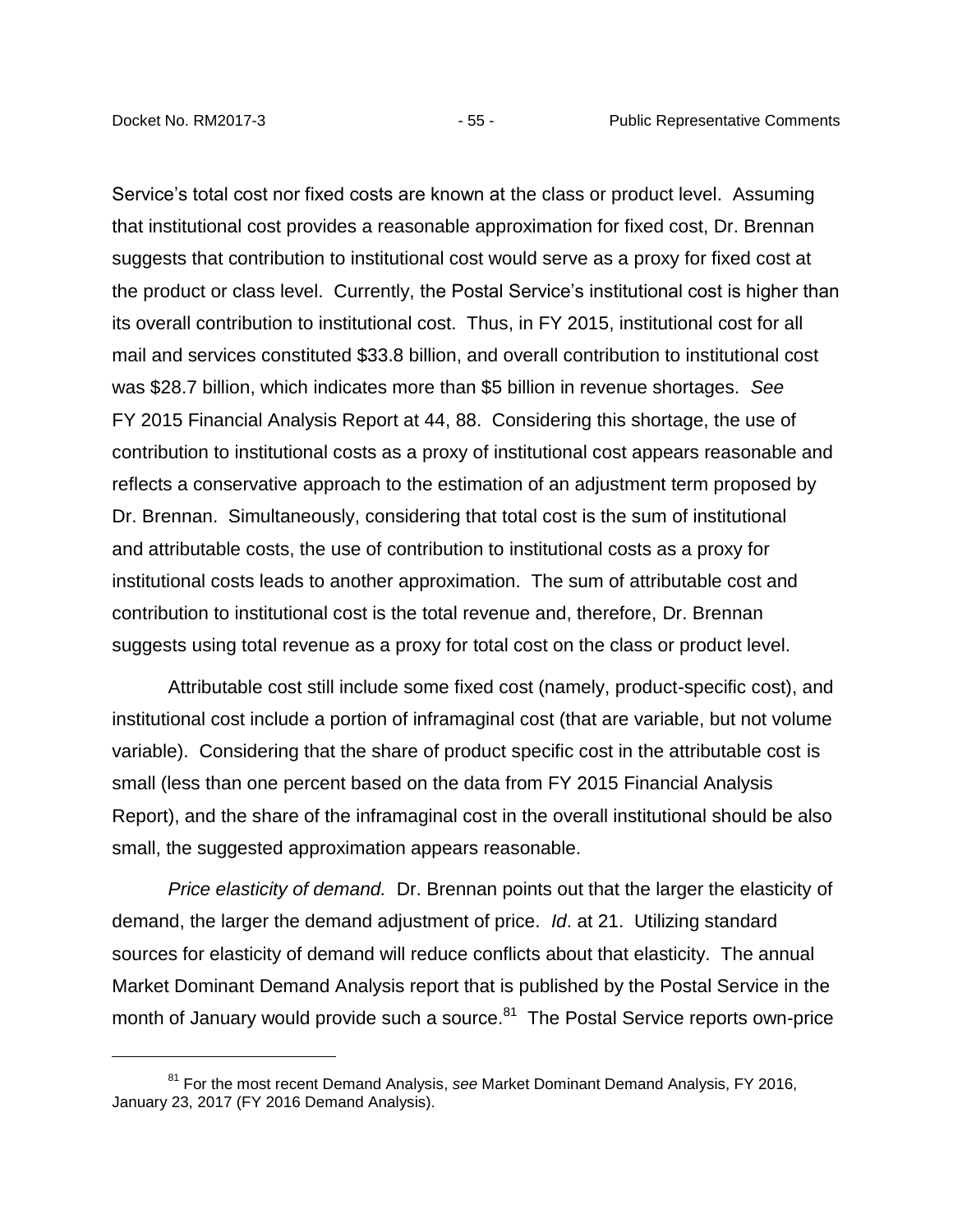elasticities of demand by sub-classes of mail and often by shape or even product, which would allow estimating the adjustment term at the fine level of detail.<sup>82</sup> However, as Dr. Brennan notes, his numerical illustration suggest the effects of his demand adjustment would not generally lead to such significant changes in prices as to require review of the level of contributions. *Id*. at 22.

In conclusion, Dr. Brennan reminds again that the purpose of the demand adjustment mechanism is to maintain the Postal Service's net revenue position when demand falls. The adjustment can be, and should be, applied in the interim between periodic reviews of the price cap regulation. *Id*. at 23.

#### D. Remedy to Permit Achievement of Objective 4 (Pricing Flexibility)

<span id="page-58-0"></span>As discussed in section VI.C.2., *supra,* application of the price cap to the Periodicals Class has denied the Postal Service the pricing flexibility that Objective 4 was intended to achieve. In order to provide that flexibility, the price cap must be raised in order to give the Postal Service the opportunity to attempt improvements in cost coverages.

This adjustment to the price cap for the Periodicals Class would be in addition to the adjustments to the price cap formula discussed, *supra,* in section VI.B. (RHBF Z-Factor adjustment) and section VI.C. (declining demand adjustment). It would be a onetime reset that permits the Postal Service's rates to recover as nearly as possible estimated total costs for the Periodicals Class consistent with the principle that price caps should be set to cover total costs at the time the price caps are initialized or reset. *See* Kwoka Decl. at 6-7. As Dr. Kwoka states in his Declaration, "unless some action is taken to recover the attributable costs of Periodicals…,the Postal Service can continue

<sup>82</sup> *See* FY 2016 Demand Analysis, file "VF-Jan2017.xlsx," tab 'Elasts.'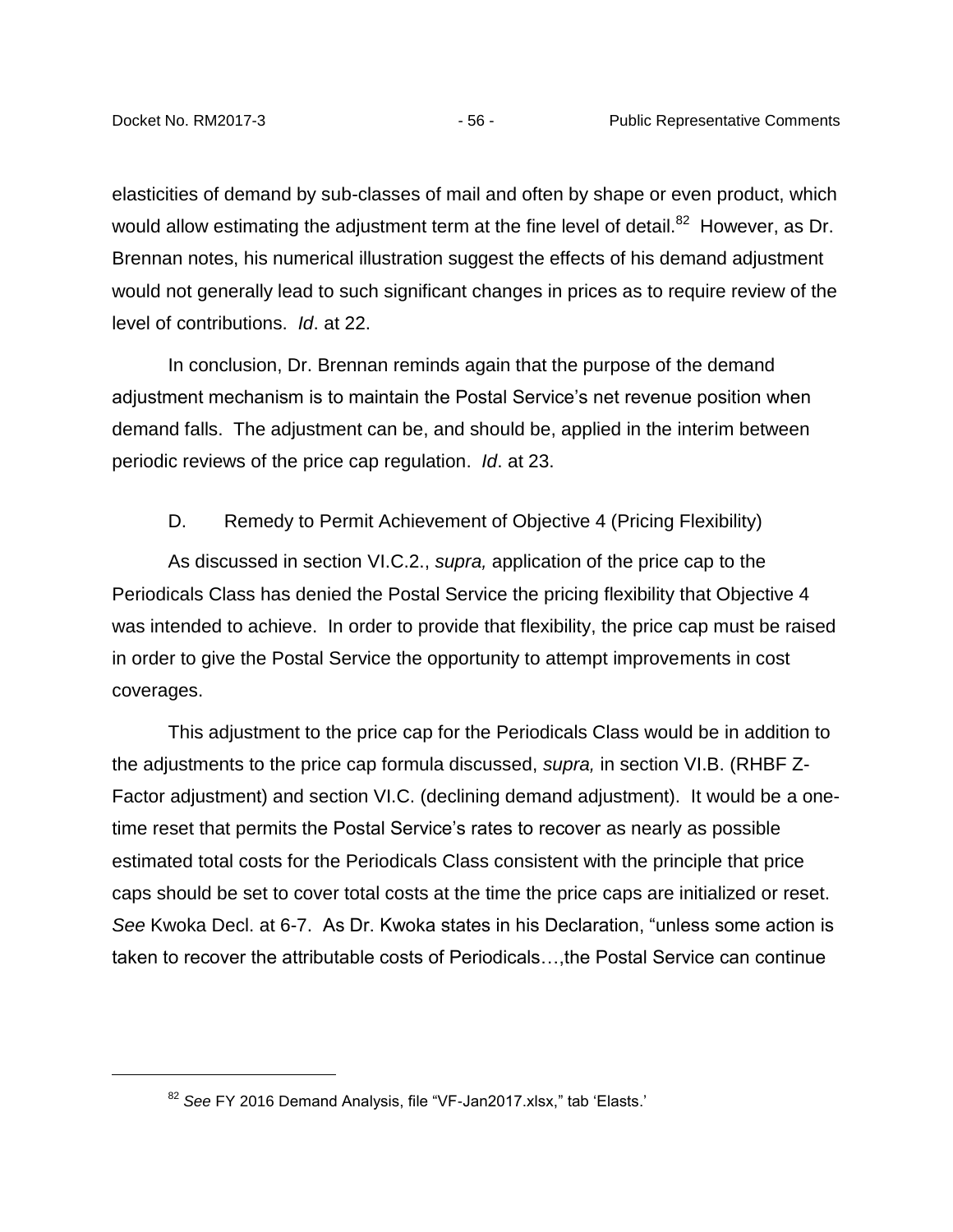to provide such services only by overcharging for other services and/or by reducing service quality and investments in its overall operations."<sup>83</sup> *Id.* at 27.

It is important to emphasize what the adoption of these remedies would not do. First, higher price caps would not relieve the Postal Service of its obligation responsibly to reduce costs or to increase efficiency. Nor, for that matter, should the Commission abandon its current effort to explore the operational reasons behind the failure to reduce costs. *See* FY 2015 ACD, Chapter VI: Flats Costs and Service Issues.

Second, the Postal Service would still be required to observe those statutory provisions that recognize the special place that periodicals occupy in the universe of postal products. *E.g.,* section 3622(c)(11) (recognizing ECSI value of certain mail classes and products); section 3626 (providing reduced rates for certain publications mailed within the county of their publication). For its part, the Commission would continue to exercise oversight of the Postal Service's pricing proposals.

Third, raising caps for the Periodicals Class would not, by itself, raise prices for periodicals. What it would do is give the Postal Service the opportunity to exercise pricing flexibility. In doing so, the Postal Service would be expected to exercise that pricing flexibility in a responsible manner consistent with its obligations under title 39. In that connection, there is nothing inherently wrong with expecting postal products, including periodicals, to cover their costs. If compelling reasons exist for the subsidization of periodicals because of perceived societal benefits, that subsidization should, as it has in the past, come from taxpayers, not the Postal Service or other customers. Kwoka Decl. at 28.

<sup>&</sup>lt;sup>83</sup> Dr. Kwoka also discusses the problem presented by the non-compensatory pricing of Standard Mail Flats, but notes that the problem can be addressed within the cap applicable to the Standard Mail Class. *Id.*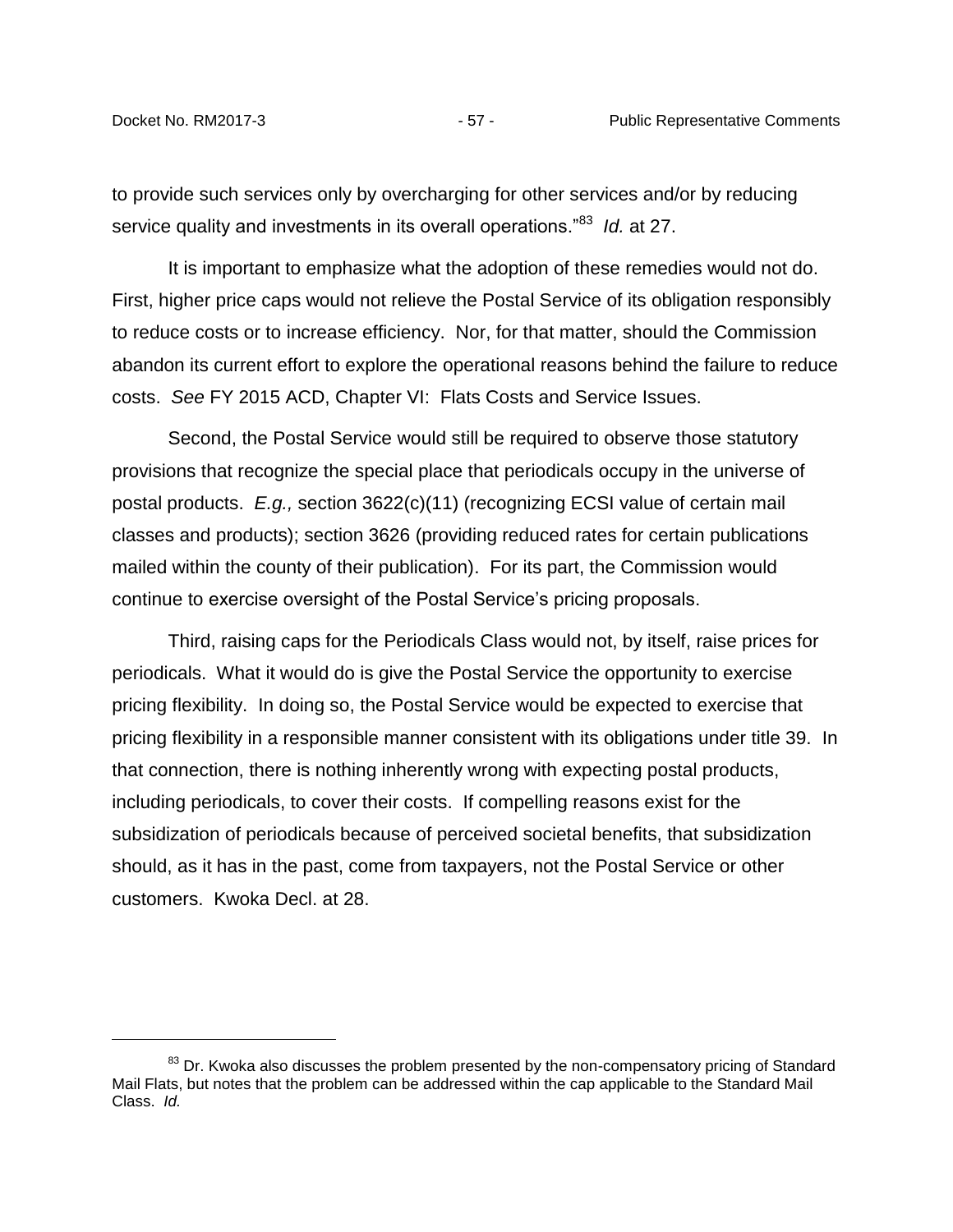#### E. Price Cap Reset to Achieve Full Cost Recovery

<span id="page-60-0"></span>In the event the Commission chooses to forego adjusting the price cap formula recommended above to recover total costs, the Commission may instead simply reset the price cap so that revenues in the first year after reset may equate as near as feasible to total costs. A one-time price-cap reset could be allowed, to permit the Postal Service's rates to recover estimated total costs consistent with the principle that price caps must start, or on review be reset, at rates designed to recover total costs in the first year after reset. This is consistent with Dr. Kwoka's view that, under price cap regulation, lowest prices consistent with breakeven operation of the firm are assumed to be recovering total costs at the beginning of the cycle or reset with "mid-course corrections" after four to five years to restore correspondence between price and cost. Kwoka Decl. at 6-7, 12. Based on the discussion above, and the GAO testimony regarding the additional funding requirements, if no adjustments are added to the price cap as it currently stands, a one-time price cap reset above the usual CPI-U increase of approximately \$3.3 billion would enable the Postal Service to recover all of its costs. Thereafter, cost savings, improved productivity and increased earnings from competitive rates should enable the Postal Service to begin to pay down its debt and accumulate retained earnings.

### <span id="page-60-1"></span>F. Remedy to Permit Achievement of Objective 3 (Maintenance of High Quality Service Standards)

While not all service quality problems can be attributed to the price cap, the experience of last 10 years provides adequate evidence that the price cap has contributed to those problems. *See* section VI.C.3, *supra.* Some of the original commenters on the Commission's proposed regulations for implementing the PAEA argued that adjustments to the price cap should be made if service quality were degraded. *See* Order No. 26, ¶ 2066; Order No. 43, ¶¶ 2079, 2081. The Postal Service opposed any such adjustments because, it argued, price cap adjustments were limited to adjustments for changes in the CPI-U index. *See* Order No. 44, ¶ 2082. The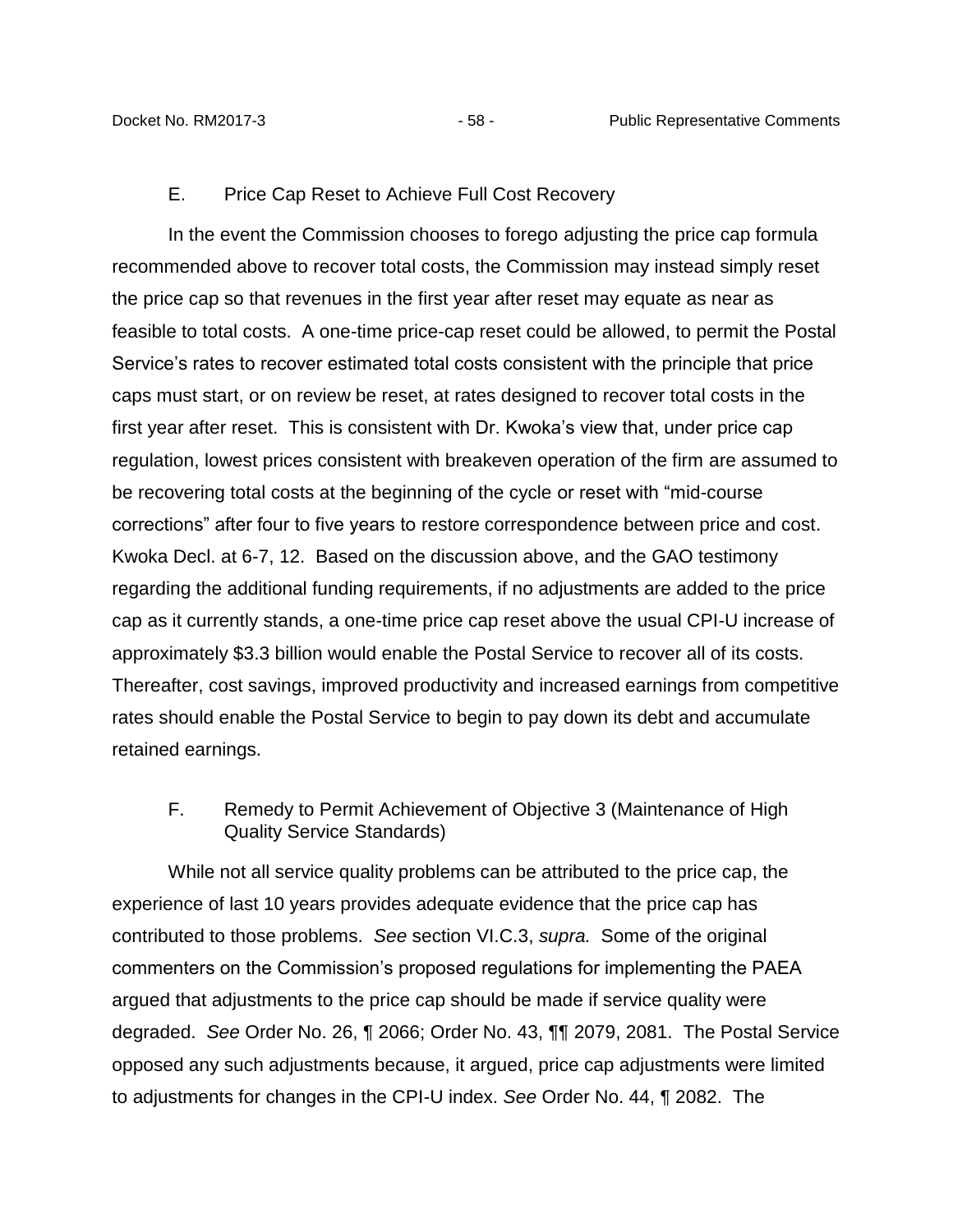Commission, noting that it did not have a specific proposal before it to review, decided against imposing such an adjustment mechanism. Order No. 26, ¶ 2067; Order No. 43, ¶ 2083.

Whatever legal limitations may have existed in 2007 that would have precluded adjustments to the price cap to incentivize improved service quality or penalize for degraded service quality, those limitations no longer exist. As part of the 10-year review, the Commission has the authority to provide for adjustments to the price cap for service quality. *See* section VI.A., *supra.*

Notwithstanding the Commission's increased efforts since the FY 2015 ACD to get to the bottom of service performance issues, an adjustment to the price cap for service quality issues may yet prove to be necessary. However, the establishment of incentives to maintain or improve service quality could be a complex task. Kwoka Decl. at 10-11. Moreover, the Public Representative submits that it would be premature to impose price cap adjustments for service quality until the effect of other adjustments to the price cap, (such as those proposed by the Public Representative in these comments) have had an opportunity to relieve the pressure for further service degradation and/or make additional revenues available to improve performance.

Aside from whatever technical problems might be encountered, the imposition of price cap adjustments for service quality at this time would present the Commission with a difficult choice. On the one hand, the imposition of a price cap penalty for failing to provide satisfactory service could be counterproductive by further compromising the Postal Service's ability to provide quality service. On the other hand, an upward adjustment to the price cap to incentivize improved service quality could be viewed as a reward for substandard service. It could also be unnecessary because the Postal Service would no longer need to consider lowering service standards to remain financially viable if the other adjustments to the price cap recommended by the Public Representative are adopted. Or such an incentive could prove to be unnecessary if the Commission's efforts current efforts to explore service problems begin to bear fruit. *See*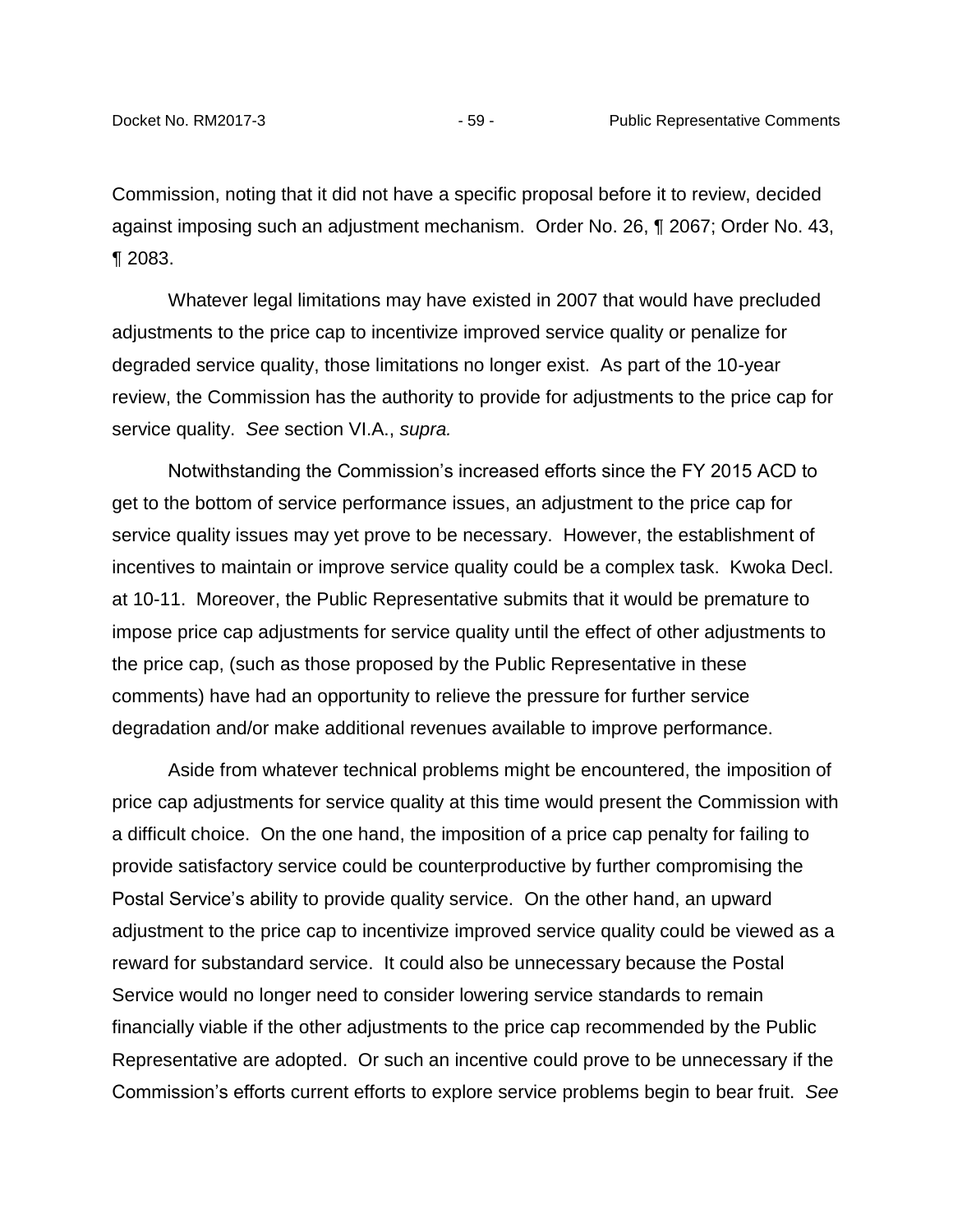FY 2015 ACD, Chapter V: Service Performance; and Chapter VI: Flats Costs and Service Issues. For these reasons, the Public Representative cautions against summary imposition of a price cap adjustment for service quality.

The Commission should, however, in conjunction with the price cap adjustments proposed in sections VI.B. (RHBF Z-Factor adjusment), VI.C. (declining demand adjustment), VI.D (Periodicals adjustment), and VI.E. (alternative adjustment), *supra,* begin consideration of whether and how such adjustments could be imposed if service quality does not improve. This would afford an opportunity for careful consideration of the issue while the Postal Service's financial condition is improving. If, after providing the Postal Service with more financial resources, service does not improve or declines further, a penalty might be imposed to incentivize service performance without imperiling the Postal Service's financial viability.

<span id="page-62-0"></span>G. The Maximization of Incentives to Increase Efficiency Requires Consideration of Changes to the Total Productivity Factor Measurement Standard (Objective 1)

<span id="page-62-1"></span>For the reasons given by Dr. Bzhilyanskaya in her Declaration, further investigation of the Total Productivity Standard is needed to insure its reliability.

H. More Frequent Reviews of the Regulatory System are Required

In his Declaration, Dr. Kwoka points out that the 10-year period between implementation of the PAEA and the first Commission review of the system for regulating market dominant products is much longer than the periods between implementation and first review of other price cap-based regimes. Kwoka Decl. at 29. Periodic reviews of how a price cap system is working are essential. Not all problems can be anticipated at the time the system is implemented. Over time, the trends of indicies, like the CPI-U, and cost trends can diverge producing either distress or windfalls for the regulated entity. *Id.* at 8. A review of the system permits corrective actions to be taken in a timely manner. *See id.* at 29. On the other hand, reviews that